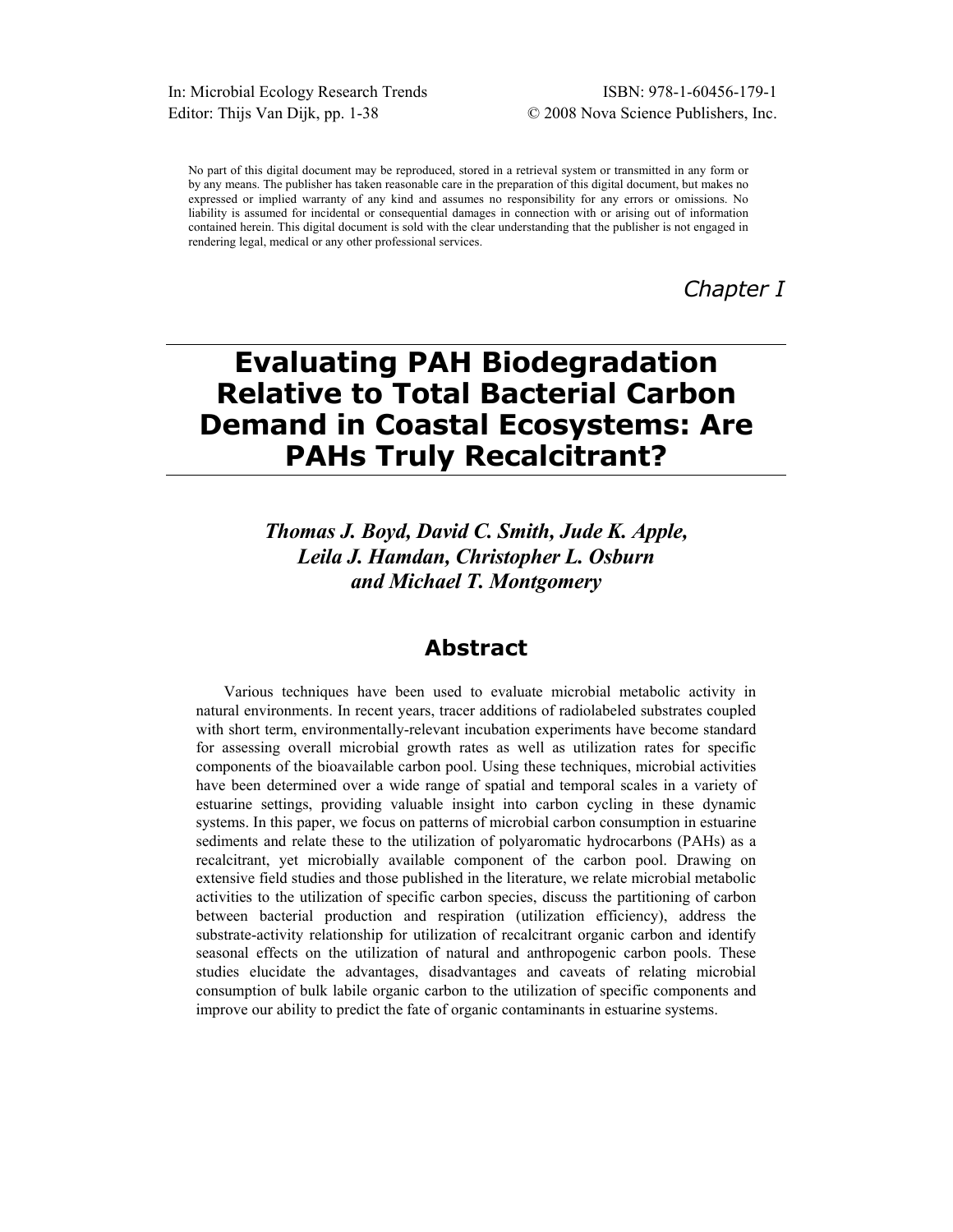## **I. Introduction**

Estuaries are dynamics environments with considerable physical, chemical and biological forcing factors, as freshwater mixes into the sea. Their complex nature makes understanding biogeochemical cycles at both spatial and temporal scales particularly challenging. The heterogeneity of the sources and types of organic matter entering estuarine systems makes predicting microbial utilization of individual structural components difficult at best. Given the natural complexity, it is difficult to predict the residence time and biodegradability of organic contaminants introduced into estuaries from human activities. As human impact on coastal systems continues to increase (*e.g.* Small and Nicholls 2003), it will be ever more imperative to better our understanding of contaminant turnover in sensitive estuarine systems.

The ability of microbes to degrade organic contaminants such as PAHs has been known for decades [*e.g.* Sisler and ZoBell 1947] and an excellent general review of environmental factors controlling marine hydrocarbon biodegradation is provided by Atlas [1981]. In theory, organic contaminants should represent "just another" substrate available for microbial growth and respiration. Most persistent organic compounds bear some chemical resemblance to natural compounds, thus allowing at least limited biodegradation. And, as been demonstrated empirically, most organic compounds are biodegradable provided favorable environmental conditions. Hence, considerable effort has been made in relating chemical structure to degradability for a number of organic contaminant classes. For cultured microorganisms, structure-activity relationships have been developed. Initially, converting laboratory or theoretical structure-activity relationships to field settings proved difficult. *Wolfe et al.* [1980] found a reasonable correlation between second order biodegradation rate constants in natural water samples and second order alkaline hydrolysis rates for phthalates and several pesticides in distilled water. Although not the first such study to link structure to biodegradability, Wolfe *et al*. [1980] used natural water samples, thus attempting to include the effects of physicochemical forcing factors on biodegradation in the field. Research in structure-activity relationships has refined models and generated computer algorithms to predict not only biodegradation potential, but also environmental risk and potential degradation pathways [Boethling *et al.* 1989, Kompare 1998, Dearden 2002, Jaworska *et al.* 2003, Hou *et al.* 2003]. Despite these gains, Wammer and Peters [2005] showed a very narrow range of biodegradation rates based solely on structure (i.e. without environmental forcing factors such as bioavailability), indicating that environmental forcing factors are a critical component in understanding biodegradation rates.

At the molecular level, chemical structure dictates whether a given enzyme system can catabolize an organic molecule. The family of enzymes expressed in response to PAHs often fall into one of two broad categories of multi-enzymes (upper and lower degradation pathways) [*c.f.* Dagley 1987]. A strain that is expressing genes responsible for naphthalene degradation is also typically expressing genes useful for degrading other lower molecular weight aromatic hydrocarbons. Thus subtle differences in chemical structure would be of little importance in determining hydrocarbon metabolism rates unless the compound was so novel as not to be recognized by any of the enzymes of either the upper or lower pathway. Chemical structure can also be important in metabolic efficiency as PAHs that are more thermodynamically stable may require more cellular energy to metabolize and give the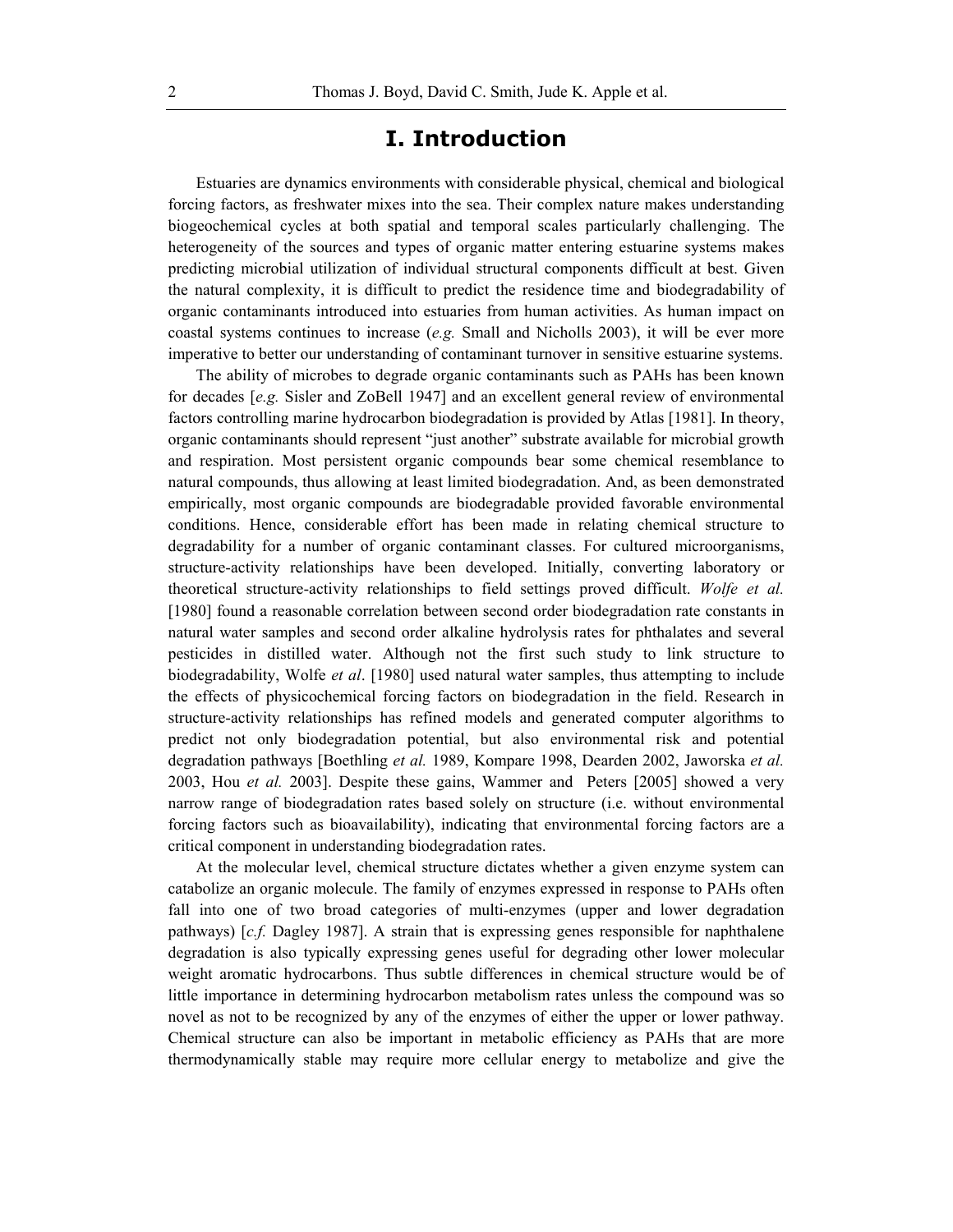degrading strain a disadvantage when competing for nutrients and oxygen with natural organic matter (NOM) degraders.

A factor dictating biodegradation is contaminant concentration. It is widely accepted that a threshold concentration exists under which biodegradation is not metabolically favorable [Boethling and Alexander 1979a]. The threshold concentration is believed to either represent a level where no net energy can be obtained from the substrate or a level insufficient to stimulate the synthesis and deployment of catabolic enzymes [Wiggins *et al.* 1987, Aelion *et al.* 1987, Wiggins and Alexander 1988]. Exceeding the threshold concentration, one might expect a greater rate of biodegradation [Boethling and Alexander 1979b, Alexander 1985]. Pre-exposure of populations to low and high levels of contaminants may therefore impact subsequent biodegradation [Aelion *et al.* 1989]. Hwang et al. [1989] suggested that different enzyme systems may be responsible for contaminant biodegradation at different concentrations and that enzymes with different kinetics are expressed depending on contaminant concentration and pre-exposure. Adaptation appears to be only one aspect of the story as contaminant-adapted cells eventually loose the ability to degrade compounds at lower concentrations [Roch and Alexander 1997]. Because various enzyme systems working at an array of saturation values are generally responsible for contaminant biodegradation in soils, water and sediments, kinetics necessarily depend on pre-exposure and contaminant concentrations [Scow *et al.* 1986, Wiggins *et al.* 1987, Wiggins and Alexander 1988, Scow *et al.* 1989].

Another parameter impacting biodegradation of organic contaminants in soils and sediments is contaminant bioavailability. Contaminants aged in soil and sediments become less extractable and amenable to biodegradation the longer the aging process continues. Hatzinger and Alexander [1995] demonstrated decreased nitrophenol and phenanthrene biodegradation after extensive sediment or soil aging. Mineralization of contaminants generally decreased as a function of the aging time, indicating a decrease of bioavailability with increased aging [Hatzinger and Alexander 1995]. While the exact means of bioavailability loss for every contaminant in every soil and sediment type is unknown, many explanations exist. A recent review has proposed several general "cases" to conceptualize sorption in soils and sediments [Luthy *et al.* 1997]. In this conceptual model, different geosorbents were evaluated in terms of sorption kinetics, activation energy, heat of sorption, competitive binding sites, steric effects, and solvent extractability. While conceptual models have helped define general processes impacting bioavailability, Chung and Alexander [1998] were unable to definitively model either solvent extractability or bioavailability despite using 16 different soil types. There is evidence that metal-organic complexes may be partially responsible for sediment-PAH sorption [Eschenbach *et al.* 1998]. This phenomenon would be especially applicable to estuarine sediments as estuarine mixing greatly impacts the ionic composition of sedimentary material. Reichenberg and Mayer [2006] suggest two different aspects control bioavailability; the accessible quantity – that being available (or which can become available), and the chemical activity – the ability of the "local" environment to yield the contaminant to resident microorganisms. In soils and sediments, this may of less importance when OM utilization may be dominated by surface-associated strains. A common conceptual model is presented by Johnsen *et al.* [2005 – Figure 3]. In this model, microbes must come in contact with the diffusion boundary dictated by particle sequestration and the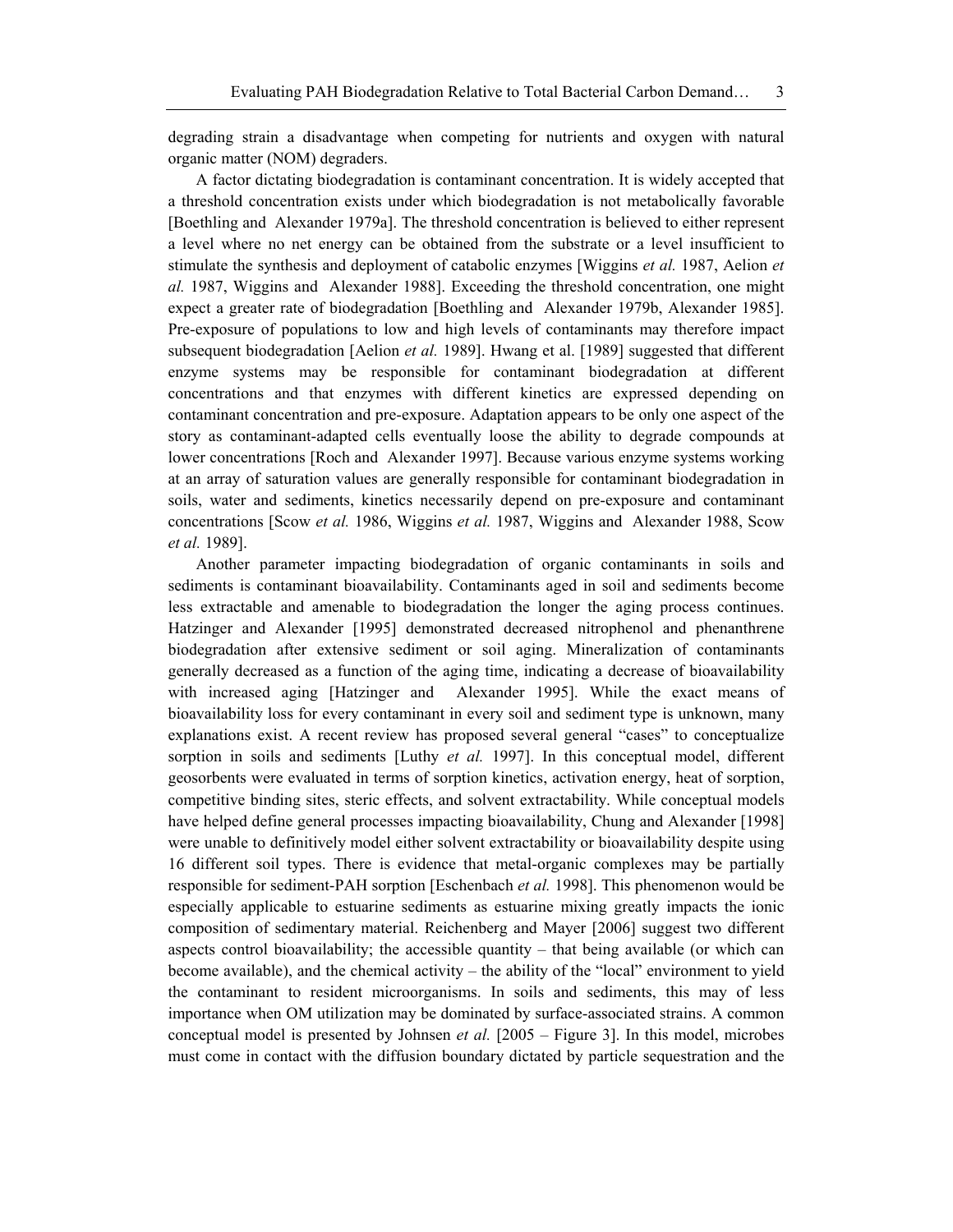particle-to-water diffusion coefficient of the sorbed contaminant. If microbes actively attach to particles or in fact to the PAH molecules as shown by Wick et al [2002], the diffusion boundary layer may be minimal, giving attached bacteria a selective advantage for biodegradation. If not, biodegradation through intermediary dissolution into the aqueous phase would be assumed for free-living bacteria [Reid *et al.* 2000, Johnsen *et al.* 2005, Johnsen and Karlson 2007].

While geosorbents have received much of the experimental and modeling attention, the role of black carbon (soot) and colloids on contaminant bioavailability have also been assessed. Black carbon constitutes approximately 4% of the organic carbon in soils, and about 9% in sediments [Cornelissen and Gustafsson 2005]. It is believed that hydrophobic contaminants are more strongly bound to black carbon than mineral-based geosrobents [Jonker *et al.* 2005]. In marine systems, soot also appears to be a dominant sorbent for PAH [Gustafsson and Gschwend 1997, Lohmann *et al.* 2005]. In estuarine porewaters, colloids effectively sorbed 25-52% of added PAHs within roughly one day [Chin and Gschwend 1992]. Surprisingly few direct studies have targeted the impact of colloidal sorption with PAH biodegradation. Meredith et al [1998] observed no change in PAH biodegradation based after addition of colloidal humic acid as a sorbent. In contrast, Vacca et al [2005] reported enhanced biodegradation of PAH sorbed to humic acid colloids, postulating that bacteria were able to utilize PAH without previous partition from the colloidal to aqueous phase. One can imagine competing forces in natural systems, with some facilitating and others hindering the biodegradation of hydrophobic organic contaminants. Empirical data on the persistence of "degradable" concentrations of PAH clearly demonstrate that bioavailability has a large impact on the fate of contaminants in soils and sediments [*c.f.* Johnsen and Karlson, 2007, Johnsen et al., 2005, Reid et al., 2000].

Given that hydrocarbons represent an excellent source of energy, routinely made use of by humans, it should come as no surprise that hydrocarbon contaminants also represent a potential source of energy and carbon for microorganisms. Although bacteria in nature seldom grow as they do in laboratory cultures, it is obvious that given ample organic material and nutrients, copiotrophic bacteria will grow and reproduce rather than utilize the organic material for energy alone. In nature, the ability of bacteria to find both ample substrate and nutrients is rare and most likely episodic. Microorganisms generally live in a state between growth and starvation [*c.f.* Kjelleberg et al., 1987]. Large-scale hydrocarbon contamination represents a "feast" in terms of carbon and energy to impacted environments (if toxicity effects are minimal). Without nutrients, principally nitrogen (for proteins and nucleic acids) and phosphorous (for ATP and nucleic acids), organisms are unable to significantly increase biomass, thus biodegradation is limited. Microorganisms typically try to preferentially increase biomass over utilizing carbon for maintenance energy. Cornelissen and Sijm [1996] reported that while 47-83% of available energy is generally utilized for growth, aromatic hydrocarbon biodegradation (toluene and PAHs) showed much lower growth efficiencies (9- 26% used for growth). Boyd et al. [2001] observed relatively high growth efficiencies for benzene (average 66%) and toluene utilization (average 59%) in groundwater under anaerobic conditions. In this study, no correlation was found between benzene or toluene utilization and *in situ* nutrients  $(NO_3, NH_4^+, PO_4^{3+})$ . Similarly, Guerin and Jones [1989],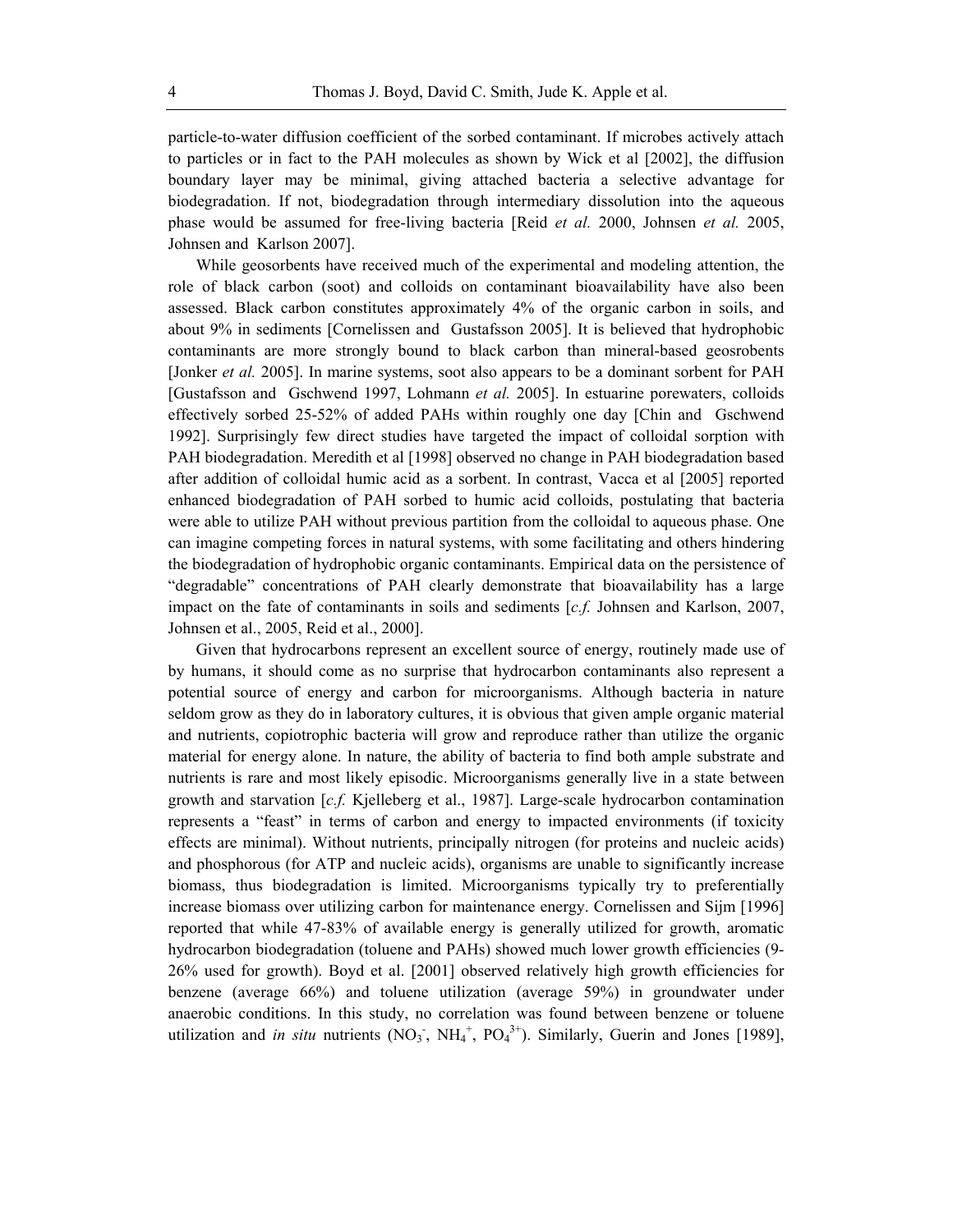found no correlation between PAH biodegradation and nutrient concentrations in estuarine sediments.

While it stands to reason that nutrient additions should stimulate biodegradation of hydrocarbons, demonstrating it in the field has been problematic. Paris and Rogers [1986] found virtually no phenol biodegradation enhancement following nutrient enrichment. Jones and Alexander [1988] however observed a shortened acclimation period for nitrophenol utilization when nutrients were abundant. Acclimation, not only to substrates, but perhaps also to elevated nutrient concentrations, appears to have a significant impact on altering the microbial assemblage, stimulating "degraders" to become a more prominent percentage of the total population. In attempting to stimulate organic contaminant degradation by nutrient addition, Steffensen and Alexander [1995] showed that altering an environment to stimulate contaminant biodegradation may serve to stimulate "other" organic matter biodegradation, not biodegradation of the contaminant of interest. This phenomenon was observed in a gasoline-contaminated groundwater site where a groundwater circulation system designed to introduce atmospheric oxygen to anaerobic groundwater greatly stimulated overall bacterial production, but virtually eliminated benzene and toluene utilization which had been occurring anaerobically [Boyd *et al.* 2001]. In terms of stimulating biodegradation, numerous attempts have been made to augment contaminated sites with nutrients in an attempt to enhance microbial catabolic activity. Abundant successful applications in microcosms and mesocosms have been described, but definitive field demonstrations are few [Venosa *et al.* 1996, Macnaughton *et al.* 1999, Venosa *et al.* 2002, Röling *et al.* 2004, Jiménez *et al.* 2006]. Crude petroleum biodegradation appears overall to be stimulated by nutrient additions [Venosa *et al.* 1996, Wrenn *et al.* 1997], PAH and aromatic compound degradation appears less so [Garcia-Blanco *et al.* 2007]. While, biodegradation kinetics may not be altered, addition of fertilizer has been shown to change the microbial community composition [*c.f.* Ogino et al. 2001]. As we discuss in the following section, changes in community composition may be an important precursor to specific organic contaminant degradation.

While nutrient additions have shown limited effectiveness in stimulated contaminant biodegradation, the addition of specific hydrocarbon-degrading bacteria (bioaugmentation) has been even more problematic. For the most part, *in situ* microbial consortia generally out compete added microbes [*c.f.* Chapelle, 1999]. As mentioned above, it appears that "degraders" become a more active component of the assemblage after environments are loaded with organic contaminants, but it has been difficult to correlate an increase in degrader abundance or overall bacterial abundance to enhanced contaminant utilization [*e.g.* Hickman and Novak, 1989]. In general, bioaugmentation using specific microbial strains has shown promise for chlorinated solvent bioremediation [Ellis *et al.* 2000, Morrill *et al.* 2005, Da Silva *et al.* 2006] and some successes have been documented in microcosms [Jouanneau *et al.* 2005, Yu *et al.* 2005] and engineered remediation systems [Trably *et al.* 2003, Domde *et al.* 2007]. While added organisms have been detected in contaminated environments after bioaugmentation [Mishra *et al.* 2001], *in situ* bioaugmentation for PAH bioremediation appears to be a reasonably ineffective treatment [Johnsen *et al.* 2007].

One underlying theme common to soil hydrocarbon plumes and aquatic sediments is the utilization of molecular oxygen to a point where contaminants tend to remain only in localized anaerobic zones. For instance, in groundwater, the majority of the plume may be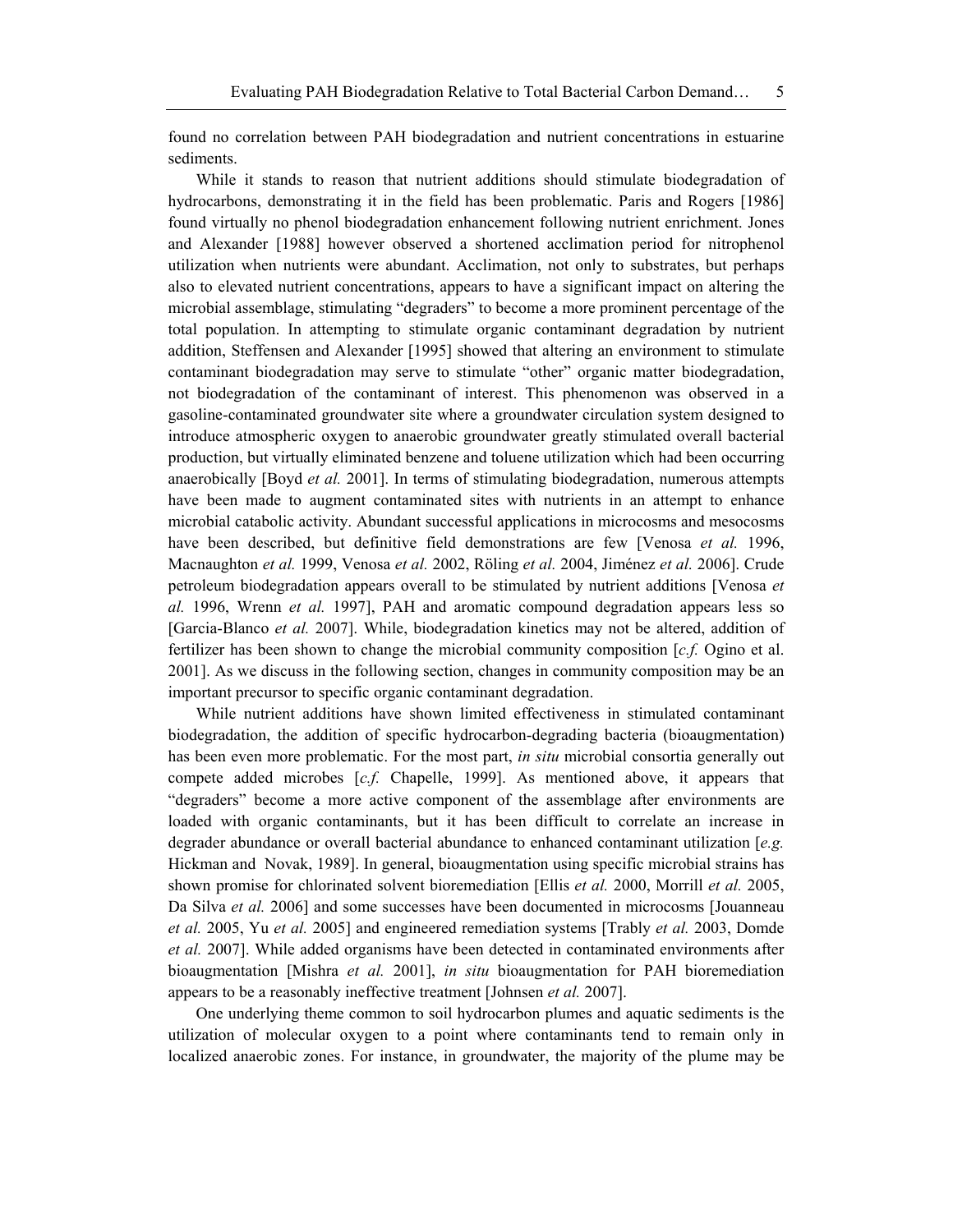anaerobic and high in contaminants, while the edges are low in contaminant and are still oxic. In sediments, this generally occurs below some depth where organic carbon utilization exceeds oxygen diffusion. While anaerobic PAH degradation has been documented under sulfate-reducing [Coates *et al.* 1996, Coates *et al.* 1997] and nitrate-reducing environments [McNally *et al.* 1998], a general consensus is that anaerobic biodegradation is extremely slow under natural conditions [*e.g.* Quantin *et al.* 2005]. Dissolved oxygen appears to be a major factor driving PAH biodegradation in estuarine sediments and aquifers [Bauer and Capone 1985, Brubaker and Stroo 1992, Montgomery *et al.* 2002, Boyd *et al.* 2005a].

While there are many trends have been observed regarding general hydrocarbon and specifically PAH biodegradation control, a comprehensive study covering multiple environments and describing the impact of multiple forcing factors does not exist. In general PAH are typically considered an "exception" rather than just another component of the carbon pool available to microorganisms as a source of carbon and energy. This chapter reports on a series of studies completed from 1997 through 2004 in seven different estuarine systems. In these studies, PAH biodegradation was measured during short-term tracer incubations along with concurrently-measured bacterial production, temperature, dissolved oxygen and other environmental forcing factors. We begin the discussion of our findings with sections on the what is known regarding factors controlling natural organic matter (NOM) biodegradation in estuarine systems and the methods used to assess overall microbial activities and specific carbon (*i.e.* contaminant) biodegradation. We then discuss PAH relative to NOM utilization and what is known of the interplay between utilization of labile and refractory organic matter. The results of our studies along with others that highlight underlying principles of PAH biodegradation in estuarine systems are then described. Finally, a conceptual framework for assessing biodegradation is proposed. It is hoped that this crosssystem approach to assessing PAH biodegradation in estuarine sediments leads to an improved fundamental understanding of both PAH and perhaps other recalcitrant organic matter biodegradation.

# **II. Assessing Microbial Activities**

The first careful measurement of PAH utilization at environmentally realistic levels in estuarine sediments was performed by Herbes and Schwall [1978]. This study was particularly relevant as they measured not only PAH mineralization, but also its incorporation into cellular biomass and soluble metabolic intermediates. In order to account for variations in ambient concentration of PAH, radiolabeled PAHs were added at various concentrations so that saturation kinetics could be determined. The authors also measured the utilization of radiolabeled PAH over time in order to investigate degradation kinetics. In subsequent studies,  $^{14}$ C-labeled substrates were used in short-term incubations to assess spatial (salinity through and estuary) and temporal (seasonal) variation in aromatic hydrocarbon biodegradation [Pfaender and Bartholomew 1982, Bartholomew and Pfaender 1983] These studies were significant for two reasons. First, as in Herbes and Schwall's studies, both respiration and incorporation were measured allowing calculation of degradation efficiency (although they were not reported), and second, the authors assumed added radiotracers were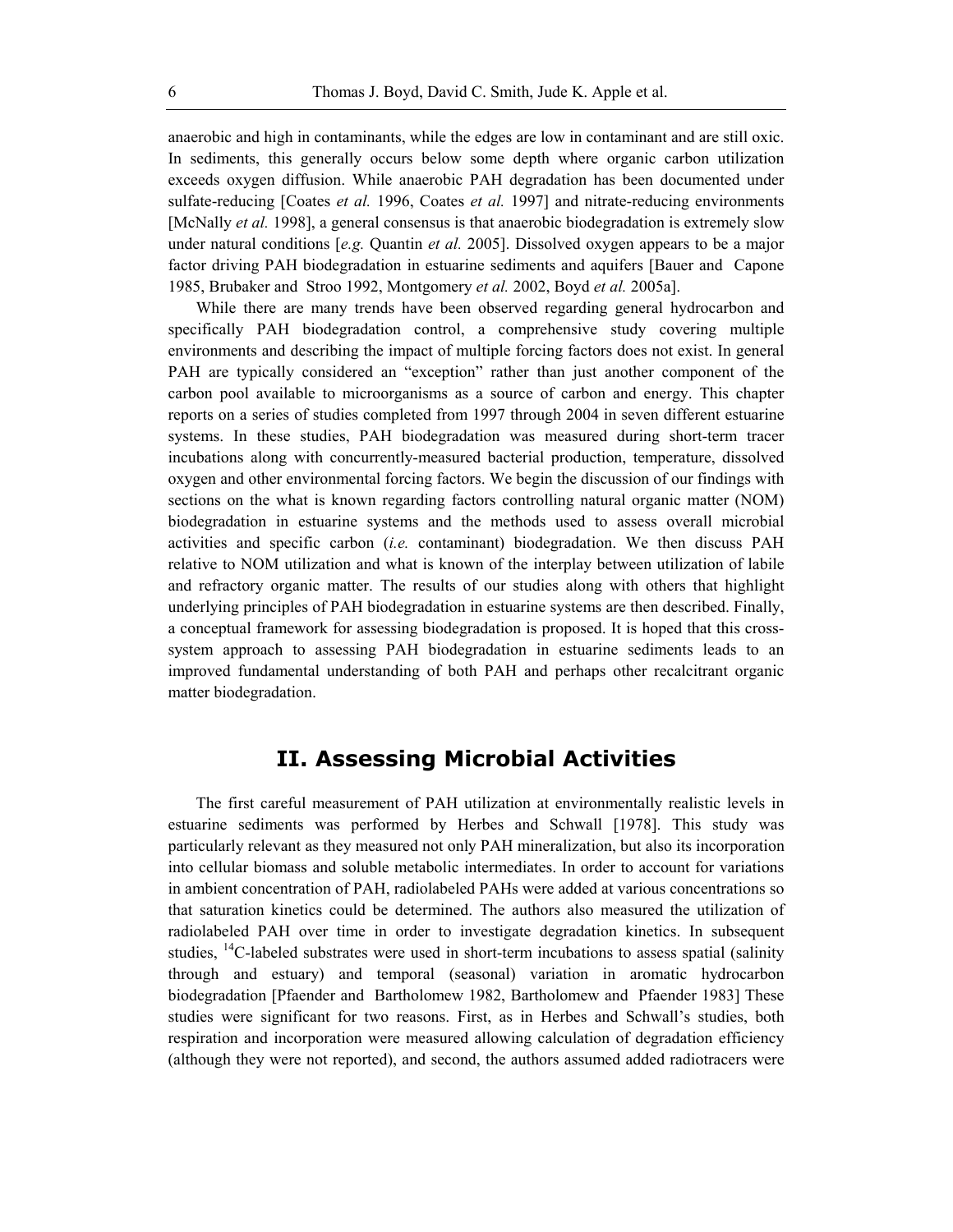in excess of any ambient contaminant. A significant methodological unknown when analyzing radiolabeled substrate mineralization is the efficiency of biodegradation. If one has a minimal number of samples, cellular incorporation can be readily assayed [*e.g.* Herbes and Schwall 1978]. By "digitizing" graphs in this paper, growth efficiencies were calculated as  $\sim$ 38% for naphthalene and  $\sim$ 78% for anthracene utilization. Typically, mineralization (i.e. conversion to  $CO<sub>2</sub>$ ) is the only measured parameter in <sup>14</sup>C-substrate addition studies. Clearly, unknown growth efficiencies would introduce errors in substrate utilization estimates.

In addition to efficiency considerations, the studies of Shiaris [1989a, 1989b] highlight another difficulty with assessing contaminant degradation using  $^{14}$ C-labled substrates: the impact of isotopic dilution. Tracer-based biodegradation studies generally rely on one of two assumptions: 1) the radiotracer is added at a concentration far exceeding the ambient concentration, or 2) the radiotracer is added at a concentration that is negligible compared to the ambient concentration. In the first scenario, the microbial assemblage is presented with a "new" substrate to degrade and therefore must synthesize the metabolic capability to do so. This is partially the cause for lags observed when measuring biodegradation rates [*e.g.* Shimp and Pfaender 1987, Aelion *et al.* 1987]. Assumption two is preferable in terms of understanding the *in situ* rate of substrate biodegradation. The idea in this scenario is that organisms will be minimally impacted by a tracer addition of substrate (*i.e.*  $\leq 10\%$  of the ambient pool), and will continue their metabolism without up-regulating protein synthesis to degrade the contaminant of interest. Common practice is also to end the incubation in as short a time as possible so that bottle effects are minimized (*i.e.* organisms do not utilize energy and carbon synthesizing proteins strictly to deal with a new environment). A compication for assumption two is that one must measure the ambient concentration of the same compound added as a radiotracer. This allow recalculation of specific activity based on the total pool of substrate in question. The importance of calculating isotopic dilution has been reported for ecological studies [*e.g.* King and Berman 1984], but is largely disregarded in the PAH biodegradation literature. It is a critical component in performing experiments with isotopic tracers as it can dramatically impact the final rate measurements. In addition, because measurements are generally conducted with contaminated groundwater, soils or sediments, ambient concentrations almost certainly impact the analysis. For instance, if one examines the experiment of Boethling and Alexander [1979] in which radiolabeled substrates were added to stream water at concentrations ranging over six orders of magnitude, the impact of an appreciable ambient contaminant load would change the results markedly. The rate of  $CO<sub>2</sub>$ production from  $^{14}$ C-labeled 2,4-D ranged 6 orders of magnitude. If exposed stream water were used for the experiments and had an ambient concentration of 2.2  $\mu$ g mL<sup>-1</sup>, recalculating the rates using isotopic dilution would only give two orders of magnitude variation in respiration rates. The work of Shiaris [1989a, 1989b], provided detailed methods for calculating and using isotopic dilution in reporting PAH mineralization rates.

Another critical experimental unknown when measuring <sup>14</sup>C-labeled substrate mineralization is the stoichiometry of the contaminant biodegradation process. For PAHs this may be lead to considerable uncertainty as some compounds are available as uniformly labeled (UL), for instance naphthalene, while others are labeled only on one of the ring positions, like fluoranthene-3- $^{14}$ C. So, for instance, if one adds 10 molecules of UL- $^{14}$ Cnaphthalene to an incubation, then recovers 10 molecules of  ${}^{14}CO_2$ , it is unknown if ten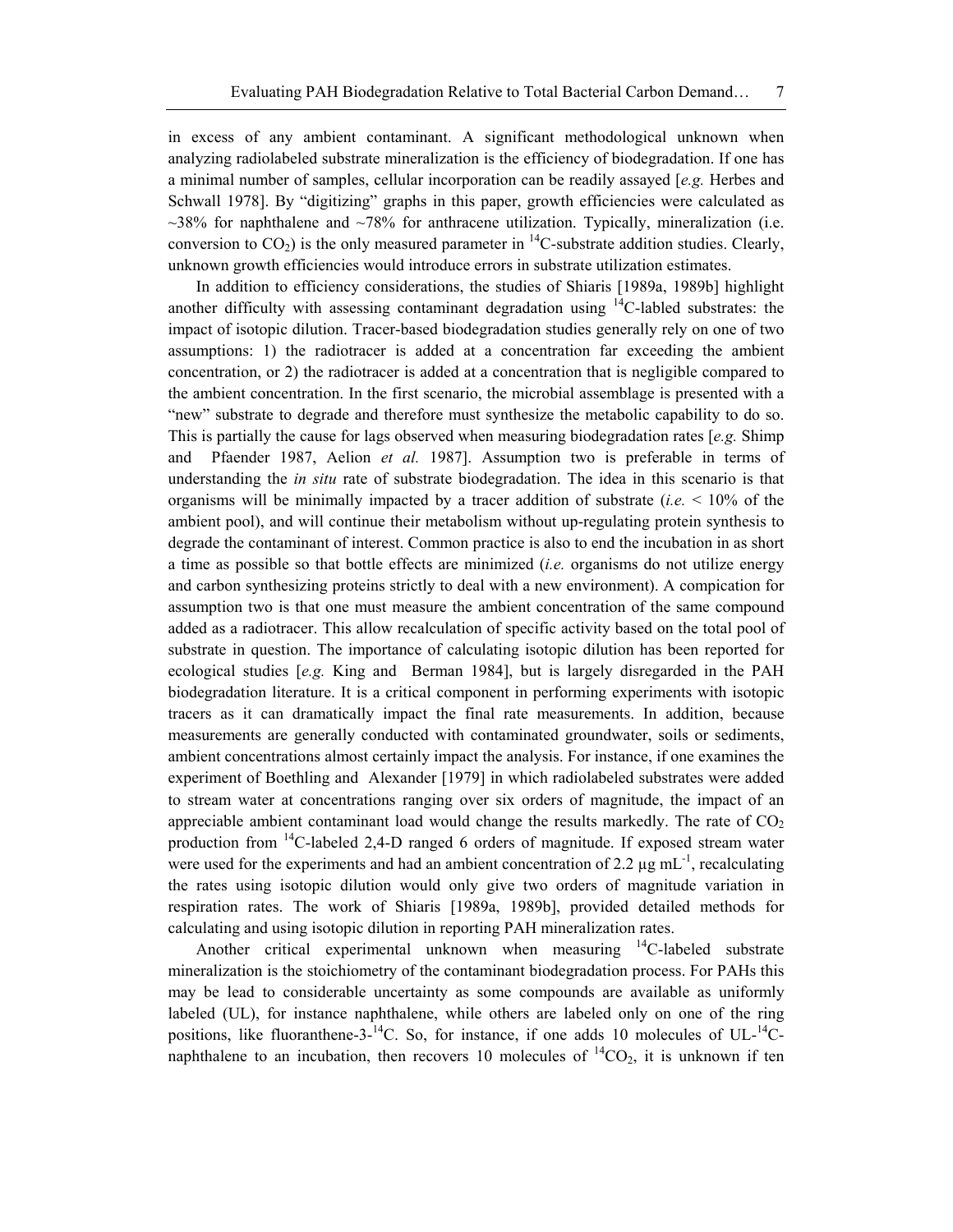naphthalene molecules were partially degraded, one molecule was completely degraded to CO2, or some intermediate number of naphthalenes were mineralized. In this scenario, over 90% error in degradation rate estimates is possible. Although this seems unmanageable, there are several phenomena that might mitigate experimental error. There are only several major pathways that have been observed for breakdown of aromatic compounds [*c.f.* Dagley 1987]. If one were to allow biodegradation to occur for only a brief period, one might expect buildup of "known" degradation intermediates as certain pathway steps require more activation energy than others leading to transient buildup of certain intermediates. Short incubation times fit perfectly with tracer study theory, wherein a negligible amount of  $^{14}$ C-labeled substrate is added relative to the ambient concentration. If done properly, a short incubation time coupled with a small number of labeled substrate molecules relative to ambient molecules, one might expect to drive the stoichiometry towards each  ${}^{14}CO_2$  coming from one UL substrate molecule. For this reason, our biodegradation studies assume one molecule of <sup>14</sup>C-labeled naphthalene is degraded for each <sup>14</sup>CO<sub>2</sub> molecule recovered [c.f. Boyd *et al.* 2005].

Short-term tracer incubations are however susceptible to another uncertainty. When tracer substrate is added to soils or sediments, one cannot be certain there is instantaneous homogenous distribution of isotopic tracer with the ambient pool of substrate. Tracer theory relies on equilibrium mixing of added and substrate. Radiolabeled substrates are generally added in solvent diluent. The impact of solvent addition has been studied extensively [*c.f.* Herbes and Schwall 1978, Bauer and Capone 1985] and can be minimized to have no statistical effect. However, considerable effort has been given to understanding the "aging" of 14C-labeled substrates in sediment slurries [*c.f.* Aptiz et al. 1999]. Reid *et al* [1998] found that the most rapid equilibrium for added radiolabeled PAH tracers occurred when soils or sediments were dried before mixing. While this might allow more homogenous distribution of added isotope, it is impractical for performing rapid microbiological assays given the deleterious effect it would have on natural sediment microorganisms. For lower molecular weight PAHs (up to three rings), sorption and desorption to sediment slurries was found to be linear and rapid and was concluded to have little impact on biodegradation rate measurements [Chandra *et al.* 1996]. For studies presented here,  $^{14}$ C-labeld substrates were added to polystyrene tubes after minimal dilution in solvent. The solvent was then allowed to evaporate prior to inoculation with sediment slurry. PAH sorption to the incubation vessel was assayed and averaged >90% remaining after aqueous rinses.

In previous work by the current authors and others a strong relationship between availability of dissolved oxygen (DO) and PAH biodegradation has been noted [see Introduction section]. Because oxygen comprises  $\sim$ 21% of the atmosphere, it can become a contaminating presence when performing biodegradation studies to determine *in situ* rates. One difficulty in performing incubations is an accurate knowledge of sediment DO content of collected sediments prior to incubation. Without this information, it is impossible to acclimate the incubation headspace to the appropriate oxygen partial pressure. Incubations reported here were performed in 100 mL culture tubes using surficial sediment material. One milliliter of filtered natural water collected immediately above the sediment surface was added to make sediment slurries. We calculated that oxygen introduced to the tube during sample processing would likely penetrate only  $\sim$ 2 mm into the overlay water used to make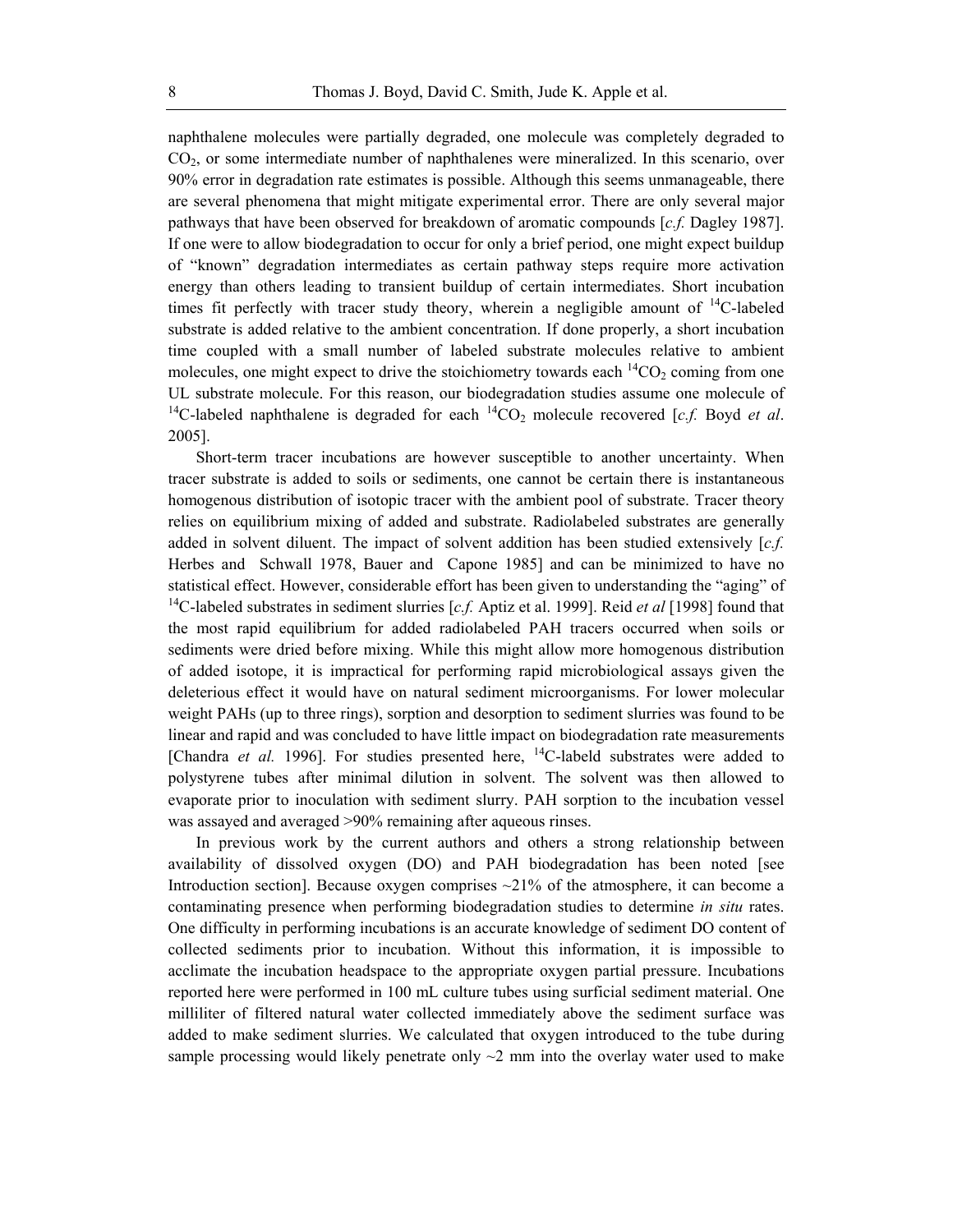the slurries [Boyd *et al.* 2005a] and thus not significantly influence the results. Bastviken and Tranvik [2001] conducted a study to determine if atmospheric oxygen could bias estimates of bacterial production in aerobic and anaerobic waters. They concluded it was possible to accurately measure leucine incorporation in anoxic samples without using an anaerobic hood to transfer and incubate samples.

Given the uncertainties inherent in measuring PAH biodegradation, it seems of utmost importance to perform experiments with consistent methodology. For the reasons discussed, it is appropriate to design experiments such that true tracer levels of PAH are added to determine *in situ* rates, rather than determine "potential" by adding PAH to pristine sediment or water. This seems intuitive as the driver to measure PAH utilization rates is almost universally related to detectable levels in the environment. Although the uncertainties in methodologies may be considerable, one might predict that consistent application of a particular experimental protocol should provide largely systematic error such that crossseason or cross-system comparisons prove valid even if actual rates are not completely accurate (Table 1).

## **III. Estuarine Microbial Activities**

Bacteria dominate the biomass of estuarine microbial communities and mediate almost every ecologically relevant biogeochemical process [Day *et al.* 1989]. Understanding environmental factors that regulate the microbial metabolism are fundamental to understanding natural and contaminant carbon cycling in estuarine ecosystems. Manipulative experiments and field studies alike have identified significant effects of temperature [Apple *et al.* 2006], dissolved organic carbon concentrations (DOC) [Shiah and Ducklow 1994a], inorganic nutrients [Smith and Kemp 2003], nutrient stoichiometry [Goldman *et al.* 1987], salinity [del Giorgio and Bouvier 2002], and organic substrate source and quality [Revilla *et al.* 2000, Amon *et al.* 2001] on microbial carbon metabolism. These various factors differentially influence pathways of carbon metabolism.

#### Temperature and Salinity

Temperature and salinity are two of the most important factors influencing biotic and abiotic processes in estuarine ecosystems, with temperature exhibiting a universal effect on the range and magnitude of biological processes [Malone *et al.* 1988, Smith and Kemp 1995, Lomas *et al.* 2002, Apple *et al.* 2006] and salinity being a fundamental force shaping biogeochemical processes, species distribution and water-column chemistry [Day *et al.* 1989]. Recent analysis of data from over 50 estuarine systems corroborates the primacy of temperature and salinity in shaping the variability in microbial processes and water column chemistry [Apple *et al.* 2007].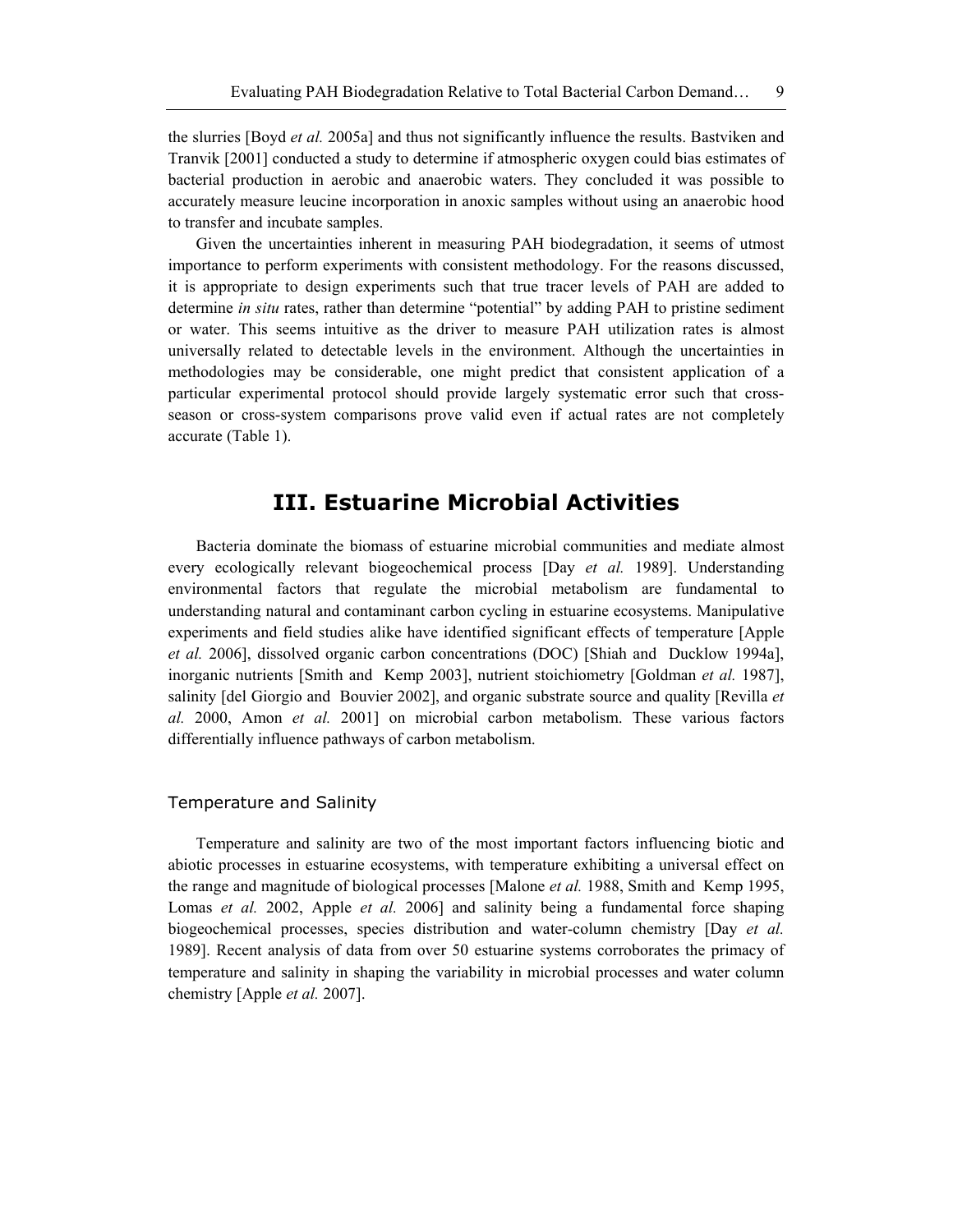|                       |                  | Mineralization Rate ( $\mu$ g C kg <sup>-1</sup> d <sup>-1</sup> )0 |         |        |                | Turnover Time (d) |                  |           |        |           |        |  |
|-----------------------|------------------|---------------------------------------------------------------------|---------|--------|----------------|-------------------|------------------|-----------|--------|-----------|--------|--|
| <b>Estuary</b>        | <b>Substrate</b> | <b>Stations</b>                                                     | Average | Median | Range          |                   | <b>Stations</b>  | Average   | Median |           | Range  |  |
|                       |                  |                                                                     |         |        | low            | high              |                  |           |        | low       | high   |  |
| Charleston, SC        | Naphthalene      | 157                                                                 | 31.7    | 2.29   | $\mathbf{0}$   | 567               | 41               | 218       | 73     | 3.7       | 3680   |  |
|                       | Phenanthrene     | 185                                                                 | 30.9    | 0.41   | $\mathbf{0}$   | 935               | 118              | 2586      | 526    | 1.1       | 28716  |  |
|                       | Fluoranthene     | 185                                                                 | 191     | 0.34   | $\bf{0}$       | 16730             | 107              | 1500      | 517    | 0.6       | 16347  |  |
| Chesapeake Bay, VA    | Naphthalene      | 66                                                                  | 6.5     | 2.07   | $\mathbf{0}$   | 45                | 32               | 191       | 8.1    | 0.07      | 2498   |  |
|                       | Phenanthrene     | 65                                                                  | 3.9     | 2.96   | $\mathbf{0}$   | 92                | 54               | 1470      | 431    | 0.32      | 22388  |  |
|                       | Fluoranthene     | 62                                                                  | 18.4    | 1.08   | $\mathbf{0}$   | 854               | 49               | 723       | 195    | 5.6       | 7264   |  |
| Narragansett Bay, RI  | Naphthalene      | 15                                                                  | 1.51    | 1.1    | 0.13           | 0.48              | $\boldsymbol{0}$ | <b>NA</b> | NA     | NA        | NA     |  |
|                       | Phenanthrene     | 12                                                                  | 0.31    | 0.22   | $\mathbf{0}$   | 0.92              | 12               | 225       | 122    | 5.1       | 756    |  |
|                       | Fluoranthene     | 13                                                                  | 1.36    | 1.13   | $\mathbf{0}$   | 2.87              | 13               | 102       | 41     | 5         | 412    |  |
| Pearl Harbor, HI      | Naphthalene      | 37                                                                  | 93.3    | 1.26   | $\mathbf{0}$   | 603               | 35               | 1229      | 702    | 34        | 6950   |  |
|                       | Phenanthrene     | 37                                                                  | 74.1    | 1.56   | $\mathbf{0}$   | 895               | 35               | 14590     | 918    | 17        | 125495 |  |
|                       | Fluoranthene     | 37                                                                  | 168     | 1.54   | $\bf{0}$       | 2911              | 30               | 2164      | 565    | 8         | 34125  |  |
| San Francisco Bay, CA | Naphthalene      | 24                                                                  | 1.23    | 0.5    | $\mathbf{0}$   | 8.8               | 3                | 8.3       | 3.9    |           | 20     |  |
|                       | Phenanthrene     | 17                                                                  | 11.8    | 4.1    | $\mathbf{0}$   | 91.4              | 11               | 8         | 1.47   | 0.17      | 62.4   |  |
|                       | Fluoranthene     | 20                                                                  | 0.65    | 0.2    | $\mathbf{0}$   | 5.4               | 16               | 342       | 184    | 3.2       | 2088   |  |
| San Diego Bay, CA     | Naphthalene      | 22                                                                  | 2.5     | 0.91   | $\theta$       | 10.9              | $\boldsymbol{0}$ | NA        | NA     | <b>NA</b> | NA     |  |
|                       | Phenanthrene     | 22                                                                  | 1.3     | 0.4    | $\mathbf{0}$   | 8.6               | 20               | 1006      | 185    | 8         | 8342   |  |
|                       | Fluoranthene     | 22                                                                  | 4.8     | 2.97   | $\mathbf{0}$   | 42                | 20               | 1922      | 796    | 20        | 11592  |  |
| Delaware Bay, PA      | Naphthalene      | 198                                                                 | 2.2     | 0.36   | $\overline{0}$ | 48.5              | 164              | 1470      | 131    | 0.01      | 21000  |  |
|                       | Phenanthrene     | 196                                                                 | 4.3     | 1.50   | $\mathbf{0}$   | 60                | 185              | 440       | 125    | 2.2       | 4220   |  |
|                       | Fluoranthene     | 185                                                                 | 6.1     | 0.41   | $\mathbf{0}$   | 223               | 183              | 973       | 367    | 0.19      | 15600  |  |

**Table 1. Locations, substrates, mineralization rates and turnover times for estuarine sediments**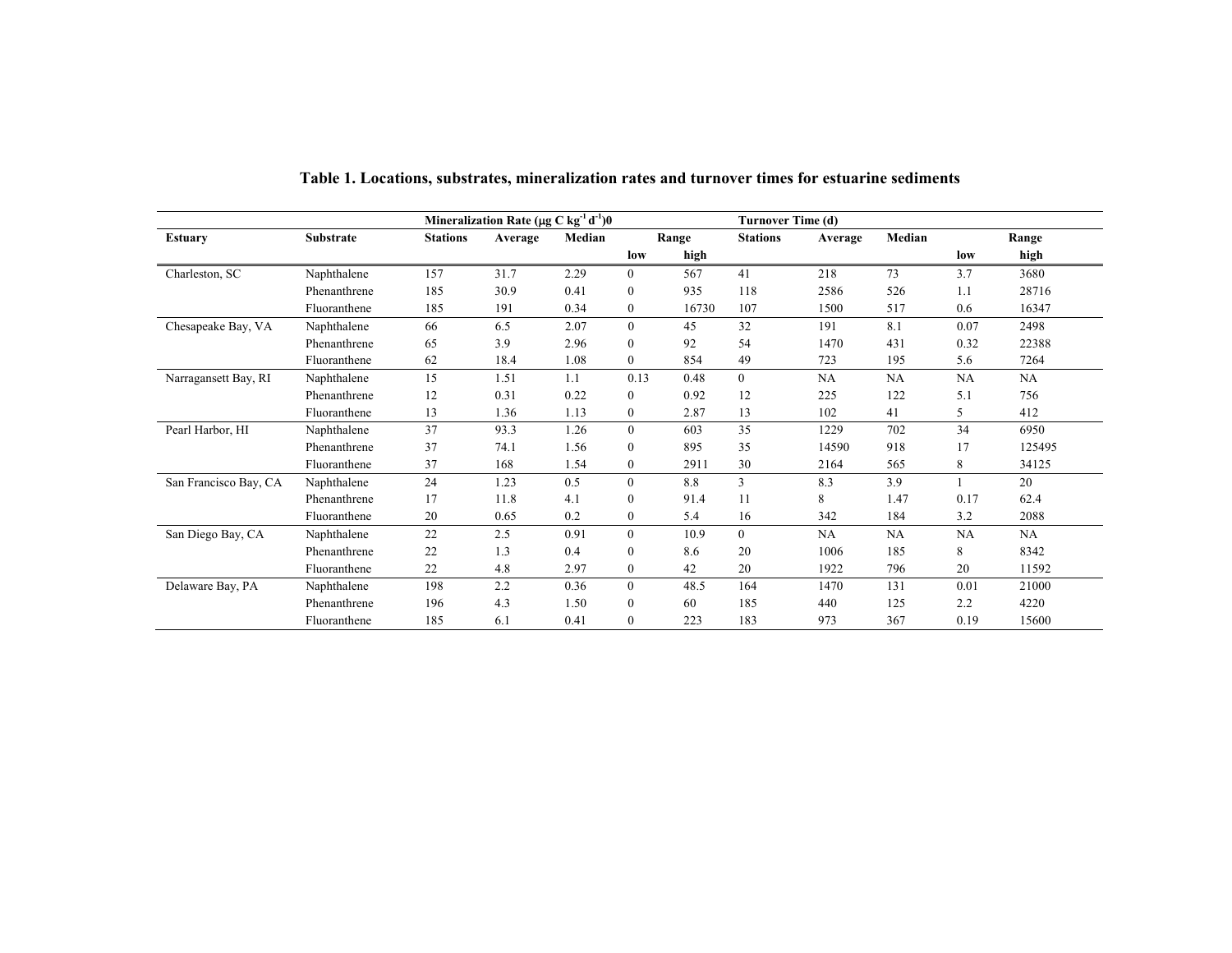|          |                            |             |         |            |            |        |                     |           | $\frac{0}{0}$ | $\frac{0}{0}$ | % Labile |
|----------|----------------------------|-------------|---------|------------|------------|--------|---------------------|-----------|---------------|---------------|----------|
|          |                            |             |         |            | <b>DOM</b> |        |                     | ROM (DOC  | Labile        | Labile        | (Sum     |
| Date     | Location                   | Depth $(m)$ | Lat     | Long       | (total)    | L1-DOM | L <sub>2</sub> -DOM | $-L1+L2)$ | (L1)          | (L2)          | $L1+L2$  |
| Sep-03   | Tidal Fresh Chesapeake Bay | 1.0         | 39.4531 | $-76.0222$ | 2950       | 346    | 539                 | 2064      | 12            | 18            | 30       |
| $Sep-03$ | Tidal Fresh Chesapeake Bay | 3.0         | 39.4531 | $-76.0222$ |            | 318    | 397                 |           |               |               |          |
| $Sep-03$ | Tidal Fresh Chesapeake Bay | 6.0         | 39.4531 | $-76.0222$ |            | 363    | 433                 |           |               |               |          |
| $Sep-03$ | Mesohaline Chesapeake Bay  | 1.0         | 37.8345 | $-76.1815$ | 2750       | 253    | 423                 | 2074      | 9             | 15            | 25       |
| Sep-03   | Mesohaline Chesapeake Bay  | 12.0        | 37.8345 | $-76.1815$ |            | 148    | 309                 |           |               |               |          |
| Sep-03   | Mesohaline Chesapeake Bay  | 17.0        | 37.8345 | $-76.1815$ |            | 131    | 376                 |           |               |               |          |
| $Sep-03$ | Polyhaline Chesapeake Bay  | 1.5         | 36.9602 | $-75.9970$ | 1880       | 206    | 341                 | 1333      | 11            | 18            | 29       |
| $Sep-03$ | Mesohaline Delaware Bay    | 1.0         | 39.2387 | $-75.3157$ |            | 250    | 19                  |           |               |               |          |
| Sep-03   | Mesohaline Delaware Bay    | 5.0         | 39.2387 | $-75.3157$ |            | 374    | 502                 |           |               |               |          |
| $Sep-03$ | Mesohaline Delaware Bay    | 10.0        | 39.2387 | $-75.3157$ |            | 421    | 361                 |           |               |               |          |
| Mar-04   | Oligohaline Delaware Bay   | 2.0         | 39.5014 | $-75.5580$ | 2500       | 794    | 1096                | 610       | 32            | 44            | 76       |
| Mar-04   | Mesohaline Delaware Bay    | 2.0         | 39.3824 | $-75.4779$ | 2000       | 646    | 892                 | 463       | 32            | 45            | 77       |
| Mar-04   | Mesohaline Delaware Bay    | 5.9         | 39.3824 | $-75.4779$ |            | 933    | 1288                |           |               |               |          |
| Mar-04   | Mesohaline Delaware Bay    | 10.4        | 39.3824 | $-75.4779$ |            | 495    | 684                 |           |               |               |          |
| Mar-04   | Tidal Fresh Chesapeake Bay | 1.9         | 39.4403 | $-75.9961$ | 1790       | 566    | 782                 | 442       | 32            | 44            | 75       |
| Mar-04   | Tidal Fresh Chesapeake Bay | 5.0         | 39.4403 | $-75.9961$ |            | 698    | 964                 |           |               |               |          |
| Mar-04   | Mesohaline Chesapeake Bay  | 1.9         | 37.8712 | $-76.1579$ | 2140       | 617    | 851                 | 672       | 29            | 40            | 69       |
| Mar-04   | Mesohaline Chesapeake Bay  | 16.5        | 37.8712 | $-76.1579$ |            | 570    | 787                 |           |               |               |          |
| Mar-04   | Mesohaline Chesapeake Bay  | 26.5        | 37.8712 | $-76.1579$ |            | 505    | 697                 |           |               |               |          |
| Mar-04   | Mesohaline Potomac River   | 1.9         | 38.1715 | $-76.5875$ | 1810       | 635    | 878                 | 297       | 35            | 48            | 84       |
| Mar-04   | Mesohaline Potomac River   | 8.0         | 38.1715 | $-76.5875$ |            | 572    | 790                 |           |               |               |          |
| Mar-04   | Mesohaline Potomac River   | 14.2        | 38.1715 | $-76.5875$ |            | 539    | 744                 |           |               |               |          |
| Mar-04   | Polyhaline Chesapeake Bay  | 2.0         | 37.2324 | $-76.1295$ | 1888       | 446    | 616                 | 826       | 24            | 33            | 56       |
| Mar-04   | Polyhaline Chesapeake Bay  | 4.0         | 37.2324 | $-76.1295$ |            | 271    | 378                 |           |               |               |          |
| Mar-04   | Polyhaline Chesapeake Bay  | 9.0         | 37.2324 | $-76.1295$ |            | 403    | 556                 |           |               |               |          |
|          |                            |             |         |            |            |        |                     |           | 24            | 34            | 58       |

### **Table 2. Concentration of labile and refractory DOC in Chesapeake Bay and Delaware Bay in µg C L-1. L1 refers to DOC utilized by bacterioplankton during aerobic respiration in less than 5 days. L2 refers to DOC utilized by bacterioplankton during aerobic**  respiration in less than 20 days. ROM refers to refractory DOM requiring greater than 20 days to be oxidized

\*L1 and L2 calculated from 5 and 20 day BOD data respectively assuming a ratio of xxx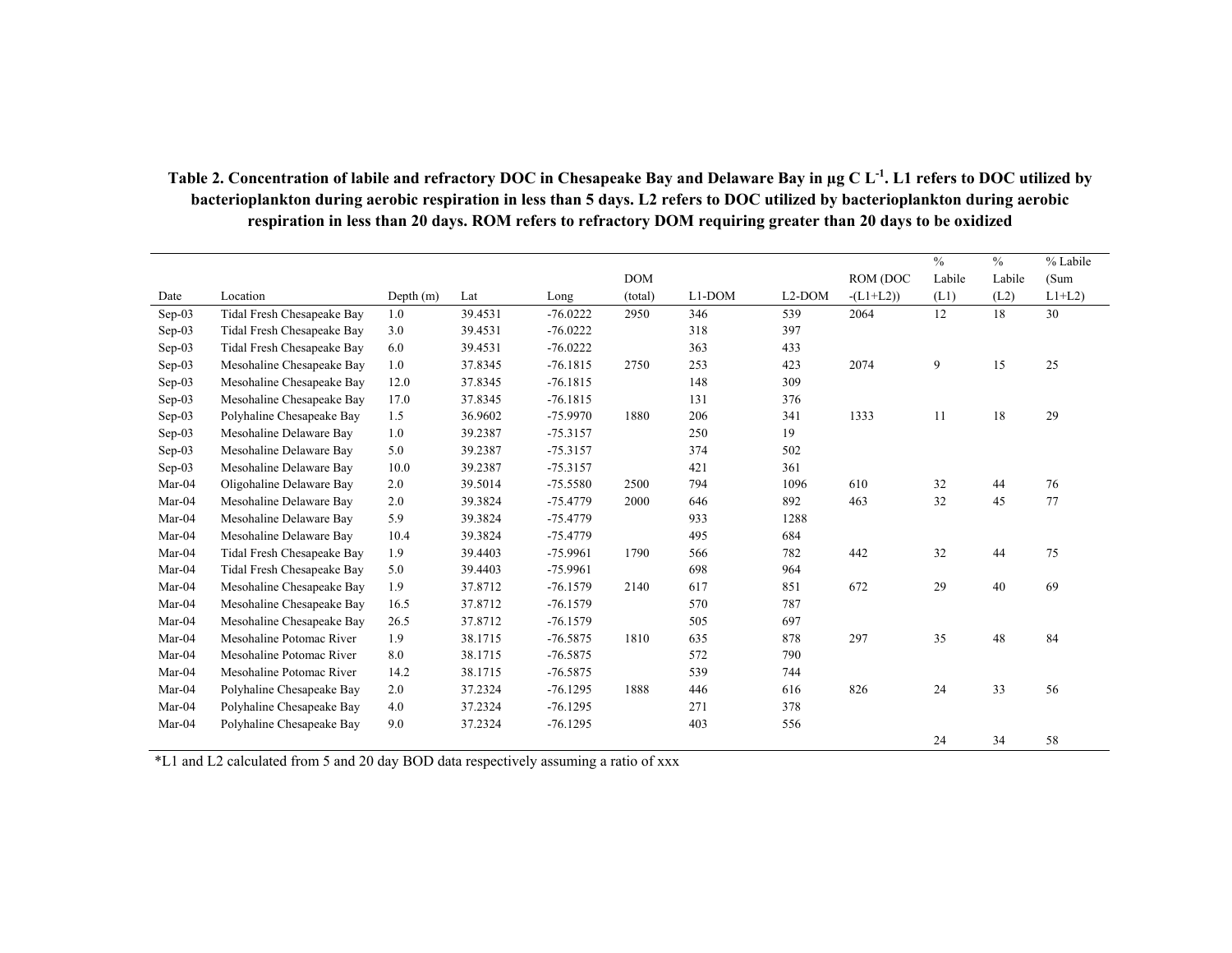Temperature plays a fundamental role in regulating the activity and growth of all microorganisms [Rose 1967, Madigan *et al.* 2003]. The effect of temperature on cellular processes in non-psychrophylic cultured bacteria has been well documented, with a general consensus that metabolic rates approximately doubles for each 10ºC increase in temperature [Morita 1974]. The temperature effects on natural bacterioplankton communities in temperate and sub-tropical estuaries are not as well understood but have been the subject of numerous studies [Hoch and Kirchman 1993, Sampou and Kemp 1994, Shiah and Ducklow 1994a, Pomeroy *et al.* 1995, Felip *et al.* 1996, Raymond and Bauer 2000, Staroscik and Smith 2004], the overwhelming majority of which have focused on the temperature dependence of bacterial growth rates and production (BP) alone.

In general, these studies share two fundamental conclusions. First, that the temperature dependency of bacterial growth and production is stronger at lower temperatures, and second, that temperature effects are often modulated by other environmental conditions, namely the availability of inorganic nutrients and the quality and quantity of organic matter substrates available for growth. Three studies of seasonal PAH biodegradation in estuarine sediments showed found no direct correlation between the former and *in situ* temperature [Shiaris 1989, Montgomery *et al.* 2002, Boyd *et al.* 2005a]. The rate of PAH delivery to the sediments may vary during the season, providing a constant flux [*c.f.* Arzayus *et al*. 2001, Pohlman *et al*. 2002]. Accumulation may be impacted not only by PAH degraders, but also by lower activities of benthic invertebrates that rework sediments allowing DO and nutrient influx and removal of wastes [Schaffner *et al.* 1997].

Estuarine circulation creates an environment where dramatic changes in salinity may occur on relatively small spatial and temporal scales. In this regard, changes in salinity have the potential to influence microbial metabolic processes, especially for microorganisms faced with the need to maintain internal osmotic state. del Giorgio and Bouvier [2002] documented increased mortality, decreased cell growth and single-cell activity in the estuarine turbidity maxima, attributing this to physiological stress associated with changing ionic strength. Salinity may also have an direct effect on phylogenetic composition of resident bacterial communities [Barcina *et al.* 1997], which in turn influences microbial metabolic processes. For example, shifts in both phylogenetic composition and the abundance of highly-active cells have been documented along salinity gradients in a wide range of estuaries [del Giorgio and Scarborough 1995, Crump *et al.* 1999, Pinhassi *et al.* 1999, Bouvier and del Giorgio 2002, Cottrell *et al.* 2006] and have been linked to the variability and magnitude of community-level metabolic processes [Yokokawa *et al.* 2004]. Concurrent changes in metabolism and salinity may also be related to changes in resource availability, as the supply and quality of organic matter varies dramatically along the estuarine gradient. In their study of York River estuary, Schultz and Ducklow [2000] observed distinct differences in the type of DOM used by bacterioplankton at different salinity ranges, while Schultz et al. [2003] report a strong correlation between bacterial metabolism and salinity, with highest values of specific growth at the freshwater endmember. Unlike the effect of temperature, the role of salinity in the regulation of microbial metabolism represents the effect of a complex combination of underlying mechanisms that are not altogether understood. In the only experiments we know of to assess salinity impacts, Shiaris [1989] found no relationship between *in situ* salinity and PAH utilization in Boston Harbor.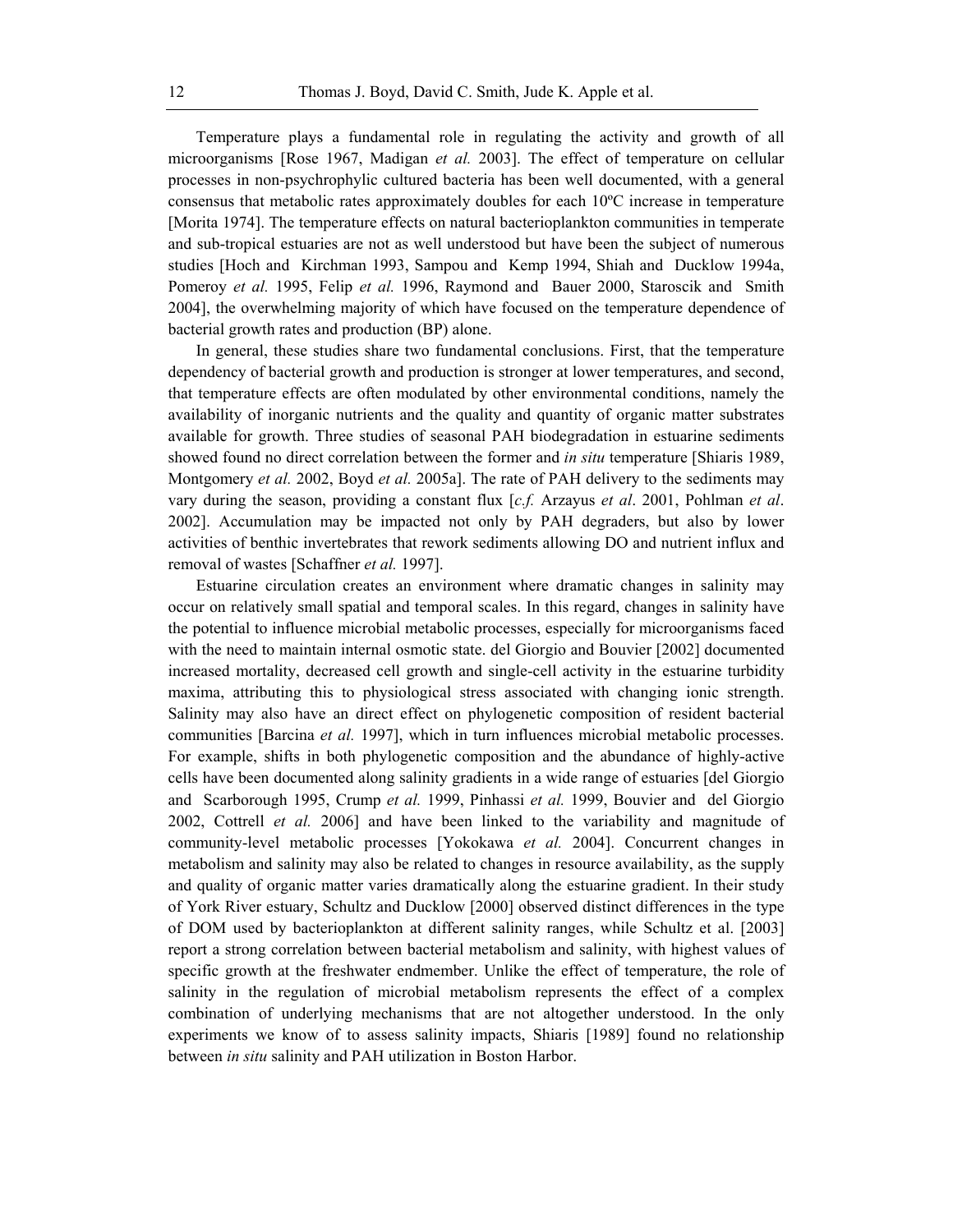#### Dissolved Oxygen Concentrations

Microbial degradation of organic matter occurs most effectively in the presence of oxygen, thus the availability of dissolved oxygen (DO) plays an extremely important role in the longevity and cycling of organic matter in aquatic systems. Organic matter loading to estuarine ecosystems typically exceeds the input of oxygen that would be necessary to convert it all into  $CO<sub>2</sub>$ , resulting in the accumulation of unconsumed organic matter, particularly in the sediments. Researchers have found that the oxygen demand of 1ml of sediment in the Georgia coastal zone during summer was equivalent to the total amount of dissolved oxygen in almost 1 L of overlying water [Day *et al.* 1989]. Oxygen consumption in the water column alone is lower, yet still substantial and at rates typical of estuarine systems can drive the water column hypoxic (i.e.  $\leq$  2mg L<sup>-1</sup>) in 5-7 days [Jonas 1997]. The availability of dissolved oxygen is also determined to a large extent by ambient water temperatures, as temperature regulates the solubility of oxygen in water and mediates the magnitude of the very metabolic processes (discussed above) that consume oxygen. Sediment oxygen consumption (SOC) rates generally increase with increasing temperature until bottom water concentrations of dissolved oxygen fall below 2.5 mg  $L^{-1}$ , at which point SOC rates become oxygen limited [Cowan and Boynton 1996]. Likewise, dissolved oxygen concentrations tend to be higher in colder months when solubility is higher and pelagic and benthic respiration is lower [Hopkinson, Jr. and Smith 2005]. In this regard, temperature and oxygen interact to regulate the relationship between oxygen availability and microbial metabolism. The primary mechanism is the requirement of oxygen as a terminal electron acceptor in aerobic respiration, with temperature modulating the availability of oxygen directly through the effect on solubility and indirectly via stimulation of oxygen-consuming microbial metabolic processes. As briefly discussed in the introduction, DO appears to have a profound effect on PAH biodegradation in estuarine sediments – seemingly to the exclusion of most other environmental forcing factors [Bauer and Capone 1985, Hurst *et al.* 1996, Boyd *et al.* 2005a].

#### Types and Lability of NOM in Estuarine Environments

The term "labile organic matter" is often applied to OM utilized for bacterial re-growth in 1-2 weeks. Thus LOM represents the net lability of the highly-labile pool (L1) and that of the intermediate lability (L2) pool [Søndergaard and Middelboe 1995, del Giorgio and Davis 2003]. Although it is tempting to routinely combine the L1 and L2 pools, first order organic matter decay rates (*k*) for these substrate pools are often significantly different. Hendrickson, et al. [2007] demonstrated that *k* values range from 0.094 to 0.001 day<sup>-1</sup> depending on the source of the organic mater. del Giorgio and Davis [2003] identified similar differences in the shape of slopes describing the consumption of organic matter, with evidence of rapid consumption of the highly-labile fraction relative to that of intermediate lability. However, following the consumption of DOM over longer periods, (i.e. 7-10d) across a wide range of estuaries reveals higher proportion of semi-labile DOM and underscores the importance of this DOM in carbon cycling in estuarine systems. Thus, the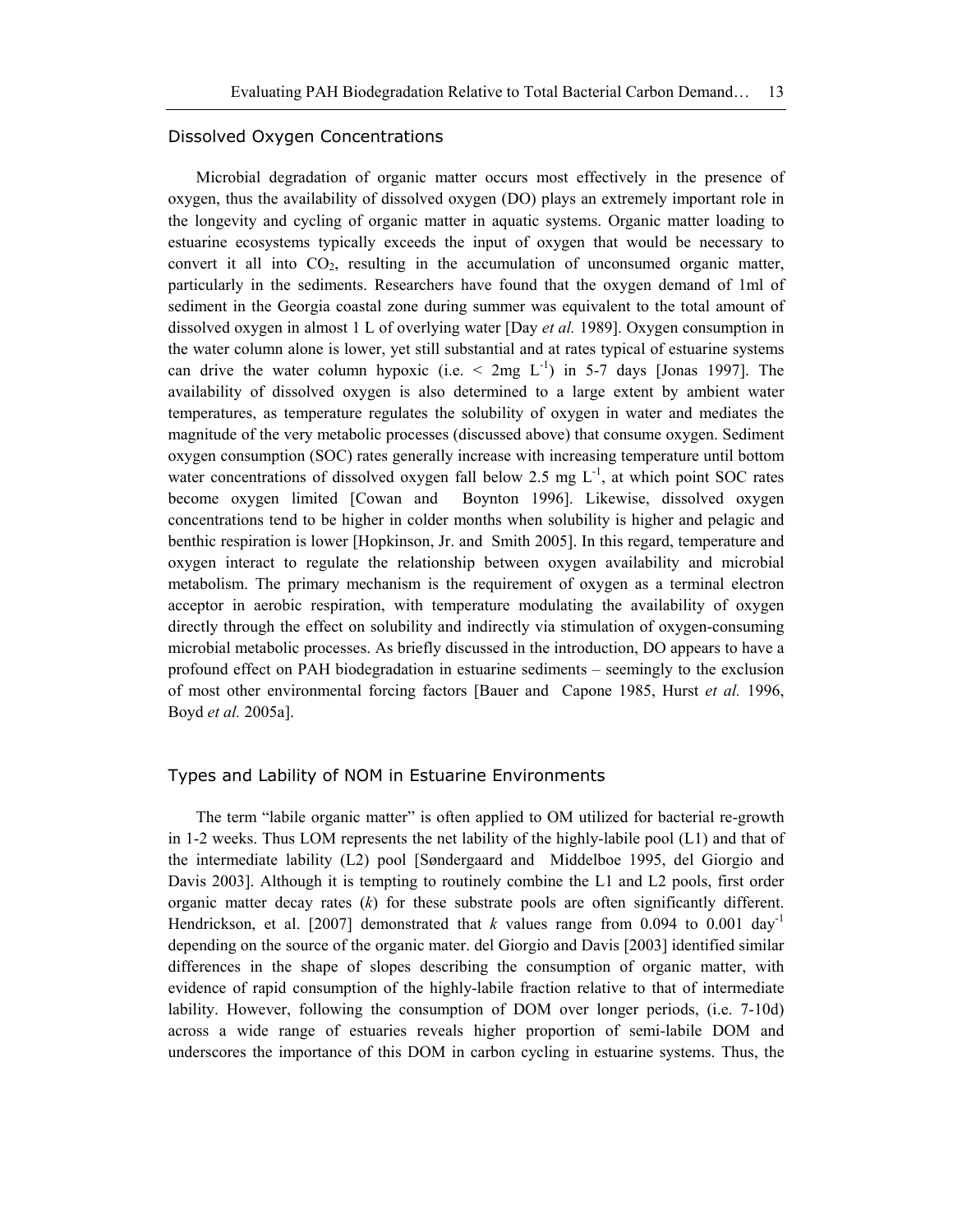most labile substrates in aquatic systems appear to originate from autochthonous sources, specifically phytoplankton [Münster and Chróst 1990, Canuel and Martens 1993, Søndergaard and Middelboe 1995, Connolly and Coffin 1995], and exhibits the highest *k* value of all classes of organic matter routinely observed in estuarine systems [Hendrickson *et al.* 2007]. However, microbial carbon consumption is supplemented by a pool of semi-labile DOM, especially in estuarine systems.

The relative lability of the OM pool exhibits seasonal patterns which are linked to kinetics of supply of allochthonous and autochonous sources [Hamdan and Jonas 2006, Hendrickson *et al.* 2007]. In the Chesapeake Bay and Delaware Bay, during Fall of 2003, on average, the water column L1 pool accounted for 9 to 12% of the total DOM pool (Table 2). Conversely, during spring 2004, the water column L1 pool accounted for 24-34% of total DOM indicating that the supply of autochonous DOM resulting from phytoplankton primary production greatly influenced the lability of the bulk pool. A similar pattern was observed in the mesohaline Potomac River, where the concentration of LDOM was often highest during early spring and late summer in surface waters in conjunction with a bimodal chlorophyll a maximum [Hamdan and Jonas 2006].

Seasonal cycles in sediment LOM concentration and composition have also been observed in Cape Lookout Bight, NC [Canuel and Martens 1993], and San Francisco Bay [Lesen 2006] which reflect autochonous production and supply of LOM to the water column. Deposition of particulate matter to sediments resulting from phytoplankton primary production is the dominant source of LOM in many locations [Zimmerman and Canuel 2001, Sobczak *et al.* 2002, Stepanauskas *et al.* 2005]. In Cape Lookout Bight LOM accounts for approximately 21% of the total sediment OM pool, higher than the average observed in aquatic systems, and results primarily from phytoplankton-derived particulate organic matter. Organic matter derived from terrestrial sources is a minor component of sediment LOM in this location [Canuel and Martens 1993, Sobczak *et al.* 2002, Stepanauskas *et al.* 2005]. A study of San Francisco Bay by Sobczak et al. [2002] revealed that LDOM contributes significantly to the LOM pool and at times equals or exceeds LPOM. Unlike most locations, data from San Francisco indicate that LDOM in sediments results from deposition and hydrolysis of LPOM but also from direct import of LDOM from the water column. This indicates that LDOM import is anomalous in this location compared to other estuaries, however, in general, DOM import to estuarine sediments is rarely studied.

Pulses of LOM or phytoplankton biomass in the water column result in a time lagged (depending on hydraulic residence) depositional event of LOM to sediments. The deposition of LOM may have a significant and predictable impact on mineralization rates of OM as well as contaminants in estuarine sediments. Differential bacterial utilization of OM types impact the resulting composition of the bulk OM in sediments. The rapid uptake of the L1 and L2 fraction will result in an increasingly refractory OM pool [Canuel and Martens 1993, Hendrickson *et al.* 2007] and thus results in a complex mixture of increasingly humic material. Microbial utilization of the remaining (bulk) material is poorly understood due to limited knowledge of chemical structure and substrate utilization rates of the R fraction of OM [Münster 1993, Hendrickson *et al.* 2007]. The presence of high concentrations of ROM in marine and estuarine sediments will enhance sediment affinity for hydrophobic anthropogenic substrates such as PAHs [Xing 1997, Lueking *et al.* 2000, Granberg *et al.*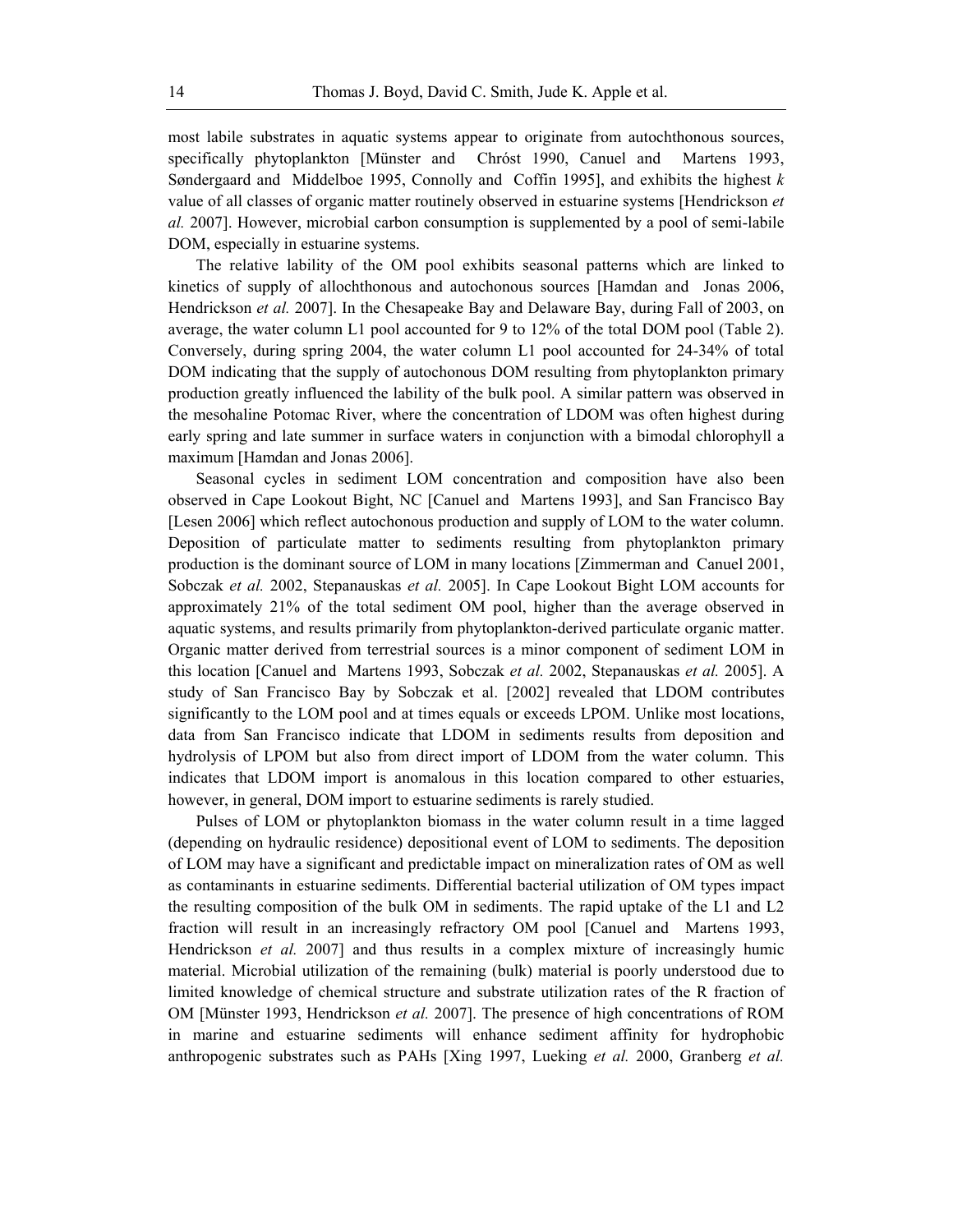2005, Parrish *et al.* 2005]. However, an increase in the bulk organic matter content (L1, L2 and R) may decrease the magnitude of sorption of PAHs to sediment particles and thus render PAHs more bioavailable.

#### Influence of LOM on Mineralization of PAHs

In sediments with elevated concentration of labile substrates, relative to OM poor locations, the utilization of refractory compounds, such as PAH may be reduced due to selective utilization of more labile compounds[Hendrickson *et al.* 2007]. However, some studies indicate that the uptake of recalcitrant OM may actually be enhanced by the presence of organic LOM or other organic compounds [Turnewitsch *et al.* 2007]. Some studies have investigated the impact of OM additions on the bioavailability (to bacteria) of specific PAHs (e.g., naphthalene, fluoranthene, and pyrene). In one study, non-PAH contaminated marine sediments were amended with a 2% increase in total organic carbon resulting from terrestrial lignin (R source) and lysed microalgae (*Tetraselmis* sp.) (LOM source), the latter of which was high in fatty acids and amino acids (L1 and L2) [Granberg *et al.* 2005]. To the same samples, 30  $\mu$ g g<sup>-1</sup> pyrene was added to determine the effect of OM additions on pyrene bioavailability. In surface (oxic) sediments amended with LOM, microbial pyrene mineralization (measured as  ${}^{14}CO_2$  evolution) was 31% higher than observed in unamended sediments and 55% higher than observed in R amended sediments. The addition of LOM may have enhanced mineralization rates due to the addition of both carbon and nitrogen, the latter which may have been the a limiting nutrient. However, the addition of ROM resulted in lower mineralization rates compared to both the LOM-amended and control treatments. Bonding of pyrene to lignin leading to lower bioavailability was used to explain this finding. Xing [1997] likewise observed that sorption of naphthalene to soil organic matter increased as the aromaticity of the soil increased, and relativity lability of the OM pool decreased.

Selck et al. [2005] conducted a experiment to determine the relative bioavailability of fluoranthene after sediments were amended with ROM (terrestrial lignin) and LOM (*Tetraselmis* sp. Lysate). After 45 days of exposure, fluoranthene contaminated sediments amended with LOM had an 80% decline in total organic carbon indicating increased mineralization rates of both fluoranthene as well as bulk OM compared to unamended controls. Conversely, organic carbon content moderately increased in ROM treated sediments. After 45 days of exposure, the lowest concentrations of fluoranthene and highest concentrations of daughter products of fluoranthene were detected in sediments enriched with LOM. Interestingly, in the presence of LOM, the toxicity of fluoranthene to *Amphiura filiformis* (brittle star) increased, likely due to the production of daughter products during microbial degradation.

The studies described above indicate that bacterial mineralization of PAHs in sediments containing LOM may occur more rapidly than in sediments enriched with ROM due to both physicochemical and biological interactions between substrate, contaminant and sediment [Xing 1997, Lueking *et al.* 2000, Granberg *et al.* 2005, Selck *et al.* 2005]. A survey of estuarine sediments in Delaware Bay near Philadelphia, PA showed no correlation between bulk sediment DOM and PAH mineralization (naphthalene, phenanthrene and fluoranthene)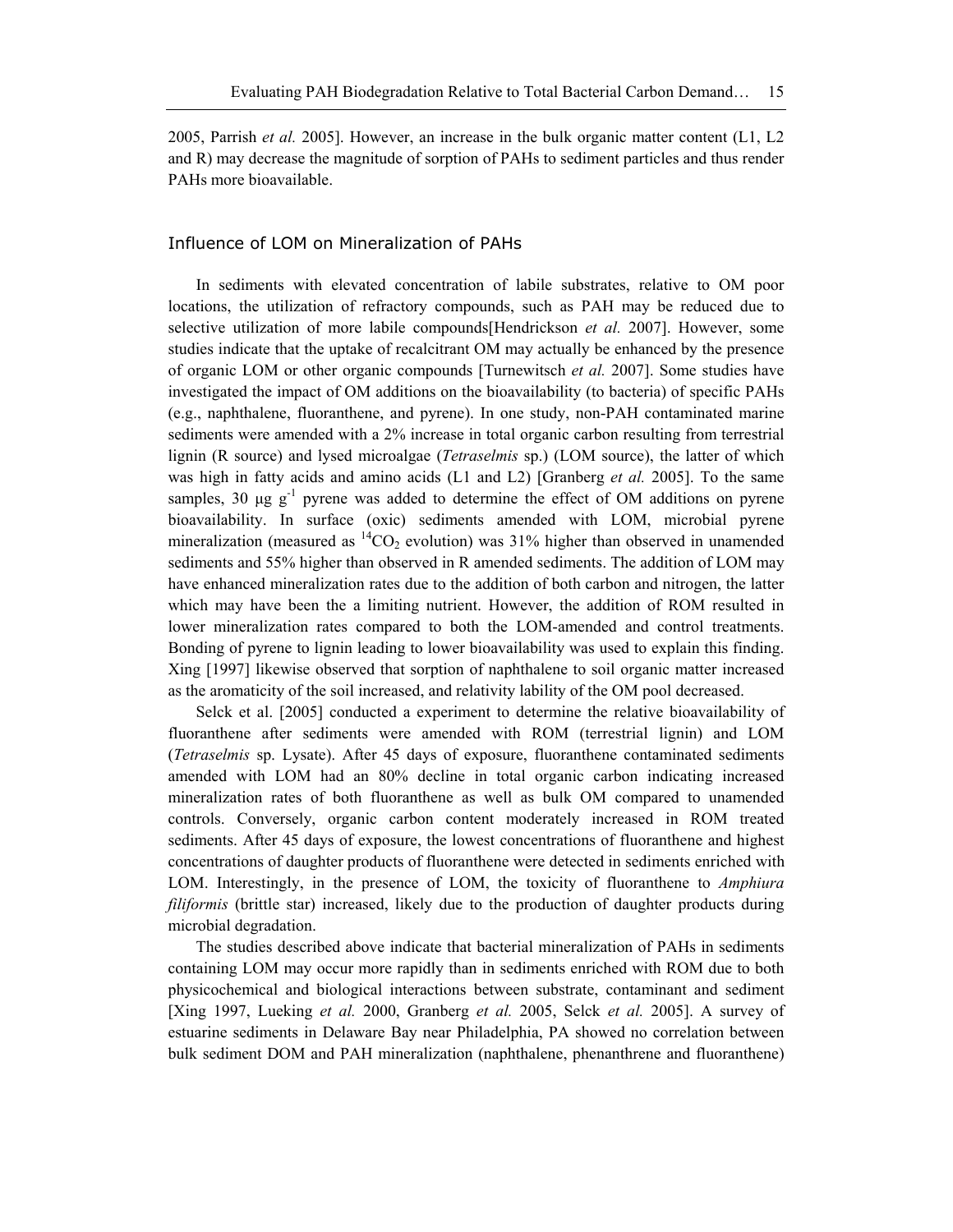[Boyd *et al.* 2005a]. However, sediment OM was not fractionated to determine the proportion of labile and recalcitrant material. Such information would greatly enhance understanding of PAH mineralization in natural estuarine sediments, specifically after seasonal depositional events of autochonous OM.

The period that LOM concentrations in the water column and sediments in temperate estuaries are highest (late spring to early summer) [Canuel and Martens 1993, Canuel and Zimmerman 1999, Zimmerman and Canuel 2001, Stepanauskas *et al.* 2005] coincides with annual maximum increases in ambient sediment temperature and the onset of seasonal water column hypoxia in some estuaries [Shiah and Ducklow 1994b, Hamdan and Jonas 2006]. Some reports indicate that temperature increases have a minor impact on PAH mineralization rates, and instead the availability of molecular oxygen has the strongest impact on regulating PAH mineralization [Boyd *et al.* 2005b]. The data above indicates that seasonal patterns in PAH mineralization may also be attributable to increased bioavailability of PAHs due to physical-chemical interactions with fresh LOM or stimulation of microbial communities of PAH degraders due to the presence of fresh LOM.

# **IV. PAH Biodegradation in Estuaries**

Ambient PAH concentration is the net result of PAH flux into the media minus chemical and biological removal. In bioremediation studies, PAH concentrations have been measured in sediments over time and if the concentration of a given compound changes little, then it is assumed that the PAH is poorly biodegraded or recalcitrant. However, this determination cannot truly be made in the absence of knowledge of the amount of flux or biodegradation rate. Although flux is difficult to measure in natural systems, there are two reports comparing PAH flux to biodegradation rates in coastal sediments [Pohlman *et al.* 2002, Chadwick *et al.* 2006]. Chadwick *et al.* [2006] concluded that PAH flux to the sediments of San Diego Bay (sediment trap study) was largely negated by PAH biodegradation (radiotracer additions) in bioturbated surface sediments. Other transport processes (e.g. groundwater seepage, diffusion) were several orders of less significant in affecting ambient PAH concentration. Pohlman *et al.* [2002] came to a similar conclusion when examining seasonal PAH transport on particles into the Naval Reserve Basin in Philadelphia though they found that PAH metabolism was a larger component of total heterotrophic organic matter degradation during the winter months (higher oxygen levels).

In six of the seven ecosystems studied (Table 1), average naphthalene mineralization rates were less rapid than either those for phenanthrene or fluoranthene or both. A similar phenomenon has also been reported by Rockne and Strand [2001]. Though we did not find a linear relationship between PAH concentration and mineralization rate, we did find the same general trends of higher mineralization rates being associated with sediments with higher ambient PAH concentrations (Figures 1-7). This trend is more evident is ecosystems with a greater range of ambient PAH concentrations (1 to 10,000  $\mu$ g g<sup>-1</sup>), such as Pearl Harbor, HI (Figure 1). PAH flux may be more related to ambient PAH concentration in sediment at the extremes, that is, relatively pristine environments with little anthropogenic impacts would likely have both low ambient PAH concentrations (below 1  $\mu$ g g<sup>-1</sup>) and low flux (and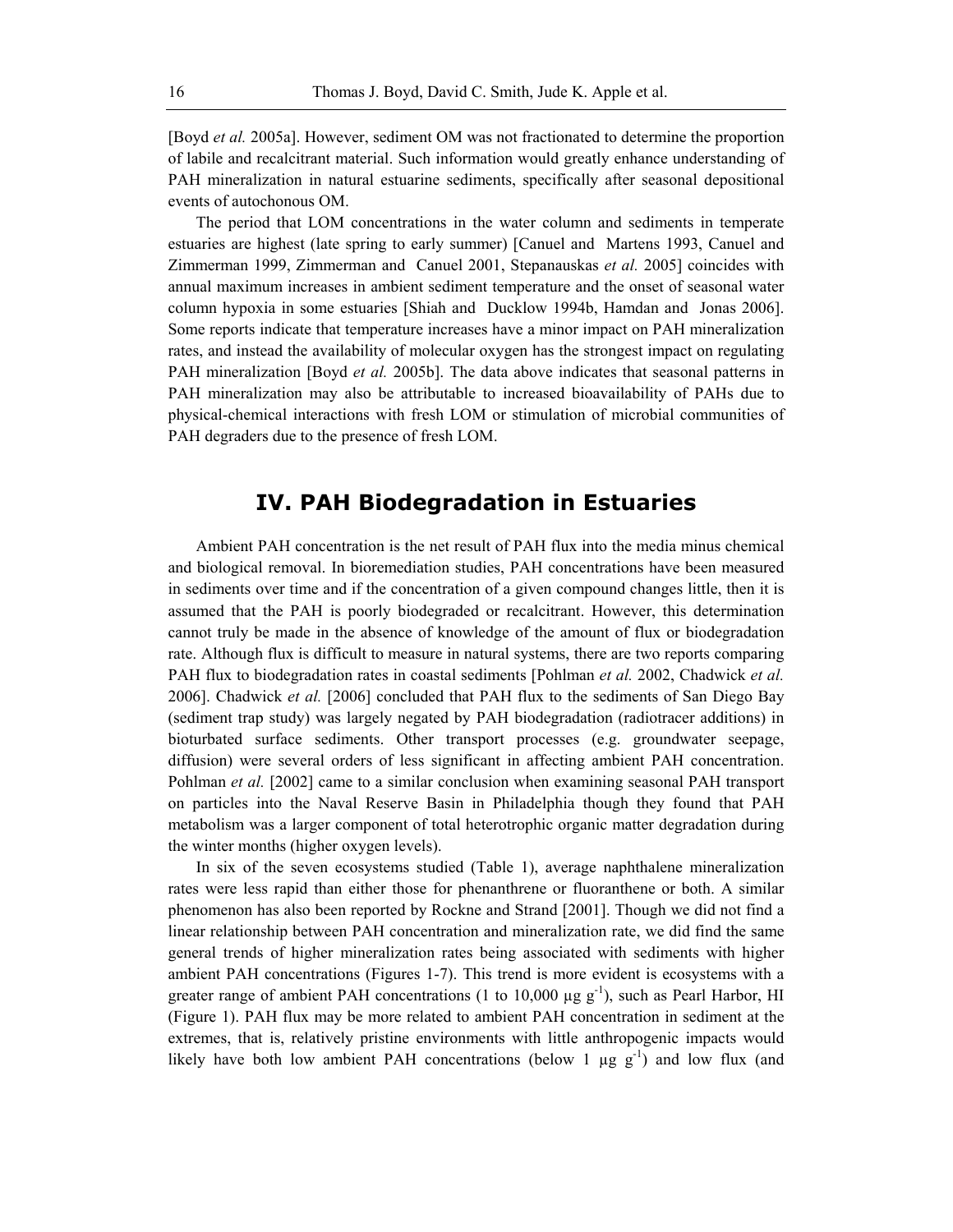likewise low mineralization). Heavily impacted ecosystems (PAH concentration  $> 100 \mu g g^{-1}$ ) might be expected to have such high flux that the microbial system is overwhelmed and a high ambient PAH concentration may be maintained despite relatively high mineralization rates. In sediments in most anthropogenically influenced ecosystems (PAH concentration = 1- 100  $\mu$ g g<sup>-1</sup>), the PAH inputs could be episodic and so PAH flux and ambient concentration would be more uncoupled.

To further investigate the relationship between ambient PAH concentration and PAH biodegradation, we took data from published reports of flask studies of bioremediation treatments. Because PAH mixtures used in the studies typically have different concentrations of the various PAH compounds, the initial concentration of the individual PAH compound was regressed with the amount of that compound that had biodegraded over the course of the treatment.



Figure 1. log Total PAH related to log mineralization of naphthalene, phenanthrene and fluoranthene, Pearl Harbor, HI.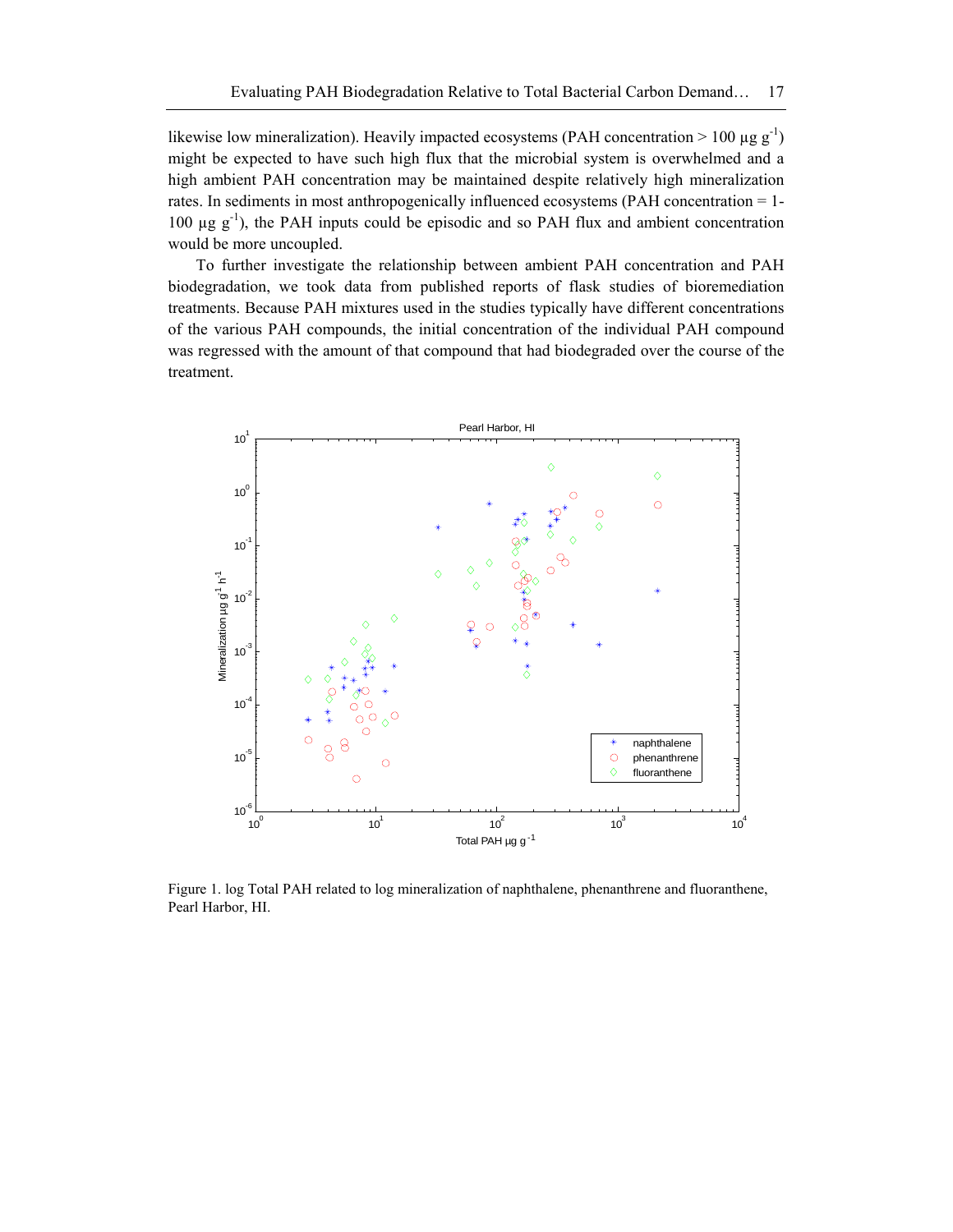

Figure 2. log Total PAH related to log mineralization of naphthalene, phenanthrene and fluoranthene, Charleston Harbor, SC.



Figure 3. log Total PAH related to log mineralization of naphthalene, phenanthrene and fluoranthene, Norfolk Harbor, VA.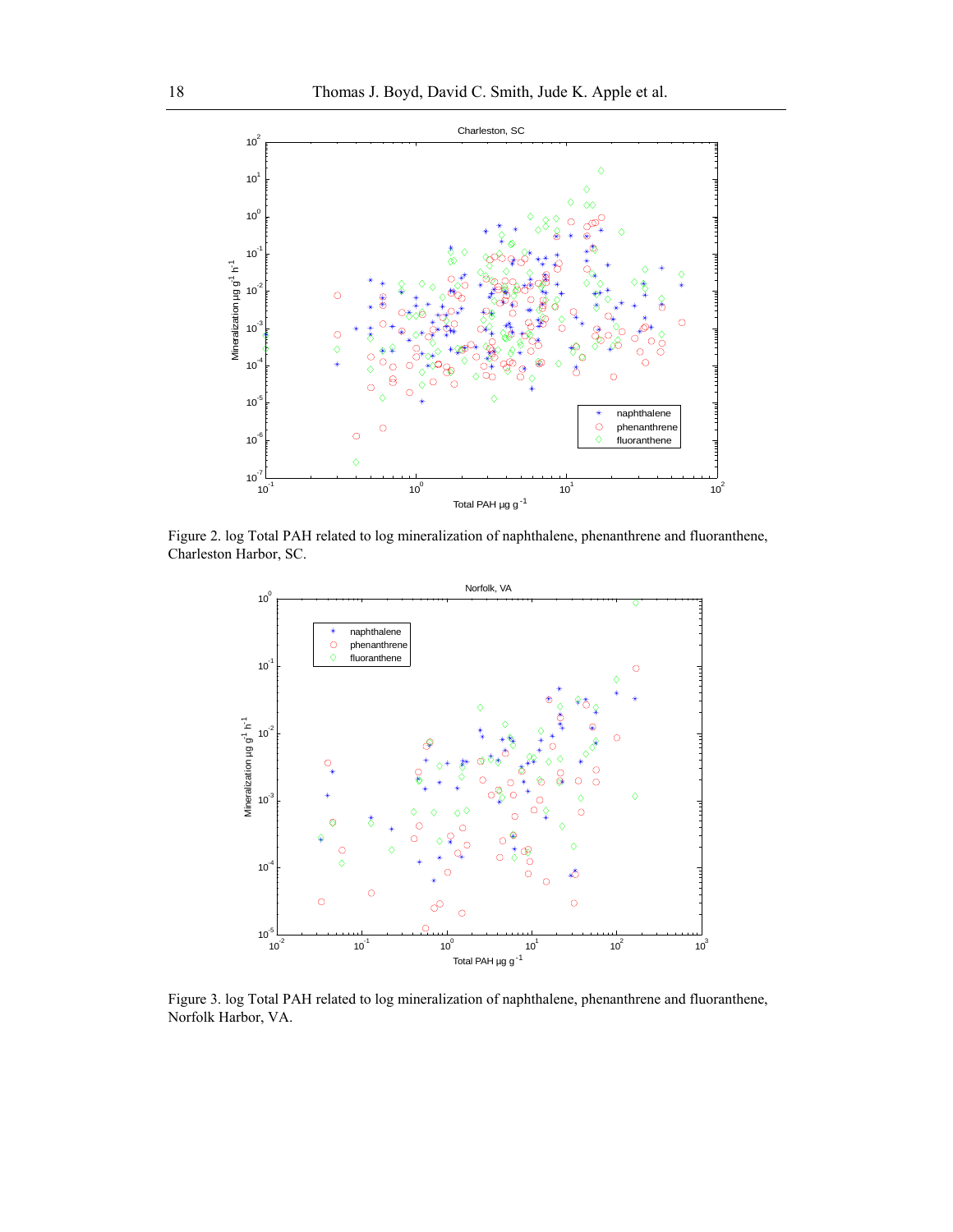

Figure 4. log Total PAH related to log mineralization of naphthalene, phenanthrene and fluoranthene, Newport Harbor, RI.



Figure 5. log Total PAH related to log mineralization of naphthalene, phenanthrene and fluoranthene, Delaware Bay and Schuylkill River, Philadelphia, PA.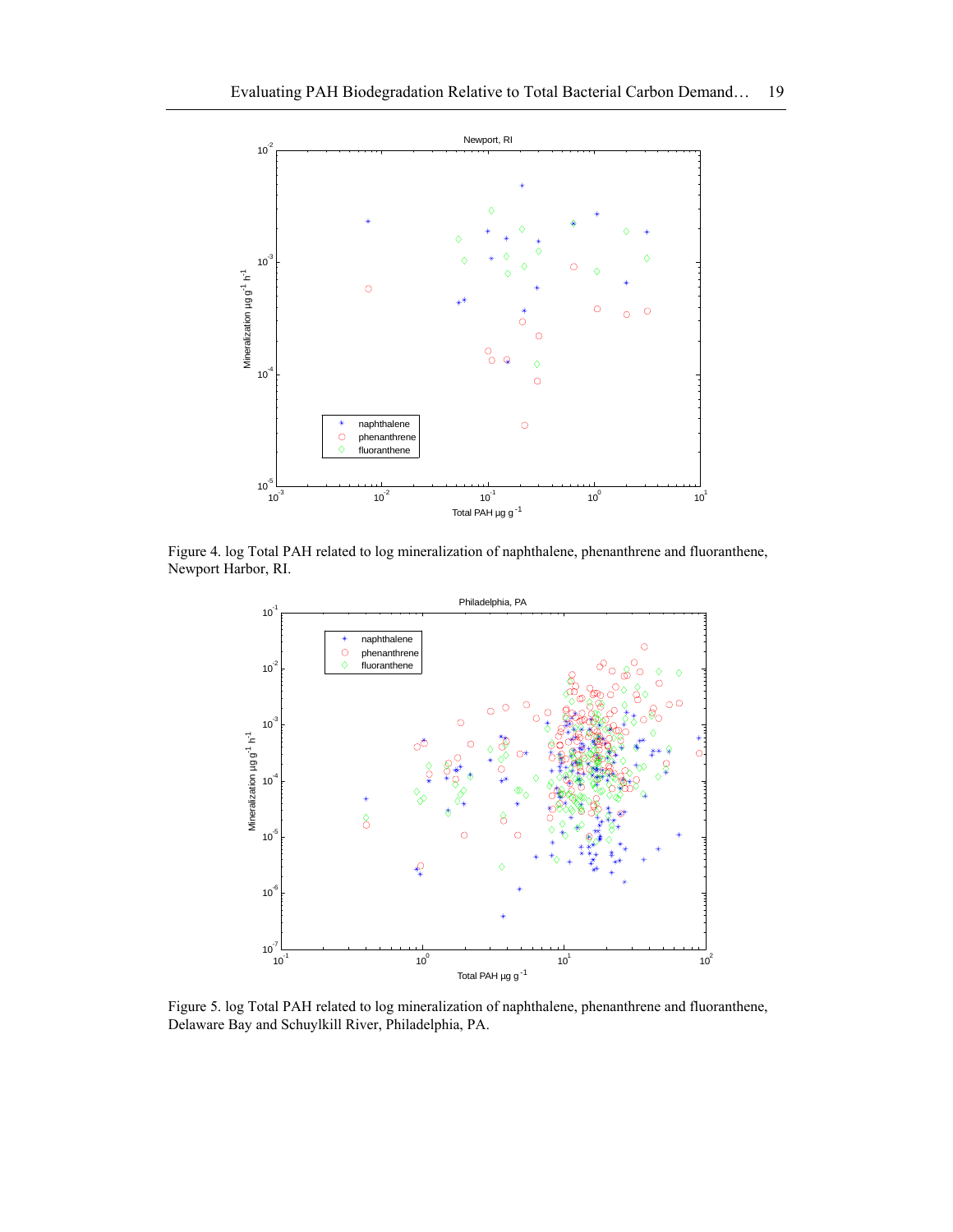

Figure 6. log Total PAH related to log mineralization of naphthalene, phenanthrene and fluoranthene, San Diego Bay, CA.



Figure 7. log Total PAH related to log mineralization of naphthalene, phenanthrene and fluoranthene, San Francisco Bay, CA.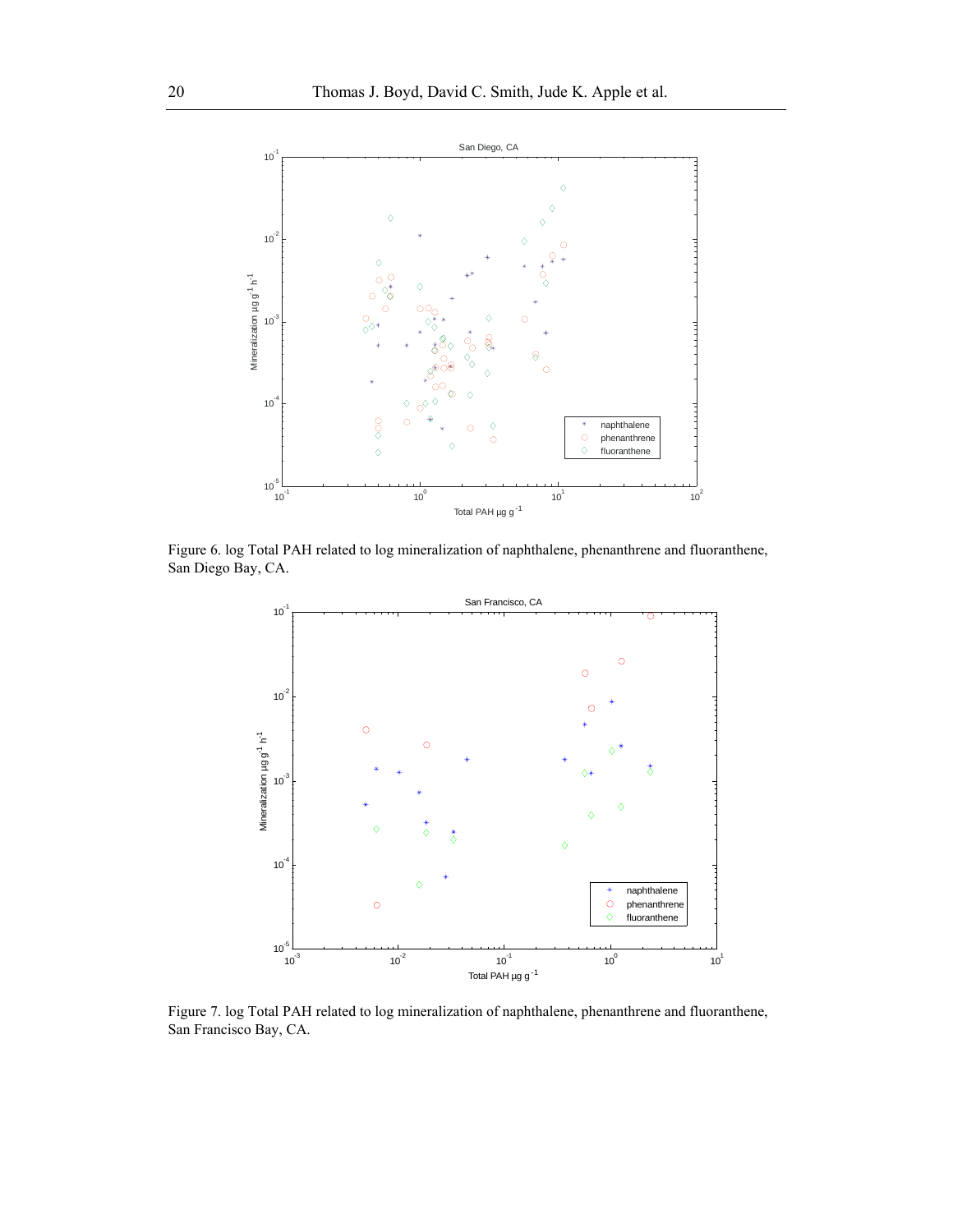If chemical structure of the individual compound was more important to biodegradation than initial concentration, then there would be a non-linear relationship between initial concentration and amount biodegraded. Data calculated from Talley *et al.* [2002], Lantz *et al.* [1997], and Ghosh *et al.* [2003] showed linear relationships  $(r^2 = 0.96, 0.98, 0.93, ...)$ respectively) between initial PAH concentration and the amount of the individual PAH that was biodegraded (Figure 8). This suggests that in these bioremediation treatments, chemical structure was not a determinant of whether a compound was recalcitrant to biodegradation.

The relationship was even stronger ( $r^2 = 1.0$ ) in Ko *et al.* [1995] data comparing the concentration of individual PAHs in sediment trap samples with those that eventually make it through the biodegradation process in the water column and nepheloid layer into the sediment (Figure 8). This relationship even held when comparing unbranched phenanthrene (C0) to branched isomers (C1-C5)  $(r^2 = 0.99, \text{ Figure 8})$  [Dutta and Harayama 2000]. Ratio changes among parent and branched isomers of PAHs are often given as evidence of biodegradation or weathering of the hydrocarbons. Interestingly, the C6 and C7 isomers were biodegraded much less than was predicted based on their initial concentration suggesting that only the C0:C6 or C0:C7 may be useful as a relative measure of biodegradation.

#### Impact of Temperature and Salinity

While salinity may play a part in controlling NOM utilization, there was no evidence for salinity control on sediment production or PAH mineralization in this study ( $r^2$  < 0.20, *P* < 0.05).



Figure 8. Initial concentration related to degraded amount with 2-5 ring PAHs spiked into sediment. Linear regressions:  $y = 0.60x - 0.43$ ;  $r^2 = 0.97$ , [Talley *et al.* 2001];  $y = 0.94x - 0.25$ ;  $r^2 = 0.98$ , [Lantz *et al.* 1997];  $y = 0.88x - 2.7$ ;  $r^2 = 0.93$ , [Ghosh *et al.* 2003];  $y = 0.98x - 9.1$ ;  $r^2 = 1.0$ , [Ko *et al.* 1995]; *y*  $= 1.0x - 37$ ;  $r^2 = 0.99$ , [Dutta and Harayama 2000].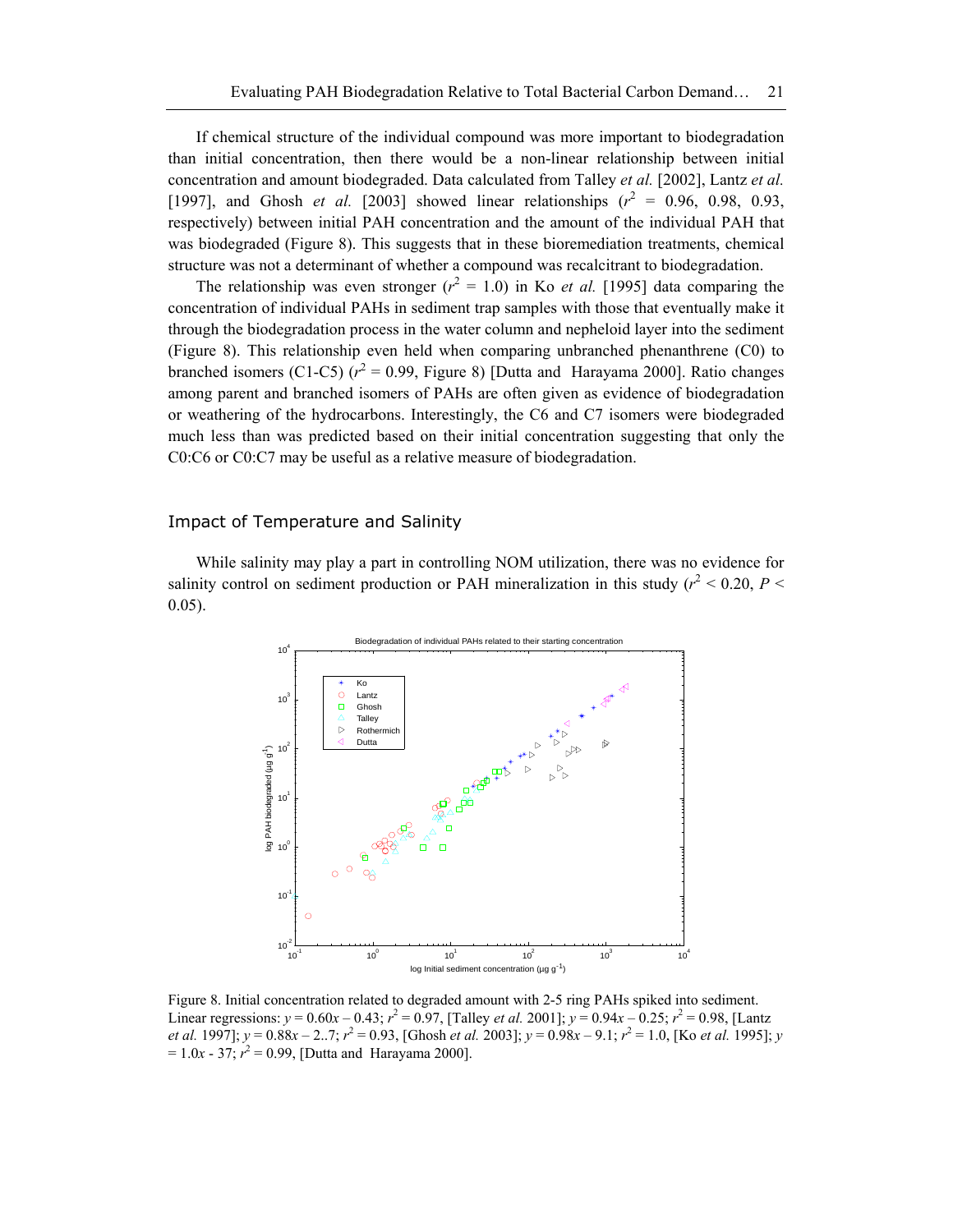Data for each site were subjected to linear regression both in terms of raw data and as seasonal averages where available [see Boyd *et al.* 2005 for methods]. Our results are similar to those of Shiaris [1989a]. Salinity, being a conservative tracer, should indicate what proportion of oceanic to estuarine end-member resides in a given parcel of water. Though OM lability varies between freshwater, estuarine and seawater end-members, sediment PAH mineralization and microbial activities (bacterial production, [Smith and Azam 1992])could not be related to mixing processes. In estuarine systems exposed to tidal salinity fluctuations, microorganisms should be less likely to undergo metabolic shifts due to salnity changes. Early reports suggested changes in salnity might be responsible for flocculation of particles and eventual settlement [Sholkovitz 1976], thus perhaps providing additional substrate to the sediments when mixing is intense. It is now widely accepted that estuarine mixing is less universal in dictating particle deposition in most of an estuary [Fisher *et al.* 1998]. Organisms would thus be less likely to ramp up their metabolism when sensing higher ionic strength. Finally, chronic deposition of particle-associated PAHs might likely obscure any fine-scale salinity or temperature relation to microbial PAH degradation in



Figure 9. Average temperature and bacterial production in an fuel-impacted tidally-influenced groundwater well (Norfolk, VA).

As with salinity, we were unable to correlate any microbial activity index with temperature  $(r^2 < 0.38, P < 0.05)$ . This was somewhat surprising for bacterial production, which is known to vary seasonally with temperature. In order to gain a higher resolution, we sampled a groundwater well which was contaminated with fuel hydrocarbons (significant levels of PAHs) and known to be tidally influenced. The well was located at the Norfolk Naval Station in VA (USA). Sampling was performed every two hours for two days. The well was so sampled five times over a two year period. Over the entire sampling period bacterial production was found to loosely track seasonal temperature shifts (Figure 9). Similar temperature effects were not seen with naphthalene, phenanthrene or fluoranthene mineralization. PAH mineralization was highest in March, May and October, representing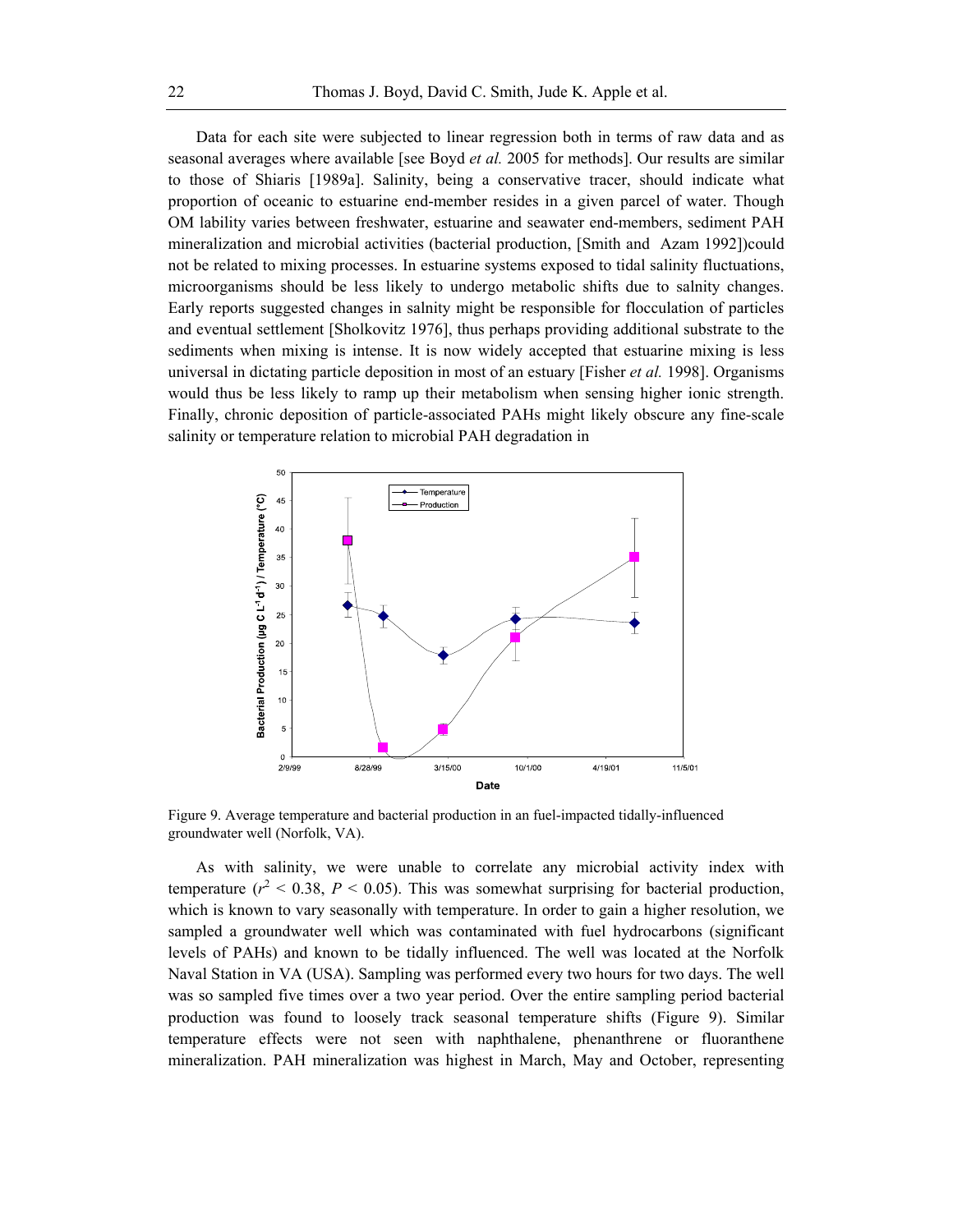cooler months. As with sediments in Delaware Bay near Philadelphia, we hypothesize higher temperatures stimulate overall heterotrophic production which is fueled by more labile carbon substrates negating a direct relationship between production and PAH mineralization [Boyd *et al.* 2005a].



Figure 10. Relationship between sediment PAH mineralization rate and bottom water DO in Charleston Harbor estuary.

#### Impact of Dissolved Oxygen

PAHs are known to be degraded under anoxic conditions, however much of the burden to the sediments comes from chronic deposition of particle-associated PAHs [Ko and Baker 1995, Arzayus *et al.* 2001, Pohlman *et al.* 2002, Countway *et al.* 2003, Ko *et al.* 2003]. We are aware of only one study which examined the influence of multiple forcing factors on PAH biodegradation in estuarine sediments which encompassed all temperate seasons [Pohlman *et al.* 2002, Boyd *et al.* 2005a]. In this study of the Delaware Bay and Schuylkill River, a positive relationship was observed for naphthalene, phenanthrene and fluoranthene mineralization and ambient concentration, although linear regressions were not significant (Figure 5). The influence of temperature and DO were evaluated and it was found that DO was the primal forcing factor dictating mineralization rate in surface sediments. The overall conclusion was that during cooler months, when overall heterotrophic activity is suppressed, relatively cool, highly oxygenated water allows for maximum PAH biodegradation rates. At these times of year, deposition is low, so PAH mineralization can approximate PAH settling. During warmer months, when high overall production utilizes DO toward hypoxia in surface sediments, PAH mineralization is low and relatively high deposition rates increase net PAH accumulation in surface sediments.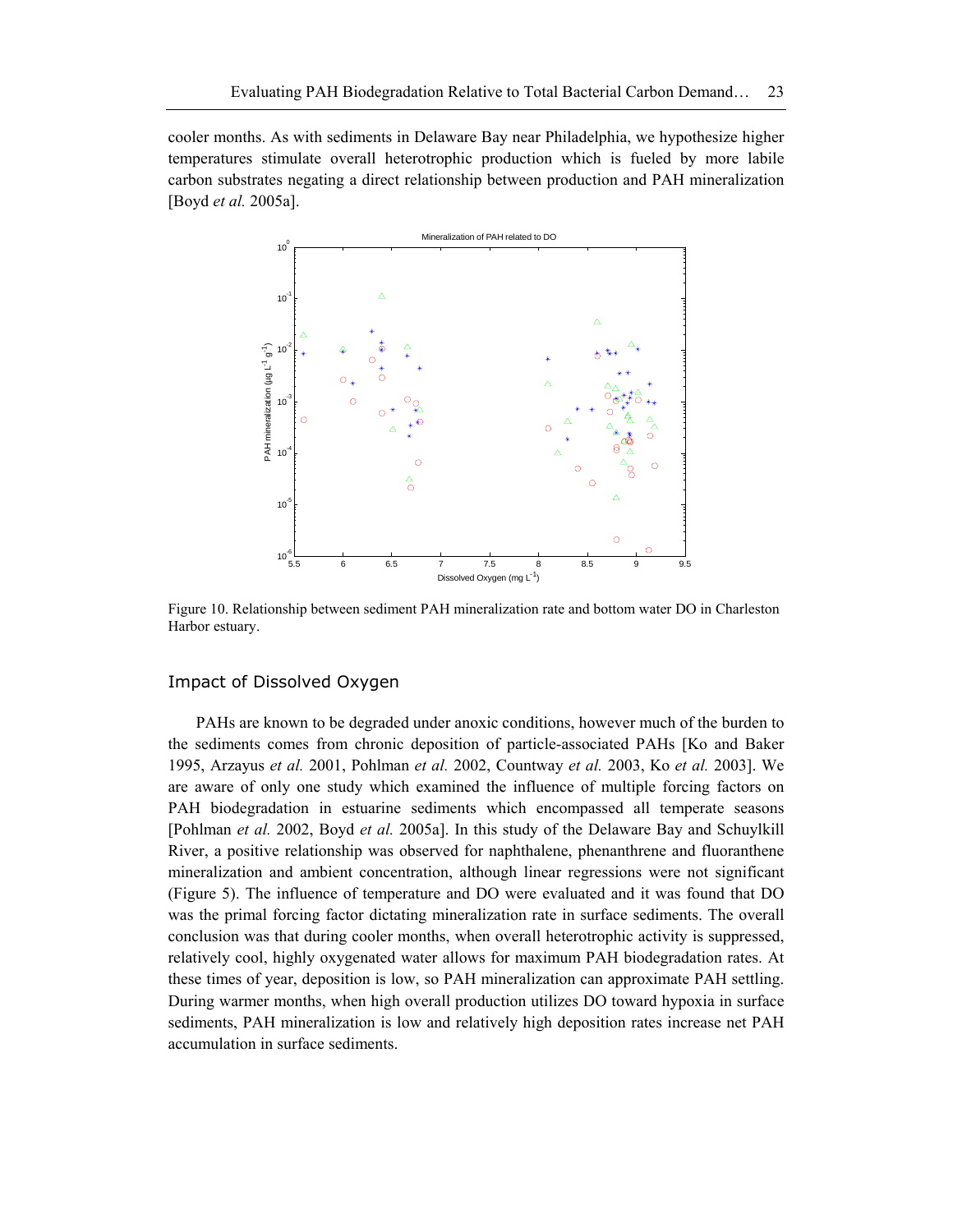Most of the other studies described in this chapter spanned several seasons, but only in Charleston, SC and Chesapeake Bay (Norfolk) sites were seasonal data available. In the case of Charleston, DO was not available from shipboard sensors, however for several of the field campaigns, representative numbers were available from South Carolina Department of Health and Environmental Control's (www.scdhec.net) monitoring network. PAH mineralization was regressed against DO, but we found no linear relationship as in Delaware Bay (Figure 10). While this was somewhat surprising, it is clear from the data that DO never approached levels of hypoxia during any of our samplings. In the Delaware Bay, two summer seasons showed considerable hypoxia and we observed a significant "inflection" in the relationship between PAH mineralization and DO at about 70% saturation. Because the Delaware Bay work spanned DO down to  $\sim$ 30 % saturation where little PAH mineralization occurred, it is clear that at this site DO plays a major role in facilitating PAH biodegradation.

Unlike the Delaware Bay work, DO did not correlate with PAH biodegradation or bacterial production in Chesapeake Bay sediments (Norfolk). Much like relationships between PAH concentration and degradation, correlations were not significant, but a general trend showing higher rates coincident with higher DO was evident (Figure 11 as an example). Seasonal measurements of temperature, salinity, DO, and PAH mineralization were averaged for the seven seasonal samplings in Norfolk. Unlike the Delaware Bay samples, correlations were insignificant for all potential forcing factors ( $r^2$  < 0.25,  $P$  < 0.05). Data from the higher resolution sampling at the groundwater well showed a clearer trend toward higher DO relating to higher PAH mineralization (Figure 12). Correlation coefficients for all three substrates were higher, but still not significant ( $r^2$  < 0.45, *P* < 0.05). While the relationship was strong in the Delaware Bay samples, it cannot be stated that a statistically significant relationship exists between DO and PAH mineralization a t the other sites included in this study.



Figure 11. Relationship between sediment phenanthrene mineralization rate and bottom water DO in labeled estuary.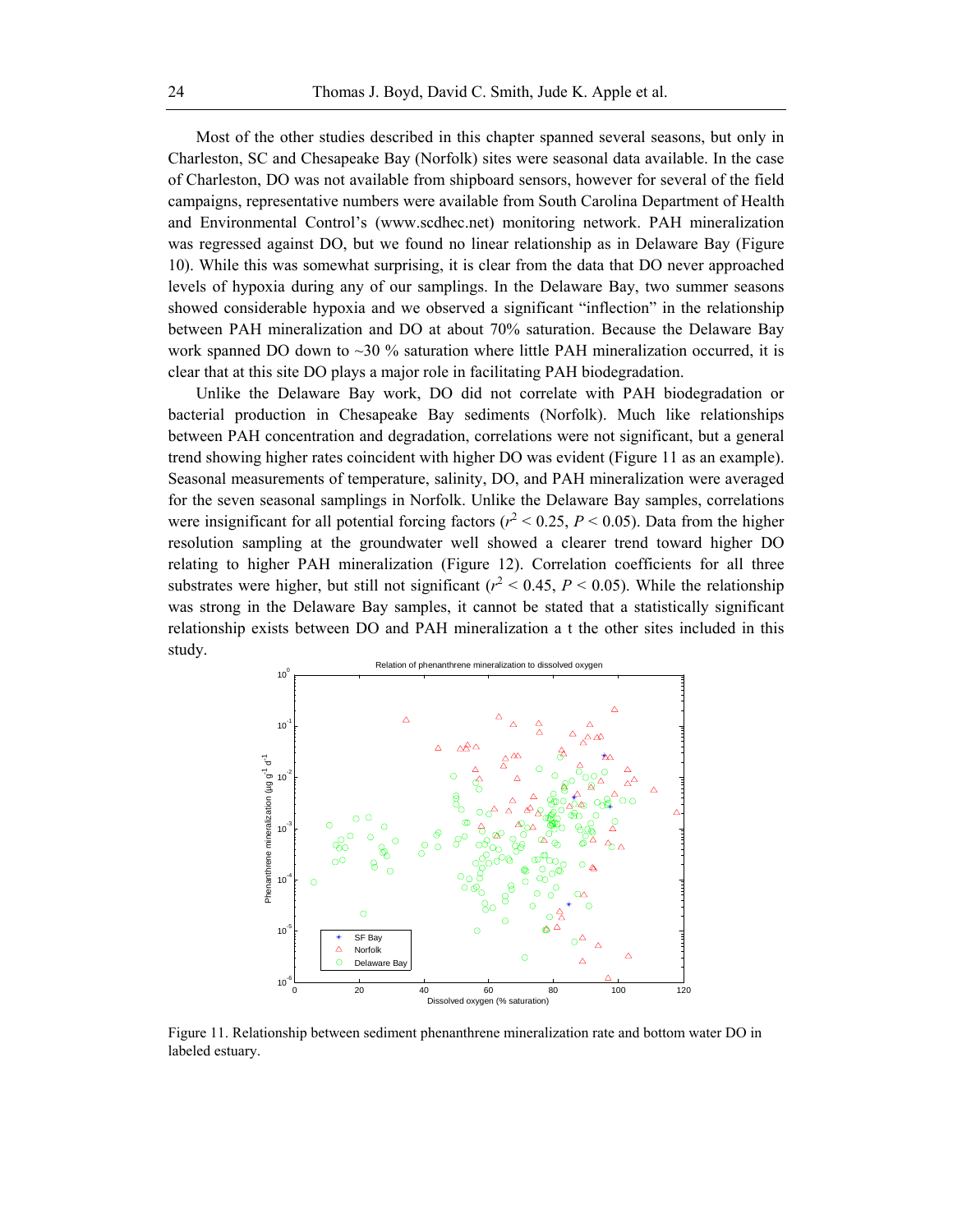

Figure 12. PAH mineralization related to DO over tidal cycles in fuel-contaminated groundwater.

#### Impact of Recalcitrant DOM

In order to determine the impact of recalcitrant OM on sediment bacterial production and PAH mineralization, lignin phenols were measured for selected sites [Goñi and Montgomery 2000]. If lignin behaves as a proxy for ROM in estuaries (as a component of humic material), it's sedimentary content should have either a positive (by stimulating degraders to become a larger proportion of the overall microbial assemblage) or negative (by competing with PAHs for microbial attack) impact on PAH biodegradation. Previous studies have linked the addition of labile OM with increases in PAH biodegradation, while addition of ROM hinders PAH biodegradation. We have found no correlation with overall heterotrophic production (which should be a proxy for availability of LOM) and PAH mineralization in any of our data. In natural systems, LOM should out-compete PAHs for available limiting nutrients and DO when the microbial assemblage is active (i.e. during warmer periods in temperate estuaries). As with others, we have observed coherence between ambient temperature and bacterial production [*c.f.* Boyd *et al.* 2005, Figure 14], although statistical regressions have generally been insignificant.

In San Francisco Bay and Charleston Harbor sediments, there was a very loose negative relationship between PAH mineralization and total lignin content for naphthalene and fluoranthene mineralization (Figure 13) while no relationship was observed for phenanthrene mineralization. In Norfolk Harbor sediments, we observed no or a very loose positive relationship between total lignin content and sediment PAH mineralization (Figures 14). In all cases, it was not possible to correlate sediment PAH mineralization with sediment lignin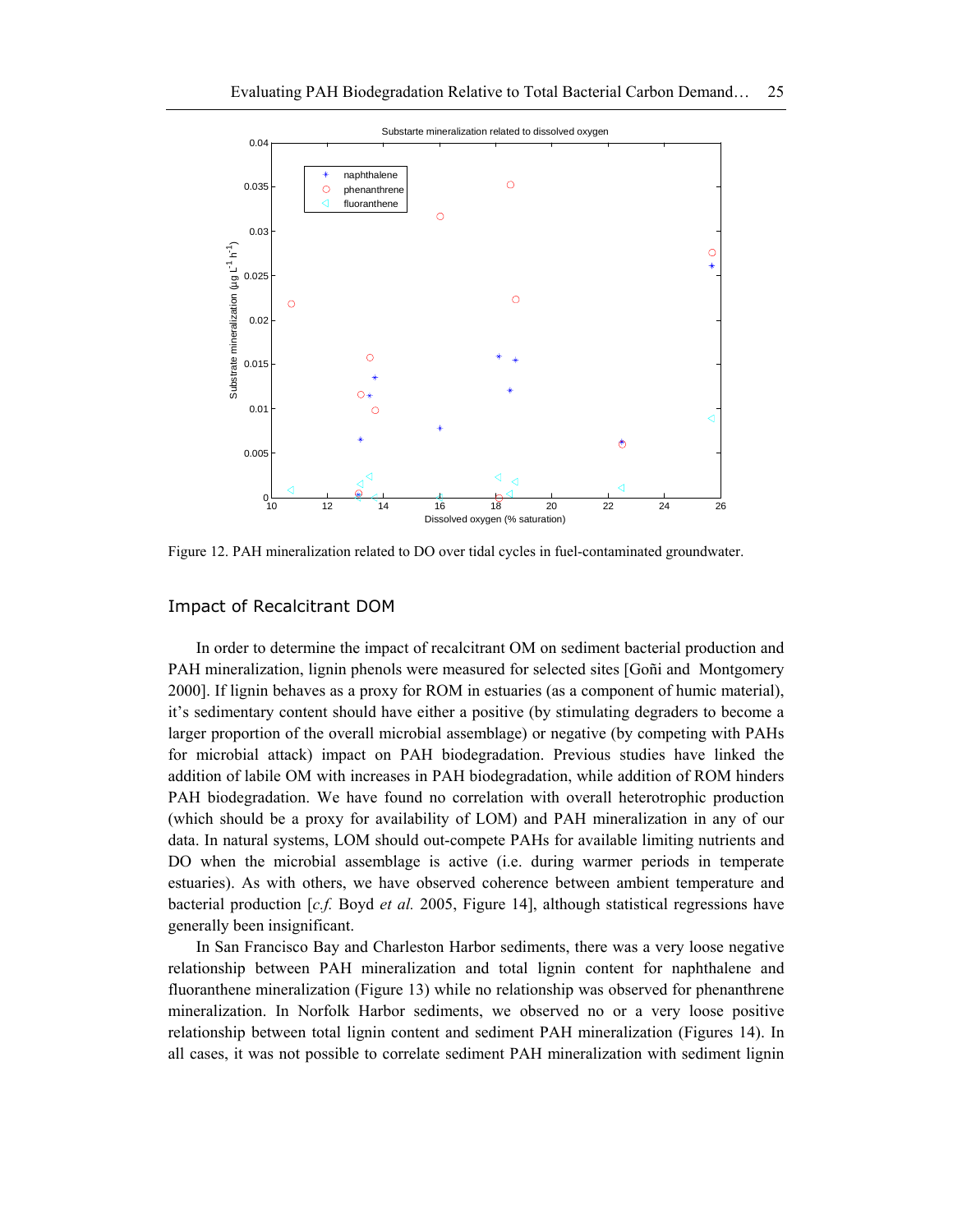content  $(r^2 < 0.25, P < 0.05)$ . The presence of lignin in sediments likely provides an environmental stimulus to harbor if not deploy the enzymes for aromatic hydrocarbon degradation. We hypothesized that a concentration-dependent biodegradation response similar to what is observed with total PAH content would also be observed with lignin. At this point, it is not possible to assess the impact of *in situ* ROM on PAH biodegradation in the environment, though ROM additions appear to inhibit PAH utilization in laboratory experiments.

# **V. Conclusion**

In this study we have relied on large datasets to visualize trends in PAH mineralization and some of the environmental forcing factors which might impact its rate. PAHs represent a refractory energy and carbon source that is degradable by estuarine sediment microbes (and likely particle-associated or attached water column bacteria). PAH were degraded in every site presented here, making biodegradation potential a ubiquitous phenomenon. If broad specificity enzyme systems are expressed in response to sediment PAHs, it is likely that PAH structure has less control over PAH biodegradation rate as *in situ* PAH concentration. Ample concentration is likely necessary to stimulate biodegradation. Two to five ring PAHs generally showed a linear response to biodegradation based on their starting concentration(s). Sediment PAH concentration appears to be the major factor found to control PAH biodegradation. Higher concentrations stimulate microorganisms to switch from utilizing labile substrates to PAHs.



Figure 13. Relationship between total sediment lignin phenols and PAH mineralization, San Francisco Bay.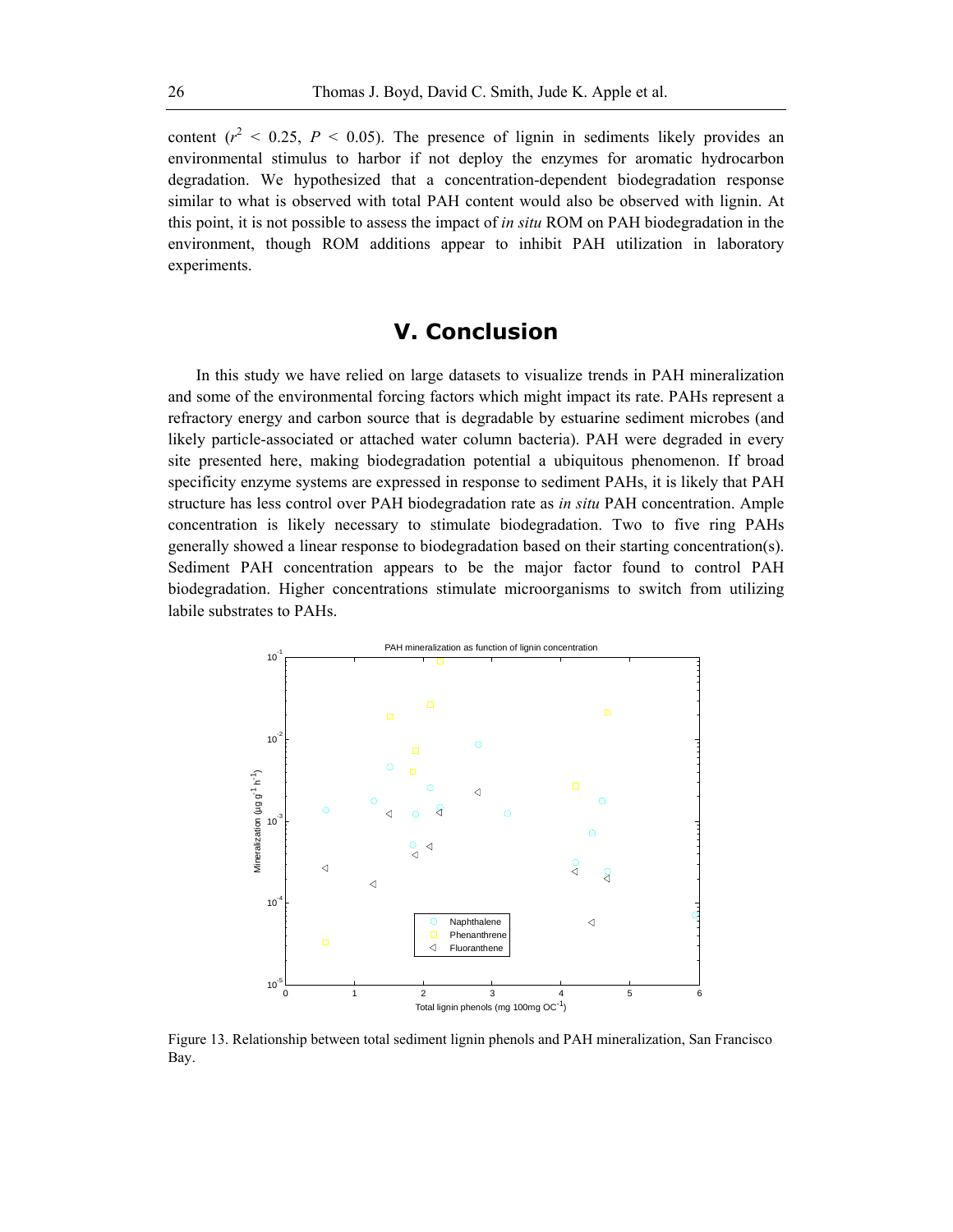

Figure 14. Relationship between total sediment lignin phenols and PAH mineralization, Norfolk Harbor, Chesapeake Bay.

PAH biodegradation in surface sediments was also found to be influenced by DO availability. In cooler months, when DO is relatively high, but overall heterotrophic production is temperature depressed, PAH mineralization may be highest. This observation was demonstrated markedly in Delaware Bay [Boyd *et al.* 2005a] and to a lesser degree in a tidally-influenced fuel-impacted groundwater plume. However, DO was not determined to be a major controlling factor for PAH biodegradation in Chesapeake Bay sediments near Norfolk, VA. Temperature and salinity were not determined to be controlling factors in PAH biodegradation, although temperature may control overall heterotrophic activity in temperate estuaries. Recalcitrant organic matter represented by lignin might impact PAH biodegradation by both up-regulating the synthesis of catabolic enzymes and competing with PAH for those enzymes. We observed both positive and negative relationships between lignin content and PAH mineralization. A needed component for exploring sediment PAH degradation is a more thorough understanding of ROM and PAH fluxes. All of our studies have focused on industrial waterways where field sampling represents only a snapshot in time. Mass balance estimates suggest relatively high particle-bound PAH fluxes to the sediments [Arzayus *et al.* 2001, Pohlman *et al.* 2002, Countway *et al.* 2003]. Regardless of which factors control rates, biodegradation must account for much of the difference between total PAH deposition and ultimate PAH burial in estuarine sediments.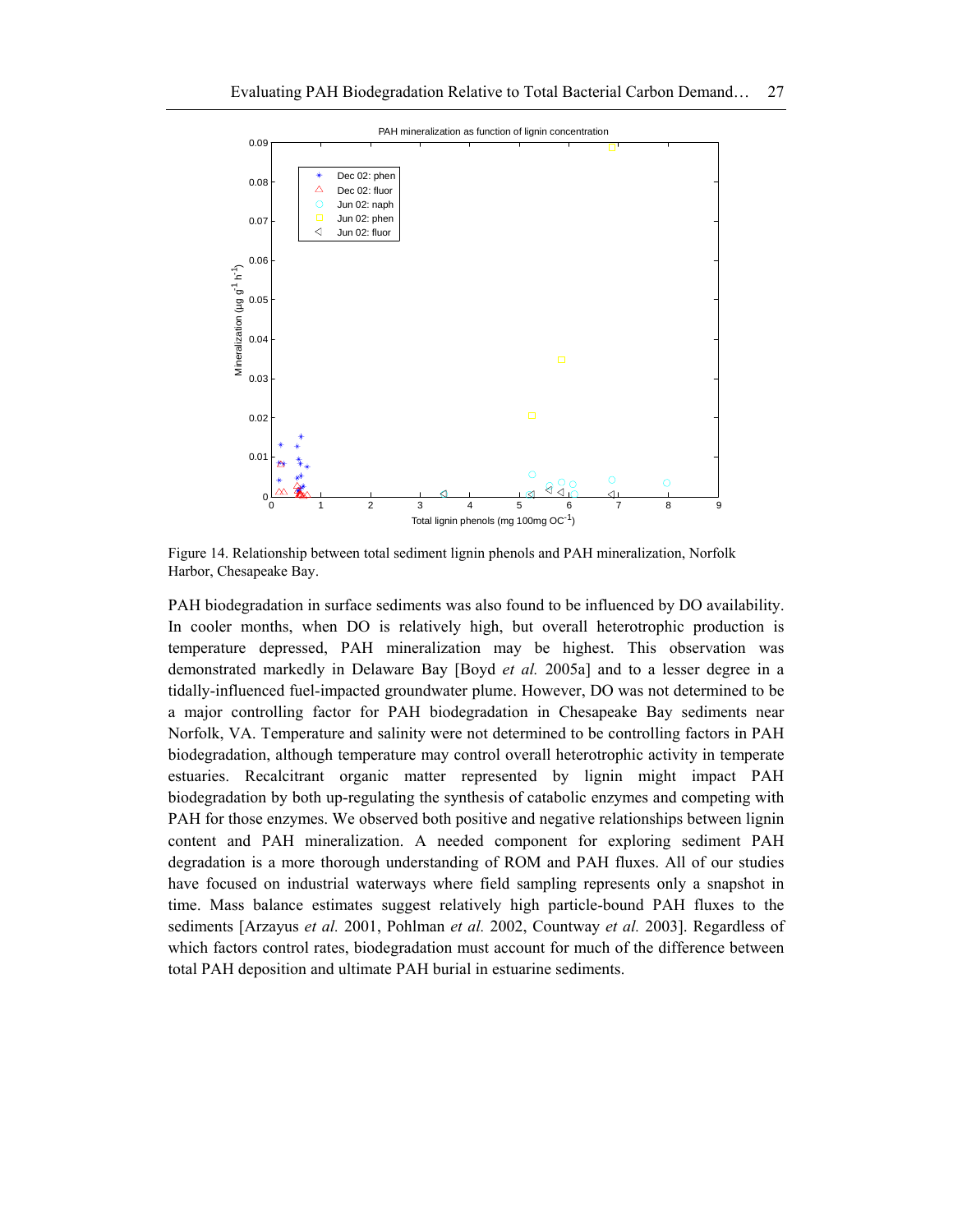# **Acknowledgements**

The opinions and assertions contained herein are not to be construed as official or reflecting the views of the US Navy or the Federal Government at large. Mention of tradenames, or commercial products does not constitute endorsement or recommendation for use. The authors would like to thank the Captains and Crews of the *R/V Cape Henlopen*, *R/V Pt. Sur*, *R/V Barnes*, *R/V Cape Hatteras* and the *R/V Ecos* for logistical support for this work.

## **References**

- Aelion, C. M., D. C. Dobbins, and F. K. Pfaender. 1989. Adaptation of aquifer microbial communities to the biodegradation of xenobiotic compounds: Influence of substrate concentration and preexposure. *Environmental Toxicology and Chemistry* 8:75-86.
- Aelion, C. M., C. M. Swindoll, and F. K. Pfaender. 1987. Adaptation to and Biodegradation of Xenobiotic Compounds by Microbial Communities from a Pristine Aquifer. *Applied and Environmental Microbiology* 53:2212-2217.
- Alexander, M. 1985. Biodegradation of organic chemicals. *Environmental Science and Technology* 19:106-111.
- Amon, R., H. P. Fitznar, and R. Benner. 2001. Linkages among the bioreactivity, chemical composition, and diagenetic state of marine dissolved organic matter. *Limnology and Oceanography* 46:287-297.
- Apitz, S. E., E. Arias, S. A. Clawson, e. W. Lin, R. J. Melcher, and B. B. Hemmingsen. 1999. The development of a sterile, PAH-spiked, aged marine sediment for biodegradation experiments: chemical results. *Organic Geochemistry* 30:891-900.
- Apple J.K., Boyd T.J. and Smith E.M. Temperature, salinity and the coherence of BP and chlorophyll-a in estuarine systems. *Journal of Coastal Research*. (submitted).
- Apple, J. K., P. A. del Giorgio, and W. M. Kemp. 2006. Temperature regulation of bacterial production, respiration, and growth efficiency in a temperate salt-marsh estuary. *Aquatic Microbial Ecology* 43:243-254.
- Arzayus, K. M., R. M. Dickhut, and E. A. Canuel. 2001. Fate of atmospherically deposited polycyclic aromatic hydrocarbons (PAHs) in Chesapeake Bay. *Environmental Science and Technology* 35:2178-2183.
- Atlas, R. M. 1981. Microbial degradation of petroleum hydrocarbons: An environmental perspective. *Microbiological Reviews* 45:180-209.
- Barcina, I., P. LeBaron, and J. Vives-Rego. 1997. Survival of allochthonous bacteria in aquatic systems: a biological approach. *FEMS Microbiology Ecology* 23:1-9.
- Bartholomew, G. W., and F. K. Pfaender. 1983. Influence of spatial and temporal variations on organic pollutant biodegradation rates in an estuarine environment. *Applied and Environmental Microbiology* 45:103-109.
- Bastviken, D., and L. Tranvik. 2001. The leucine incorporation method estimates bacterial growth equally well in both oxic and anoxic lake waters. *Applied and Environmental Microbiology* 67:2916-2921.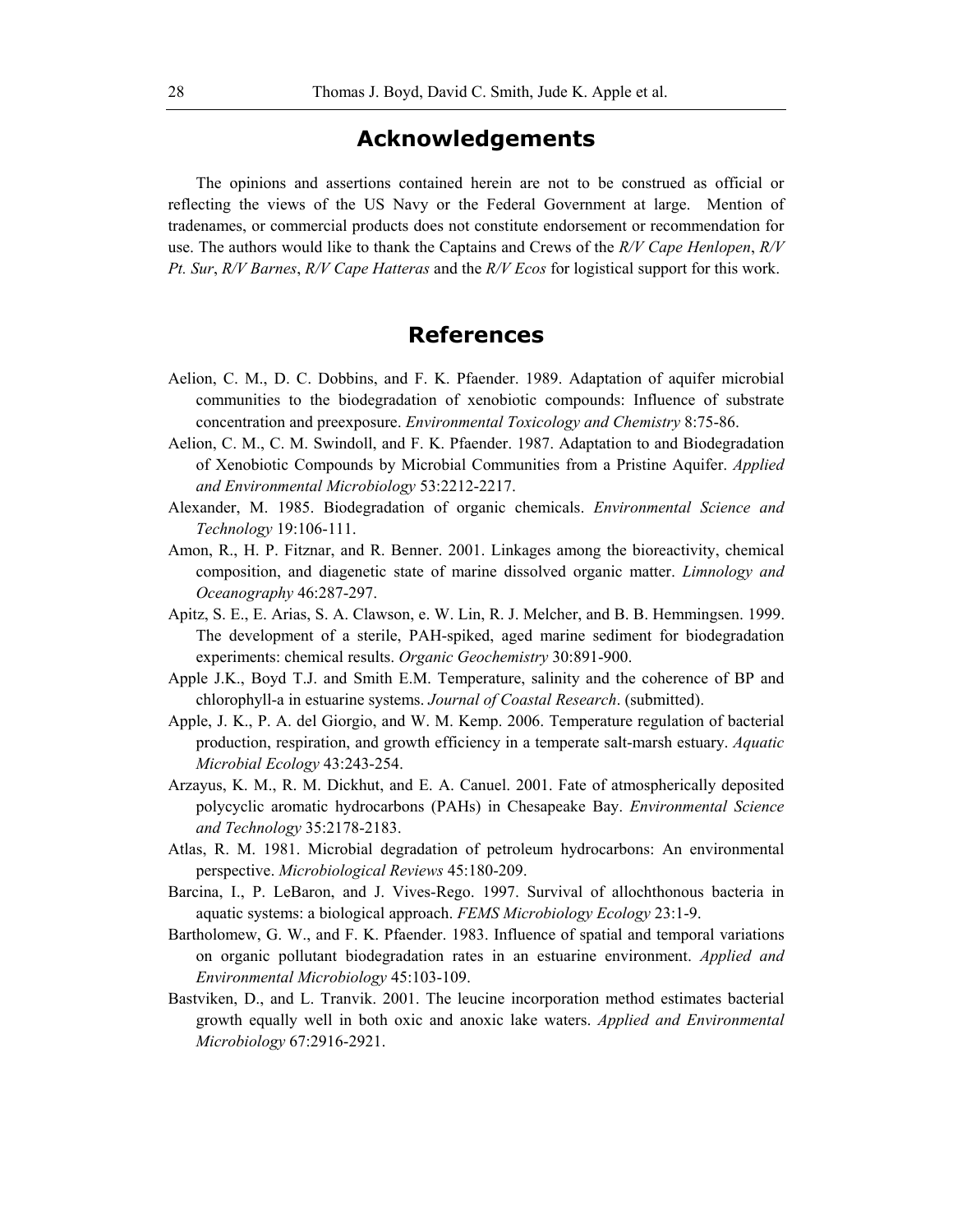- Bauer, J. E., and D. G. Capone. 1985. Degradation and mineralization of the polycyclic aromatic hydrocarbons anthracene and naphthalene in intertidal marine sediments. *Applied and Environmental Microbiology* 50:81-90.
- Boethling, R. S., and M. Alexander. 1979a. Effect of concentration of organic chemicals on their biodegradation by natural microbial communities. *Applied and Environmental Microbiology* 37:1211-1216.
- Boethling, R. S., and M. Alexander. 1979b. Microbial degradation of organic compounds at trace levels. *Environmental Science and Technology* 13:989-991.
- Boethling, R. S., B. Gregg, R. Frederick, N. W. Gabel, S. E. Campbell, and A. Sabljic. 1989. Expert systems survey on biodegradation of xenobiotic chemicals. *Ecotoxicology and Environmental Safety* 18:252-267.
- Bouvier, T. C., and P. A. del Giorgio. 2002. Compositional changes in free-living bacterial communities along a salinity gradient in two temperate estuaries. *Limnology and Oceanography* 47:453-470.
- Boyd, T. J., M. T. Montgomery, B. J. Spargo, D. C. Smith, R. B. Coffin, C. A. Kelley, and J. G. Mueller. 2001. Effects of oxygenation on hydrocarbon biodegradation in a hypoxic environment*. Bioremediation Journal* 5:145-157.
- Boyd, T. J., M. T. Montgomery, J. K. Steele, J. W. Pohlman, S. R. Reatherford, B. J. Spargo, and D. C. Smith. 2005a. Dissolved oxygen saturation controls PAH biodegradation in freshwater estuary sediments. *Microbial Ecology* 49:226-235.
- Boyd, T. J., D. M. Wolgast, I. Rivera-Duarte, O. Holm-Hansen, C. D. Hewes, A. Zirino, and D. B. Chadwick. 2005b. Effects of dissolved and complexed copper on heterotrophic bacterial production in San Diego Bay. *Microbial Ecology* 49:353-366.
- Brubaker, G. R., and H. F. Stroo. 1992. *In situ* bioremediation of aquifers containing polyaromatic hydrocarbons. *J.Hazard.Mater.* 32:163-177.
- Canuel, E. A., and C. S. Martens. 1993. Seasonal-Variations in the Sources and Alteration of Organic-Matter Associated with Recently-Deposited Sediments. *Organic Geochemistry* 20:563-577.
- Canuel, E. A., and A. R. Zimmerman. 1999. Composition of particulate organic matter in the southern Chesapeake Bay: *Sources and reactivity. Estuaries* 22:980-994.
- Chadwick D.B., Kirtay V., Blake A.C., Arias E., Davidson B., Guerrero J., Apitz S.E., Germano J., Maa J., Smith C., Paulsen R., Montgomery M.T., Ziebis W., Gieskes J. and Groves J. (2006) Pathway Ranking for In-place Sediment Management (CU1209): Final Site II Report - Pearl Harbor. CU1209, 1-857.
- Chandra, S. D., C. H. Ward, and J. B. Hughes. 1996. Biodegradation of sorbed fluorene in sediment slurries. Hazard.Waste Hazard.Mater. 13:375-385.
- Chapelle, F. H. 1999. Bioremediation of petroleum hydrocarbon-contaminated ground water: The perspectives of history and hydrology. *Ground water* 37:122-132.
- Chin, Y.-P., and P. M. Gschwend. 1992. Partitioning of polycyclic aromatic hydrocarbons to marine porewater organic colloids. *Environmental Science and Technology* 26:1621- 1626.
- Chung, N., and M. Alexander. 1998. Differences in sequestration and bioavailability of organic compounds aged in dissimilar soils. *Environmental Science and Technology* 32:855-860.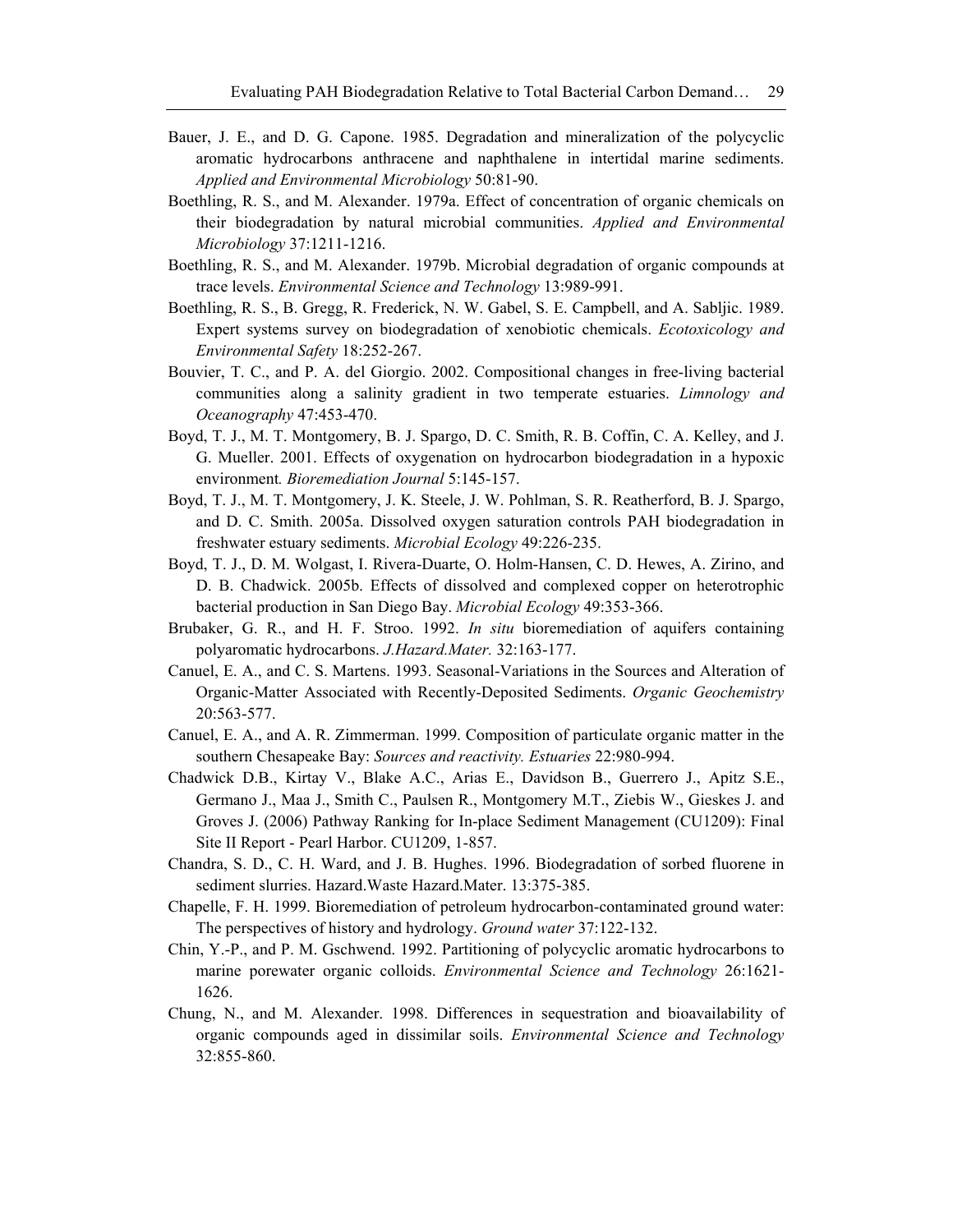- Coates, J. D., R. T. Anderson, and D. R. Lovley. 1996. Oxidation of Polycyclic Aromatic Hydrocarbons under Sulfate-Reducing Conditions. *Applied and Environmental Microbiology* 62:1099-1101.
- Coates, J. D., J. Woodward, J. Allen, P. Philp, and D. R. Lovley. 1997. Anaerobic Degradation of Polycyclic Aromatic Hydrocarbons and Alkanes in Petroleum-Contaminated Marine Harbor Sediments. *Environmental Science and Technology* 63:3589-3593.
- Connolly, J. P., and R. B. Coffin. 1995. Model of carbon cycling in planktonic food webs. *Journal of Environmental Engineering* 121:682-690.
- Cornelissen, G., and Ö. Gustafsson. 2005. Importance of unburned coal carbon, black carbon, and amorphous organic carbon to phenanthrene sorption in sediments. *Environmental Science and Technology* 39:764-769.
- Cornelissen, G., and D. T. H. M. Sijm. 1996. An energy budget model for the biodegradation and cometabolism of organic substances. *Chemosphere* 33:817-830.
- Cottrell, M. T., R. R. Malmstrom, V. Hill, A. E. Parker, and D. L. Kirchman. 2006. The metabolic balance between autotrophy and heterotrophy in the western Arctic Ocean. Deep-Sea Research Part I: *Oceanographic Research Papers* 53:1831-1844.
- Countway, R. E., R. M. Dickhut, and E. A. Canuel. 2003. Polycyclic aromatic hydrocarbon (PAH) distributions and associations with organic matter in surface waters of the York River, VA Estuary. *Organic Geochemistry* 34:209-224.
- Cowan, J. L. W., and W. R. Boynton. 1996. Sediment-water oxygen and nutrient exchanges along the longitudinal axis of Chesapeake Bay: Seasonal patterns, controlling factors and ecological significance. *Estuaries* 19:562-580.
- Crump, B. C., E. V. Armbrust, and J. A. Baross. 1999. Phylogenetic Analysis of Particle-Attached and Free-Living Bacterial Communities in the Columbia River, Its Estuary, and the Adjacent Coastal Ocean. *Applied and Environmental Microbiology* 65:3192-3204.
- Da Silva, M. L. B., R. C. Daprato, D. E. Gomez, J. B. Hughes, C. H. Ward, and P. J. J. Alvarez. 2006. Comparison of bioaugmentation and biostimulation for the enhancement of dense nonaqueous phase liquid source zone bioremediation. *Water Environment Research* 78:2456-2465.
- Dagley, S. 1987. Lessons from biodegradation. Annual Reviews of Microbiology 41:1-23.
- Day J. W. J., C. A. S. Hall, W. M. Kemp, and A. Yanez-Arancibia. 1989. Estuarine Ecology. John Wiley and Sons, New York.
- Dearden, J. C. 2002. Prediction of environmental toxicity and fate using quantitative structure-activity relationships (QSARs). *Journal of the Brazilian Chemical Society* 13:754-762.
- del Giorgio, P. A., and T. C. Bouvier. 2002. Linking the physiologic and phylogenetic successions in free- living bacterial communities along an estuarine salinity gradient. *Limnology and Oceanography* 47:471-486.
- del Giorgio P. A., and J. Davis. 2003. Patterns in dissolved organic matter lability and consumption across aquatic ecosystems. Elsevier Science, San Diego.
- del Giorgio, P. A., and G. Scarborough. 1995. Increase in the proportion of metabolically active bacteria along gradients of enrichment in freshwater and marine plankton: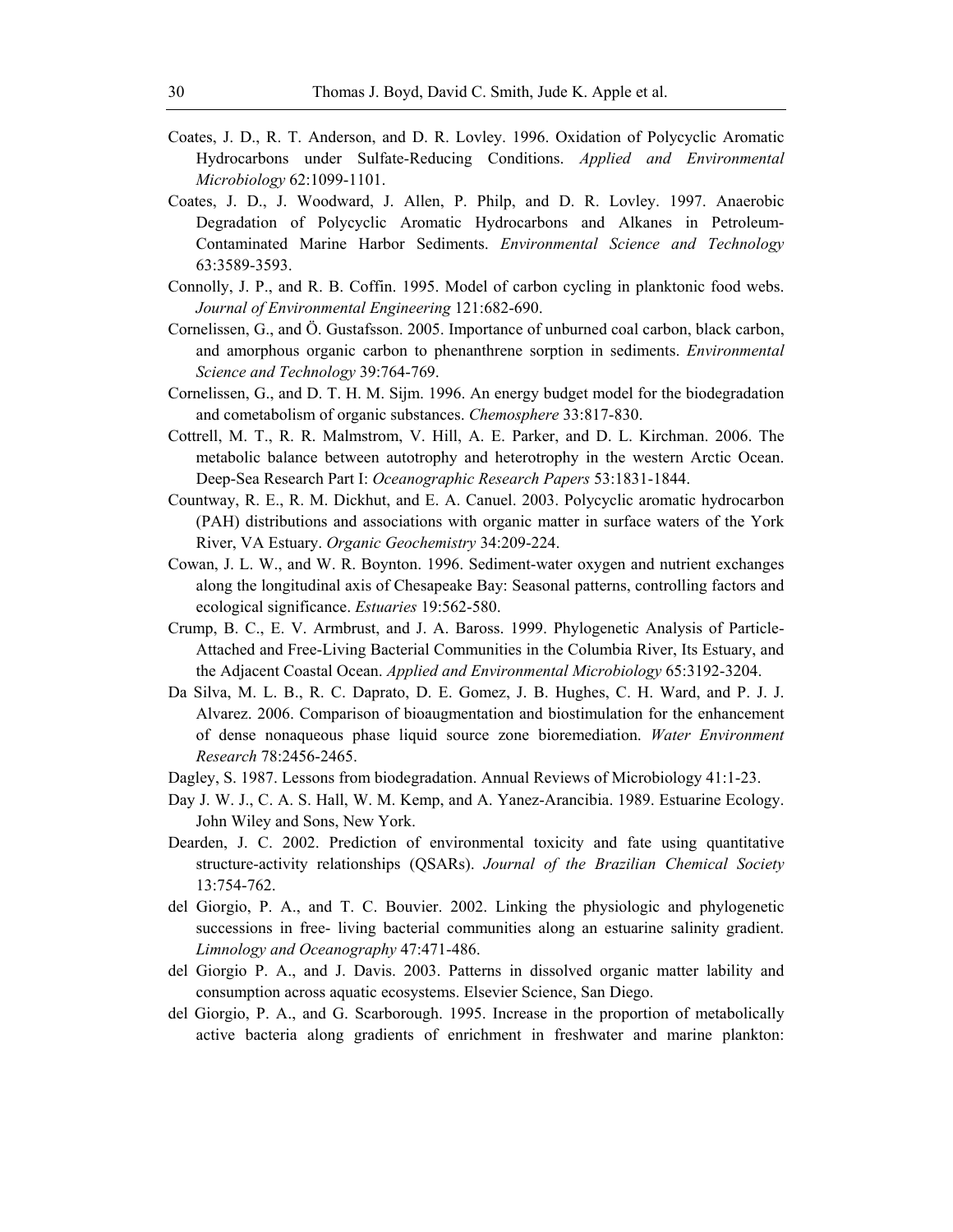implications for estimates of bacterial growth and production rates. *Journal of Plankton Research* 17:1905-1924.

- Domde, P., A. Kapley, and H. J. Purohit. 2007. Impact of bioaugmentation with a consortium of bacteria on the remediation of wastewater-containing hydrocarbons. *Environmental Science and Pollution Research* 14:7-11.
- Dutta, T. K., and S. Harayama. 2000. Fate of crude oil by the combination of photooxidation and biodegradation. *Environmental Science and Technology* 34:1500-1505.
- Ellis, D. E., E. J. Lutz, J. M. Odam, R. J. Buchanan, C. L. Bartlett, M. D. Lee, M. R. Harkness, and K. A. DeWeerd. 2000. Bioaugmentation for accelerated *in situ* anaerobic bioremediation. *Environmental Science and Technology* 34:2254-2260.
- Eschenbach, A., R. Wienverg, and B. Mahro. 1998. Fate and stability of nonextractable residues of  $\int_1^{14}$ C|PAH in contaminated soils under environmental stress conditions. *Environmental Science and Technology* 32:2585-2590.
- Felip, M., M. L. Pace, and J. J. Cole. 1996. Regulation of planktonic bacterial growth rates: The effects of temperature and resources. Microbial Ecology 31:15-28.
- Fisher, T. R., J. D. Hagy, and E. Rochelle-Newall. 1998. Dissolved and particulate organic carbon in Chesapeake Bay. *Estuaries* 21:215-229.
- Garcia-Blanco, S., A. D. Venosa, M. T. Suidan, K. Lee, S. Cobanli, and J. R. Haines. 2007. Biostimulation for the treatment of an oil-contaminated coastal salt marsh. *Biodegradation* 18:1-15.
- Ghosh, U., J. R. Zimmerman, and R. G. Luthy. 2003. PCB and PAH speciation among particle types in contaminated harbor sediments and effects on PAH bioavailability. *Environmental Science and Technology* 37:2209-2217.
- Goldman, J. C., D. A. Caron, and M. R. Dennet. 1987. Regulation of gross growth efficiency and ammonium regeneration in bacteria by C:N ratio. *Limnology and Oceanography*  32:1239-1252.
- Goñi, M. A., and S. Montgomery. 2000. Alkaline CuO oxidation with a microwave digestion system: Lignin analyses of geochemical samples. *Analytical Chemistry* 72:3116-3121.
- Granberg, M. E., R. Hansen, and H. Selck. 2005. Relative importance of macrofaunal burrows for the microbial mineralization of pyrene in marine sediments: impact of macrofaunal species and organic matter quality. *Marine Ecology-Progress Series* 288:59- 74.
- Guerin, W. F., and G. E. Jones. 1989. Estuarine ecology of phenanthrene-degrading bacteria. *Estuarine Coastal and Shelf Science* 29:115-130.
- Gustafsson, Ö., and P. M. Gschwend. 1997. Soot as a strong partition medium for polycyclic aromatic hydrocarbons in aquatic systems. *Molecular Markers in Environmental Geochemistry* 671:365-381.
- Hamdan, L. J., and R. B. Jonas. 2006. Seasonal and interannual dynamics of free-living bacterioplankton and microbially labile organic carbon along the salinity gradient of the Potomac River. *Estuaries and Coasts* 29:40-53.
- Hatzinger, P. B., and M. Alexander. 1995. Effect of aging of chemicals in soil on their biodegradability and extractability. *Environmental Science and Technology* 29:537-545.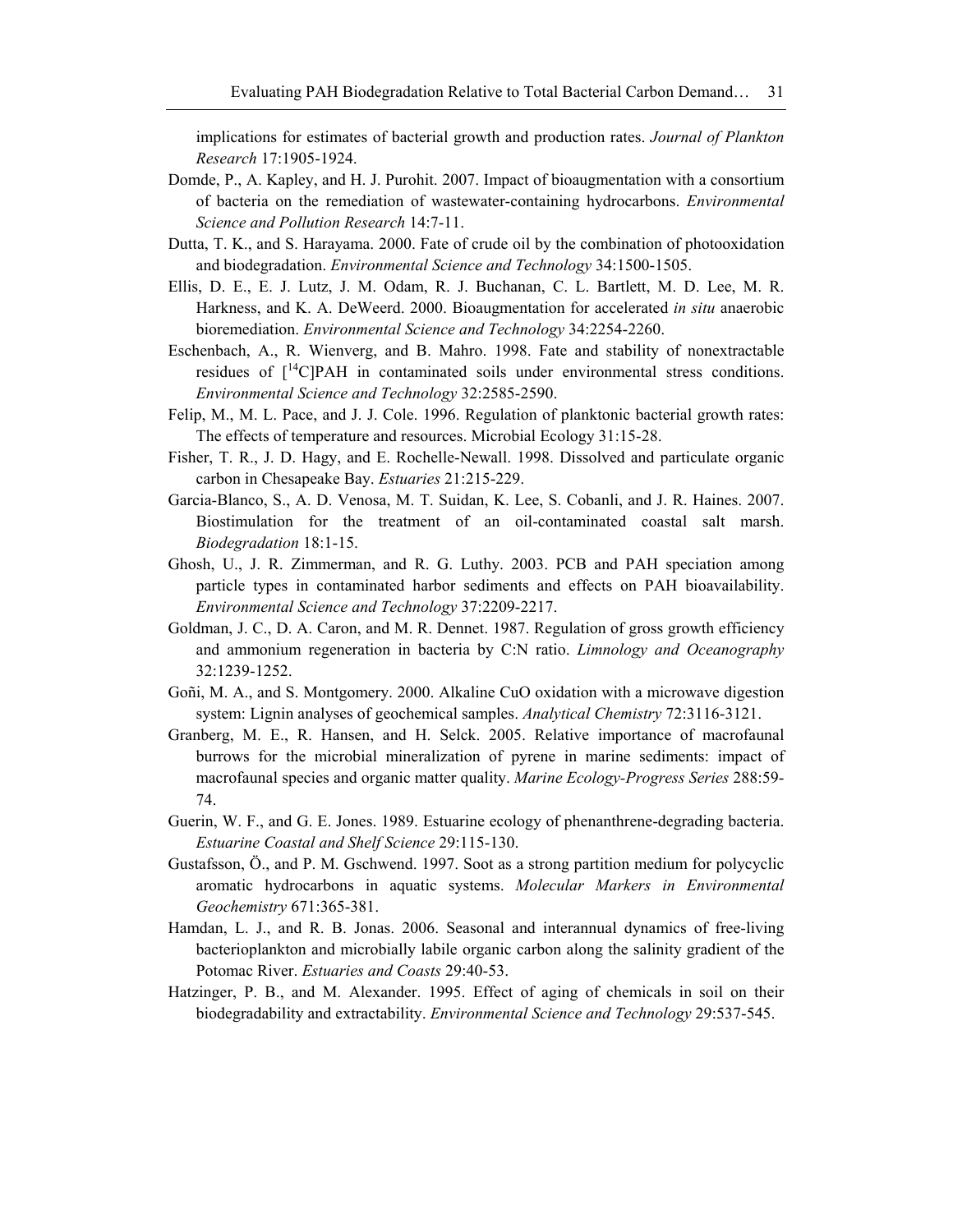- Hendrickson, J., N. Trahan, E. Gordon, and Y. Ouyang. 2007. Estimating relevance of organic carbon, nitrogen, and phosphorus loads to a blackwater river estuary. *Journal of the American Water Resources Association* 43:264-279.
- Herbes, S. E., and L. R. Schwall. 1978. Microbial transformation of polycyclic aromatic hydrocarbons in pristine and petroleum-contaminated sediments. *Applied and Environmental Microbiology* 35:306-316.
- Hickman, G. T., and J. T. Novak. 1989. Relationship between subsurface biodegradation rates and microbial density. *Environmental Science and Technology* 23:525-532.
- Hoch, M. P., and D. L. Kirchman. 1993. Seasonal and interannual variability in bacterial production and biomass in a temperate estuary. Marine Ecology - Progress Series 98:283- 295.
- Hopkinson C. S., Jr., and E. M. Smith. 2005. Estuarine respiration: an overview of benthic, pelagic and whole system respiration. Oxford University Press, Oxford.
- Hou, B. K., L. P. Wackett, and L. B. M. Ellis. 2003. Microbial pathway prediction: A functional group approach. *Journal of Chemical Information and Computer Sciences* 43:1051-1057.
- Hurst, C. J., R. C. Sims, J. L. Sims, D. L. Sorensen, J. E. McLean, and S. Huling. 1996. Polycyclic aromatic hydrocarbon biodegradation as a function of oxygen tension in contaminated soil. *J.Hazard.Mater*. 51:193-208.
- Jaworska, J. S., R. S. Boethling, and P. H. Howard. 2003. Recent developments in broadly applicable structure-biodegradability relationships. *Environmental Toxicology and Chemistry* 22:1710-1723.
- Jiménez, N., M. Viñas, J. Sabaté, S. Díez, J. M. Bayona, A. M. Solanas, and J. Albaiges. 2006. The *Prestige* oil spill. 2. Enhanced biodegradation of a heavy fuel oil under field conditions by the use of an oleophilic fertilizer. *Environmental Science and Technology* 40:2578-2585.
- Johnsen,A.R., and U.Karlson 2007. Diffuse PAH contamination of surface soils: environmental occurrence, bioavailability, and microbial degradation. *Applied Microbiology and Biotechnology in press*.
- Johnsen, A. R., S. Schmidt, T. K. Hybholt, S. Henriksen, C. S. Jacobsen, and O. Andersen. 2007. Strong impact on the polycyclic aromatic hydrocarbon (PAH)-degrading community of a PAH-polluted soil but marginal effect on PAH degradation when priming with bioremediated soil dominated by mycobacteria. *Applied and Environmental Microbiology* 73:1474-1480.
- Johnsen, A. R., l. Y. Wick, and H. Harms. 2005. Principles of microbial PAH-degradation in soil. Environmental Pollution 133:71-84.
- Jonas, R. B. 1997. Bacteria, dissolved organics and oxygen consumption in salinity stratified Chesapeake Bay, an anoxia paradigm. *Am.Zool.* 37:612-620.
- Jonker, M. T. O., S. B. Hawthorne, and A. A. Koelmans. 2005. Extremely Slowly Desorbing Polycyclic Aromatic Hydrocarbons from Soot and Soot-like Materials: Evidence by Supercritical Fluid Extraction. *Environmental Science and Technology* 39:7889-7895.
- Jouanneau, Y., J. C. Willison, C. Meyer, S. Krivobok, N. Chevron, G. Blake, and J. L. Besombes. 2005. Stimulation of pyrene mineralization in freshwater sediments by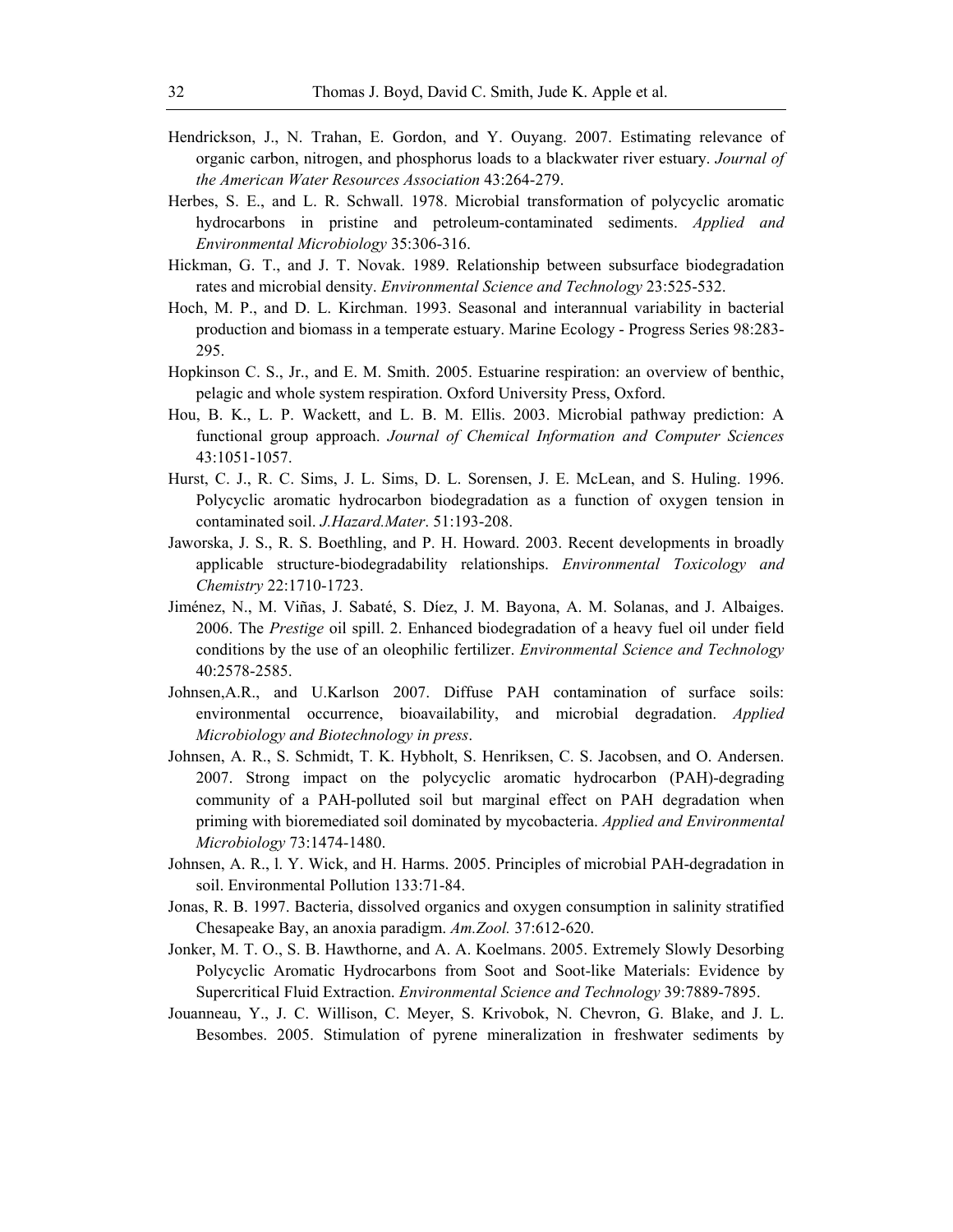bacterial and plant bioaugmentation. *Environmental Science and Technology* 39:5729- 5735.

- King, G. M., and T. Berman. 1984. Potential effects of isotopic dilution on apparent respiration in 14C heterotrophy experiments. Marine Ecology - Progress Series 19:175- 180.
- Kjelleberg, S., M. Hermansson, P. Marden, and G. W. Jones. 1987. The transient phase between growth and nongrowth of heterotrophic bacteria, with emphasis on the marine environment. *Annual Reviews of Microbiology* 41:25-49.
- Ko, F.-C., and J. E. Baker. 1995. Partitioning of hydrophobic organic contaminants to resuspended sediments and plankton in the mesohaline Chesapeake Bay. *Mar.Chem*. 49:171-188.
- Ko, F.-C., L. P. Sanford, and J. E. Baker. 2003. Internal recycling of particle reactive organic chemicals in the Chesapeake Bay water column. *Marine Chemistry* 81:163-176.
- Kompare, B. 1998. Estimating environmental pollution by xenobiotic chemicals using QSAR (QSBR) models based on artificial intelligence. *Water Science and Technology* 37:9-18.
- Lantz, S. E., M. T. Montgomery, W. W. Schultz, P. H. Pritchard, B. J. Spargo, and J. G. Mueller. 1997. Constituents of an organic wood preservative that inhibit the fluoranthene-degrading activity of *Sphingomonas paucimobilis* strain EPA505. Environmental Science and Technology 31:3573-3580.
- Lesen, A. E. 2006. Sediment organic matter composition and dynamics in San Francisco Bay, California, USA: Seasonal variation and interactions between water column chlorophyll and the benthos. *Estuarine Coastal and Shelf Science* 66:501-512.
- Lohmann, R., J. K. MacFarlane, and P. M. Gschwend. 2005. Importance of black carbon to sorption of native PAHs, PCBs, and PCDDs in Boston and New York, Harbor sediments. *Environmental Science and Technology* 39:141-148.
- Lomas, M. W., P. M. Glibert, F.-K. Shiah, and E. M. Smith. 2002. Microbial processes and temperature in Chesapeake Bay: current relationships and potential impacts of regional warming. *Global Change Biology* 8:51-70.
- Lueking, A. D., W. L. Huang, S. Soderstrom-Schwarz, M. S. Kim, and W. J. Weber. 2000. Relationship of soil organic matter characteristics to organic contaminant sequestration and bioavailability. *Journal of Environmental Quality* 29:317-323.
- Luthy, R. G., G. R. Aiken, M. L. Brusseau, S. D. Cunningham, P. M. Gschwend, J. J. Pignatello, M. Reinhard, S. J. Traina, W. J. Weber Jr, and J. C. Westall. 1997. Sequestration of hydrophobic organic contaminants by geosorbents. *Environmental Science and Technology* 31:3341-3347.
- Macnaughton, S. J., J. R. Stephen, A. D. Venosa, G. A. Davis, Y.-J. Chang, and D. C. White. 1999. Microbial Population Changes during Bioremediation of an Experimental Oil Spill. *Applied and Environmental Microbiology* 65:3566-3574.
- Madigan M. T., J. M. Martinko, and J. Parker. 2003. Brock Biology of Microorganisms., 10th edition. Prentice Hall, Upper Saddle River, NJ.
- Malone, T. C., L. H. Crocker, S. E. Pike, and B. W. Wendler. 1988. Influences of river flow on the dynamics of phytoplankton production in a partially stratified estuary. *Marine Ecology Progress Series* 48:235-249.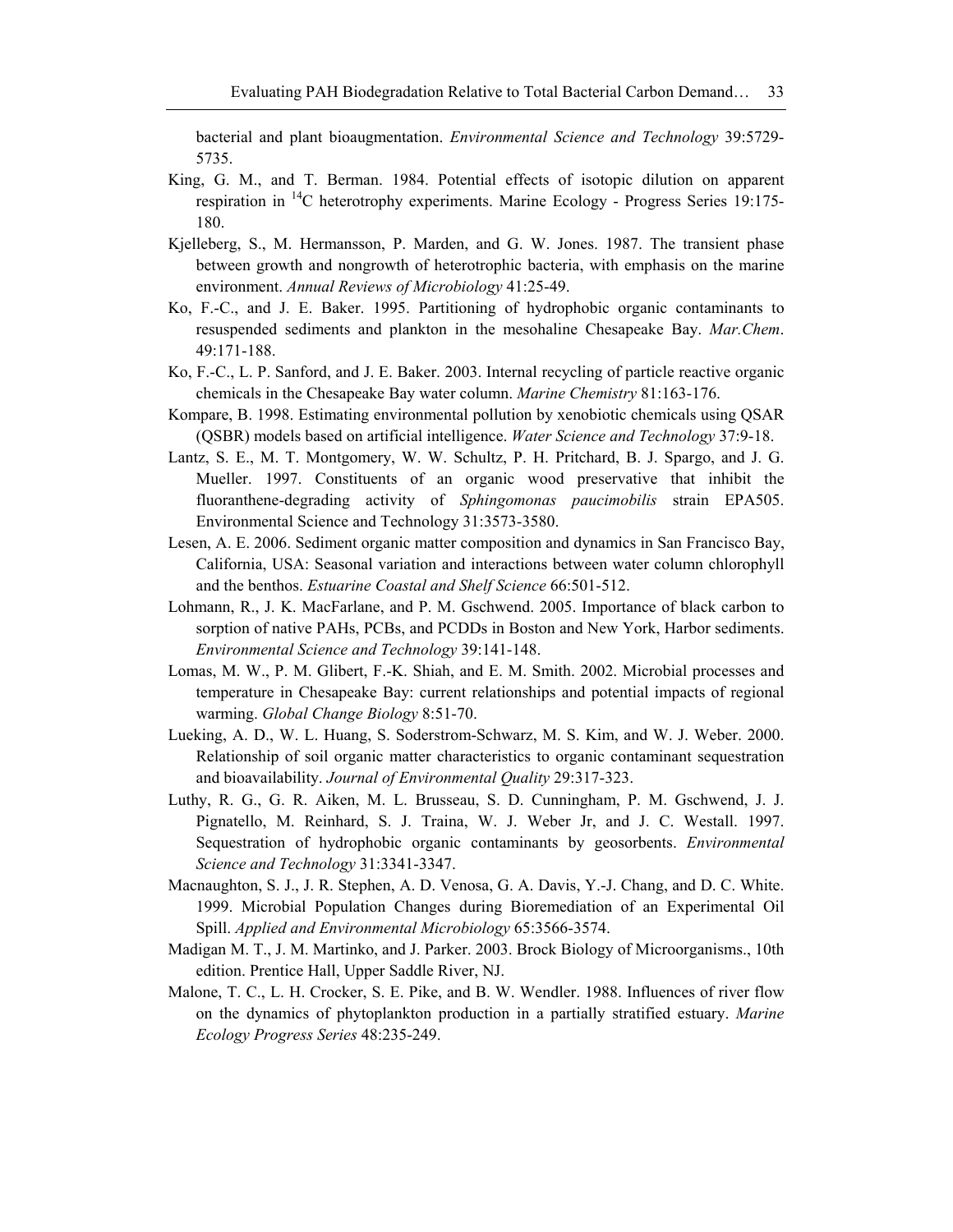- McNally, D. L., J. R. Mihelcic, and D. R. Lueking. 1998. Biodegradation of three- and fourring polycyclic aromatic hydrocarbons under aerobic and denitrifying conditions. *Environmental Science and Technology* 32:2633-2639.
- Meredith, C. E., and M. Radosevich. 1998. Bacterial degradation of homo- and heterocyclic aromatic compounds in the presence of soluble/colloidal humic acid. Journal of Environmental Science and Health - Part B Pesticides, Food Contaminants, and Agricultural Wastes 33:17-36.
- Mishra, S., J. Jyot, R. C. Kuhad, and B. Lal. 2001. Evaluation of inoculum addition to stimulate in situ bioremediation of oily-sludge-contaminated soil. *Applied and Environmental Microbiology* 67:1675-1681.
- Montgomery, M. T., C. L. Osburn, T. J. Boyd, S. Reatherford, and D. C. Smith. 2002. Bacterial degradation of polycyclic aromatic hydrocarbons in surface sediments of coastal ecosystems. *Soil and Sediment Contamination* 11:1021.
- Morita R. Y. 1974. Temperature Effects on Marine Microorganisms. University Park Press, Baltimore, MD.
- Morrill, P. L., G. Lacrampe-Couloume, G. F. Slater, B. E. Sleep, E. A. Edwards, M. L. McMaster, D. W. Major, and B. Sherwood Lollar. 2005. Quantifying chlorinated ethene degradation during reductive dechlorination at Kelly AFB using stable carbon isotopes. *Journal of Contaminant Hydrology* 76:279-293.
- Münster, U. 1993. Concentrations and fluxes of organic-carbon substrates in the aquatic environment. Antonie Van Leeuwenhoek 63:243-274.
- Münster U., and R. J. Chróst. 1990. Origin, composition, and microbial utilization of dissolved organic matter. Springer-Verlag, New York.
- Ogino, A., H. Koshikawa, T. Nakahara, and H. Uchiyama. 2001. Succession of microbial communities during a biostimulation process as evaluated by DGGE and clone library analyses. J.Appl.Microbiol. 91:625-635.
- Paris, D. F., and J. E. Rogers. 1986. Kinetic concepts for measuring microbial rate constants: Effects of nutrients on rate constants. *Applied and Environmental Microbiology* 51:221- 225.
- Parrish, Z. D., M. K. Banks, and A. P. Schwab. 2005. Assessment of contaminant lability during phytoremediation of polycyclic aromatic hydrocarbon impacted soil. *Environmental Pollution* 137:187-197.
- Pfaender, F. K., and G. W. Bartholomew. 1982. Measurement of aquatic biodegradation rates by determing heterotrophic uptake of radiolabeled pollutants. *Applied and Environmental Microbiology* 44:159-164.
- Pinhassi, J., F. Azam, U. L. Zweifel, R. A. Long, J. Martinez, U. L. Zweifel, and Å. Hagström. 1999. Coupling between bacterioplankton species composition, population dynamics, and organic matter degradation. *Aquatic Microbial Ecology* 17:13-26.
- Pohlman, J. W., R. B. Coffin, C. S. Mitchell, M. T. Montgomery, B. J. Spargo, J. K. Steele, and T. J. Boyd. 2002. Transport, deposition and biodegradation of particle bound polycyclic aromatic hydrocarbons in a tidal basin of an industrial watershed. *Environ.Monit.Assess*. 75:155-167.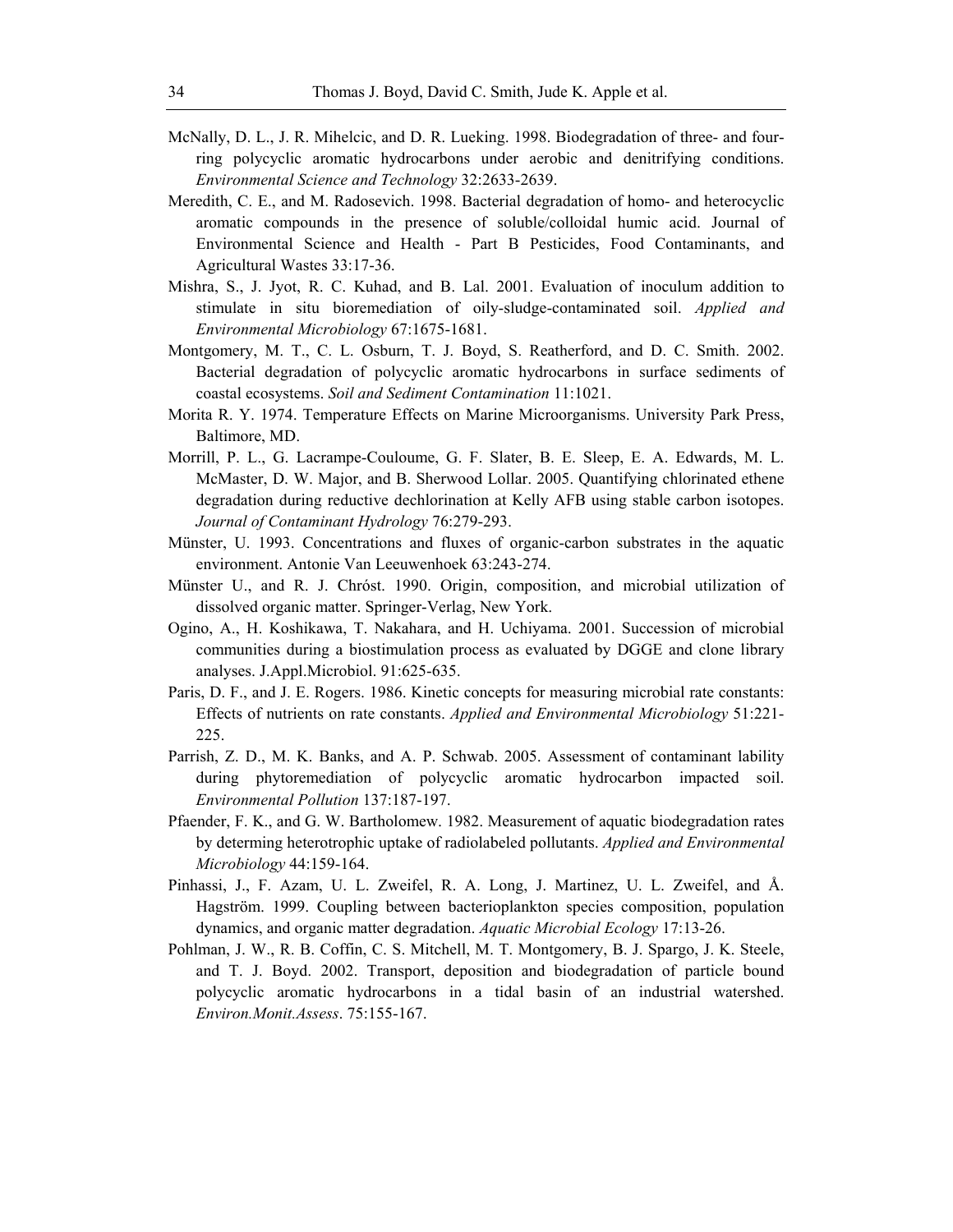- Pomeroy, L. R., J. E. Sheldon, W. M. Sheldon, and F. Peters. 1995. Limits to growth and respiration of bacterioplankton in the Gulf of Mexico. *Marine Ecology Progress Series* 117:259-268.
- Quantin, C., E. J. Joner, J. M. Portal, and J. Berthelin. 2005. PAH dissipation in a contaminated river sediment under oxic and anoxic conditions. *Environmental Pollution* 134:315-322.
- Raymond, P. A., and J. E. Bauer. 2000. Bacterial consumption of DOC during transport through a temperate estuary. *Aquatic Microbial Ecology* 22:1-12.
- Reid, B. J., K. C. Jones, and K. T. Semple. 2000. Bioavailability of persistent organic pollutants in soils and sediments - A perspective on mechanisms, consequences and assessment. *Environmental Pollution* 108:103-112.
- Reid, B. J., G. L. Northcott, K. C. Jones, and K. T. Semple. 1998. Evaluation of spiking procedures for the introduction of poorly water soluble contaminants into soil. *Environmental Science and Technology* 32:3224-3227.
- Revilla, M., A. Iriarte, I. Madariaga, and E. Orive. 2000. Bacterial and phytoplankton dynamics along a trophic gradient in a shallow temperate estuary. *Estuarine Coastal and Shelf Science* 50:297-313.
- Roch, F., and M. Alexander. 1997. Inability of bacteria to degrade low concentrations of toluene in water. *Environmental Toxicology and Chemistry* 16:1377-1383.
- Rockne, K. J., and S. E. Strand. 2001. Anaerobic biodegradation of naphthalene, phenanthrene, and biphenyl by a denitrifying enrichment culture. *Water Research* 35:291-299.
- Röling, W. F. M., M. G. Milner, D. M. Jones, F. Fratepietro, R. P. J. Swannell, F. Daniel, and I. M. Head. 2004. Bacterial Community Dynamics and Hydrocarbon Degradation during a Field-Scale Evaluation of Bioremediation on a Mudflat Beach Contaminated with Buried Oil. *Applied and Environmental Microbiology* 70:2603-2613.
- Rose A. H. 1967. Thermobiology. Academic Press Inc., London, UK.
- Sampou, P., and W. M. Kemp. 1994. Factors regulating plankton community respiration in Chesapeake Bay. *Marine Ecology Progress Series* 110:249-258.
- Schaffner, L. C., R. M. Dickhut, S. Mitra, P. W. Lay, and C. Brouwer-Riel. 1997. Effects of physical chemistry and bioturbation by estuarine macrofauna on the transport of hydrophobic organic contaminants in the benthos. *Environmental Science and Technology* 31:3120-3125.
- Schultz Jr, G. E., and H. W. Ducklow. 2000. Changes in bacterioplankton metabolic capabilities along a salinity gradient in the York River estuary, Virginia, USA. *Aquatic Microbial Ecology* 22:163-174.
- Schultz Jr, G. E., E. D. White III, and H. W. Ducklow. 2003. Bacterioplankton dynamics in the York River estuary: primary influence of temperature and freshwater inputs. *Aquatic Microbial Ecology* 30:135-148.
- Scow, K. M., S. K. Schmidt, and M. Alexander. 1989. Kinetics of biodegradation of mixtures of substrates in soil. *Soil Biol.Biochem.* 21:703-708.
- Scow, K. M., S. Simkins, and M. Alexander. 1986. Kinetics of mineralization of organic compounds at low concentrations in soil. *Applied and Environmental Microbiology* 51:1028-1035.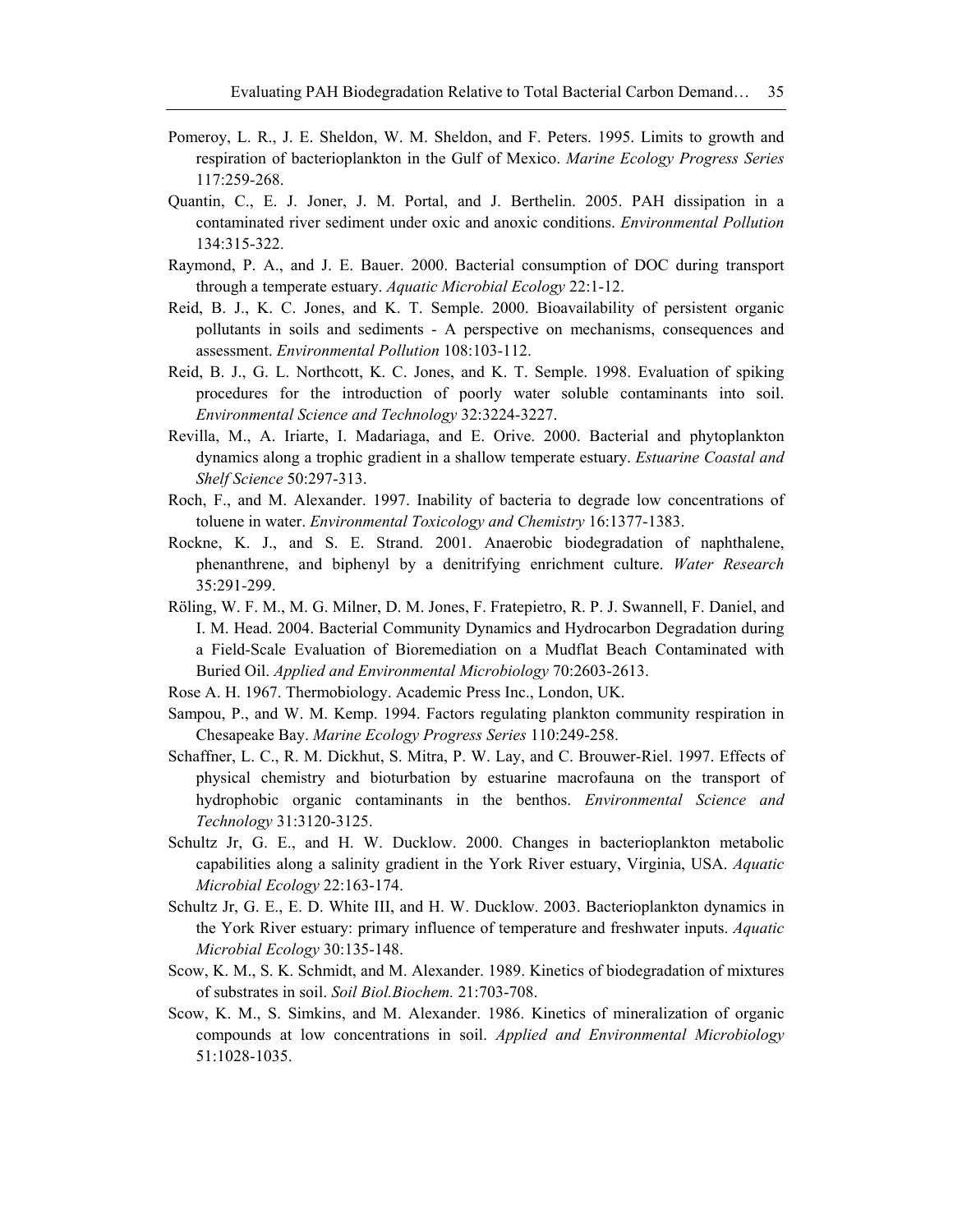- Selck, H., M. E. Granberg, and V. E. Forbes. 2005. Impact of sediment organic matter quality on the fate and effects of fluoranthene in the infaunal brittle star Amphiura filiformis. *Marine Environmental Research* 59:19-45.
- Shiah, F.-K., and H. W. Ducklow. 1994a. Temperature and substrate regulation of bacterial abundance, production and specific growth-rate in Chesapeake Bay, USA. *Marine Ecology - Progress Series* 103:297-308.
- Shiah, F.-K., and H. W. Ducklow. 1994b. Temperature regulation of heterotrophic bacterioplankton abundance, production, and specific growth rate in Chesapeake Bay. *Limnology and Oceanography* 39:1243-1258.
- Shiaris, M. P. 1989. Phenanthrene mineralization along a natural salinity gradient in an urban estuary, boston-harbor, massachusetts. *Microbial Ecology* 18:135-146.
- Shiaris, M. P. 1989. Seasonal biotransformation of naphthalene, phenanthrene, and benzo[A]Pyrene in surficial estuarine sediments. *Applied and Environmental Microbiology* 55:1391-1399.
- Shimp, R. J., and F. K. Pfaender. 1987. Effect of adaptation to phenol on biodegradation of monosubstituted phenols by aquatic microbial communities. *Applied and Environmental Microbiology* 53:1496-1499.
- Sholkovitz, E. R. 1976. Flocculation of dissolved organic and inorganic matter during the mixing of river water and seawater. Geochimica et Cosmochimica Acta 40:831-845.
- Sisler, F. D., and C. E. Zobell. 1947. Microbial utilization of carcinogenic hydrocarbons. *Science* 106:521-522.
- Small, C., and R. J. Nicholls. 2003. A Global Analysis of Human Settlement in Coastal Zones. *Journal of Coastal Research* 19:584-599.
- Smith, D. C., and F. Azam. 1992. A simple, economical method for measuring bacterial protein synthesis rates in seawater using <sup>3</sup>H-leucine. *Mar.Microb.Food Webs* 6:107-114.
- Smith, E. M., and W. M. Kemp. 1995. Seasonal and regional variations in plankton community production and respiration for Chesapeake Bay. *Marine Ecology - Progress Series* 116:217-231.
- Smith, E. M., and W. M. Kemp. 2003. Planktonic and bacterial respiration along an estuarine gradient: responses to carbon and nutrient enrichment. *Aquatic Microbial Ecology* 30:251-261.
- Sobczak, W. V., J. E. Cloern, A. D. Jassby, and A. B. Muller-Solger. 2002. Bioavailability of organic matter in a highly disturbed estuary: The role of detrital and algal resources. *Proc.Natl.Acad.Sci.U.S.A.* 99:8101-8105.
- Søndergaard, M., and M. Middelboe. 1995. A cross-system analysis of labile dissolved organic-carbon. *Marine Ecology - Progress Series* 118:283-294.
- Staroscik, A. M., and D. C. Smith. 2004. Seasonal patterns in bacterioplankton abundance and production in Narragansett Bay, Rhode Island, USA. *Aquatic Microbial Ecology* 35:275-282.
- Steffensen, W. S., and M. Alexander. 1995. Role of competition for inorganic nutrients in the biodegradation of mixtures of substrates. *Applied and Environmental Microbiology* 61:2859-2862.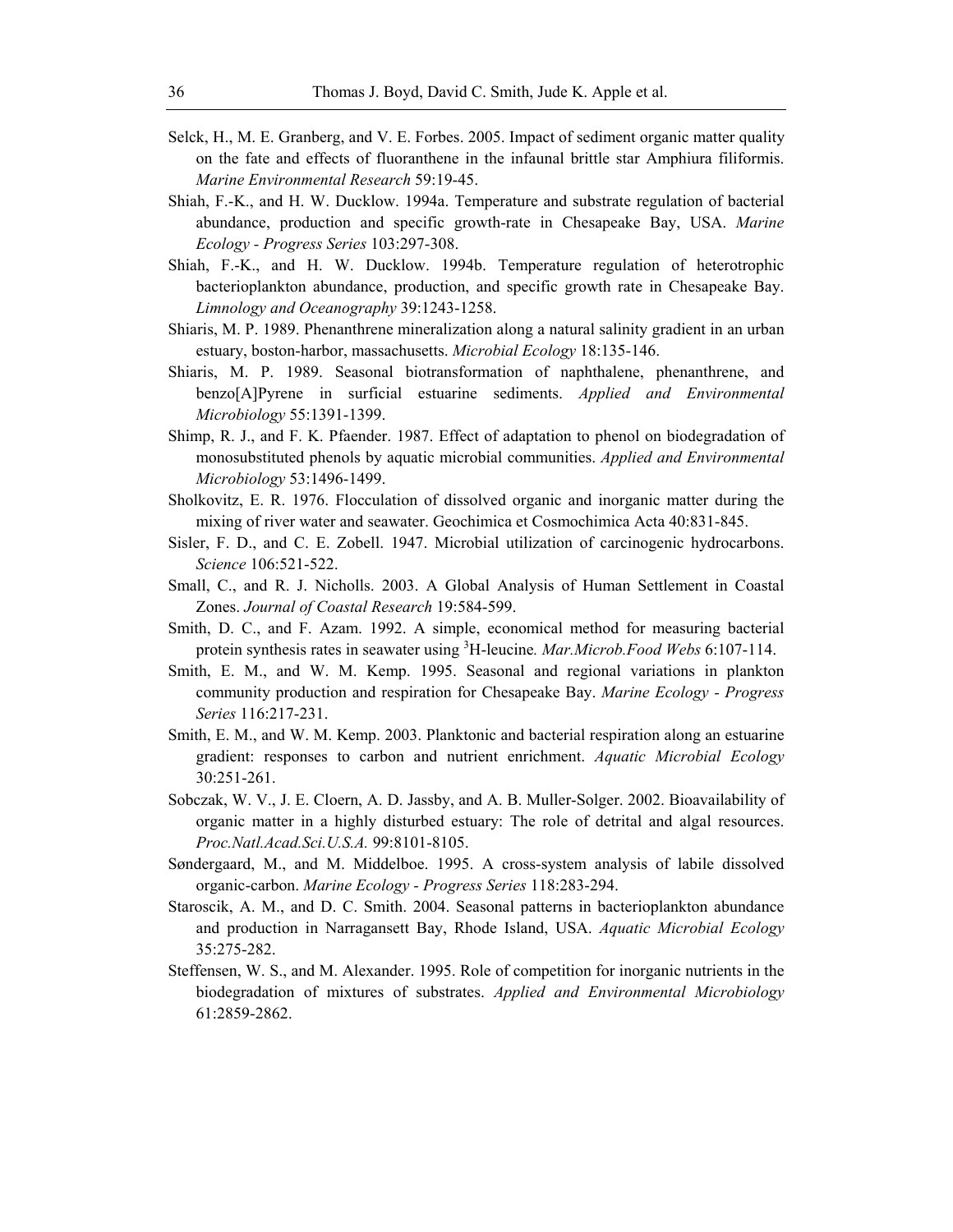- Stepanauskas, R., M. A. Moran, B. A. Bergamaschi, and J. T. Hollibaugh. 2005. Sources, bioavailability, and photoreactivity of dissolved organic carbon in the Sacramento-San Joaquin River Delta. *Biogeochemistry* 74:131-149.
- Talley, J. W., U. Ghosh, S. G. Tucker, J. S. Furey, and R. G. Luthy. 2002. Particle-scale understanding of the bioavailability of PAHs in sediment. *Environmental Science and Technology* 36:477-483.
- Trably, E., D. Patureau, and J. P. Delgenes. 2003. Enhancement of polycyclic aromatic hydrocarbons removal during anaerobic treatment of urban sludge. *Water Science and Technology* 48:53-60.
- Turnewitsch, R., B. Domeyer, and G. Graf. 2007. Experimental evidence for an effect of early-diagenetic interaction between labile and refractory marine sedimentary organic matter on nitrogen dynamics. *Journal of Sea Research* 57:270-280.
- Vacca, D. J., W. F. Bleam, and W. J. Hickey. 2005. Isolation of Soil Bacteria Adapted To Degrade Humic Acid-Sorbed Phenanthrene. *Applied and Environmental Microbiology* 71:3797-3805.
- Venosa, A. D., M. T. Suidan, K. Lee, S. E. Cobanli, S. Garcia-Blanco, and J. R. Haines. 2002. Bioremediation of oil-contaminated coastal freshwater and saltwater wetlands. Pages 139-148 *in*.
- Venosa, A. D., M. T. Suidan, B. A. Wrenn, K. L. Strohmeier, J. R. Haines, B. L. Eberhart, D. King, and E. Holder. 1996. Bioremediation of an Experimental Oil Spill on the Shoreline of Delaware Bay. *Environmental Science and Technology* 30:1764-1775.
- Wammer, K. H., and C. A. Peters. 2005. Polycyclic aromatic hydrocarbon biodegradation rates: A structure-based study. *Environmental Science and Technology* 39:2571-2578.
- Wick, L., A. De Munain, D. Springael, and H. Harms. 2002. Responses of Mycobacterium sp. LB501T to the low bioavailability of solid anthracene. *Applied Microbiology and Biotechnology* 58:378-385.
- Wiggins, B. A., and M. Alexander. 1988. Role of chemical concentration and second carbon sources in acclimation of microbial communities for biodegradation. *Applied and Environmental Microbiology* 54:2803-2807.
- Wiggins, B. A., S. H. Jones, and M. Alexander. 1987. Explanations for the acclimation period preceding the mineralization of organic chemicals in aquatic environments. *Applied and Environmental Microbiology* 53:791-796.
- Wolfe, N. L., D. F. Paris, W. C. Steen, and G. L. Baughman. 1980. Correlation of microbial degradation rates with chemical structure. Environmental *Science and Technology* 14:1143-1144.
- Wrenn, B. A., M. T. Suidan, K. L. Strohmeier, B. L. Eberhart, G. J. Wilson, and A. D. Venosa. 1997. Nutrient transport during bioremediation of contaminated beaches: Evaluation with lithium as a conservative tracer. *Water Research* 31:515-524.
- Xing, B. 1997. The effect of the quality of soil organic matter on sorption of naphthalene. *Chemosphere* 35:633-642.
- Yokokawa, T., T. Nagata, M. T. Cottrell, and D. L. Kirchman. 2004. Growth rate of the major phylogenetic bacterial groups in the Delaware estuary. *Limnology and Oceanography* 49:1620-1629.